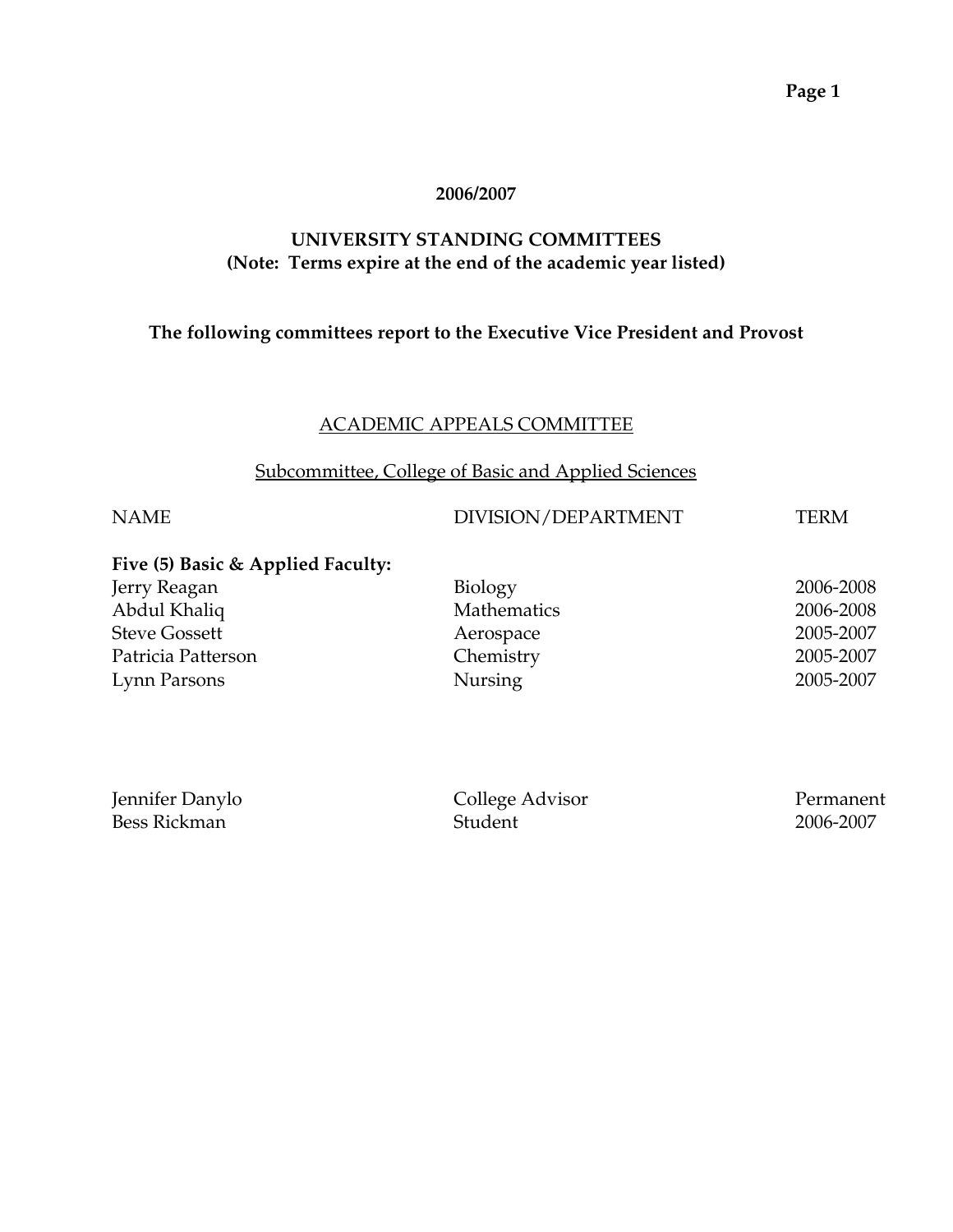# Subcommittee, College of Business

| DIVISION/DEPARTMENT      | TERM      |
|--------------------------|-----------|
|                          |           |
| Accounting               | 2006-2008 |
| Economics/Finance        | 2006-2008 |
|                          | 2006-2008 |
| Bus Com/Entrepreneurship | 2005-2007 |
| Computer Info Systems    | 2005-2007 |
|                          |           |

| Gretchen Leming  | College Advisor | Permanent |
|------------------|-----------------|-----------|
| Amie Reinhardt   | College Advisor | Permanent |
| Kirsten Crawford | <b>Student</b>  | 2006-2007 |

# Subcommittee, College of Education and Behavioral Science

| <b>NAME</b>                 | DIVISION/DEPARTMENT      | <b>TERM</b> |
|-----------------------------|--------------------------|-------------|
| Five (5) Education Faculty: |                          |             |
| James Calder                | Elementary/Special Ed    | 2006-2008   |
| Ellen Slicker               | Psychology               | 2006-2008   |
| Donald Snead                | Educational Leadership   | 2005-2007   |
| Doug Winborn                | Health/Human Performance | 2005-2007   |
| Dennis Papini               | Psychology               | 2005-2007   |
|                             |                          |             |
| Sandie Norton               | College Advisor          | Permanent   |
| Kim Concialdi               | Student                  | 2006-2007   |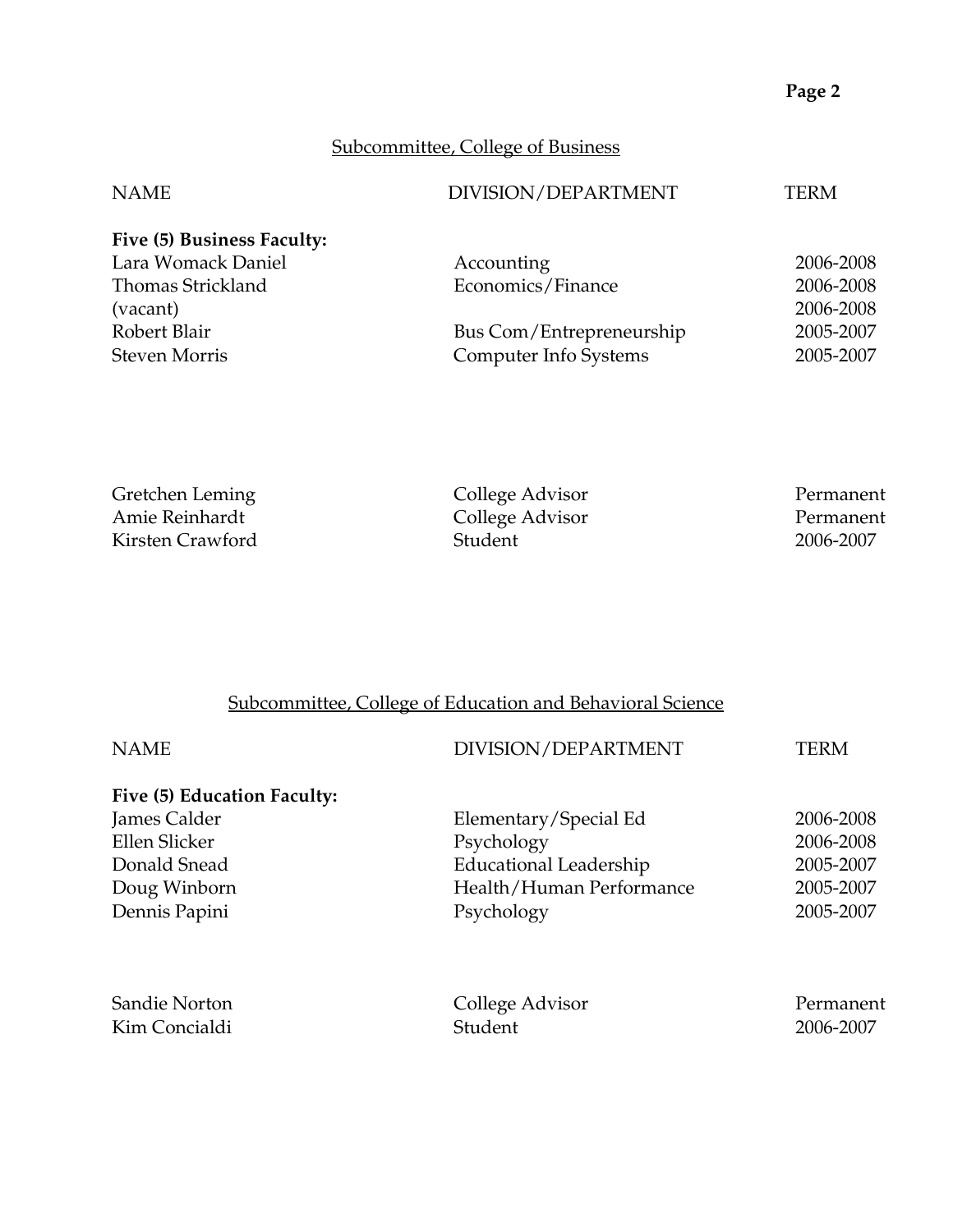# Subcommittee, College of Liberal Arts

| <b>NAME</b>                    | DIVISION/DEPARTMENT      | TERM      |
|--------------------------------|--------------------------|-----------|
| Five (5) Liberal Arts Faculty: |                          |           |
| Leah Tolbert Lyons             | Foreign Lang/Literatures | 2006-2008 |
| Stephen Smith                  | <b>Music</b>             | 2006-2008 |
| (vacant)                       |                          | 2006-2008 |
| Laura Dubek                    | English                  | 2005-2007 |
| Clyde Willis                   | <b>Political Science</b> | 2005-2007 |

| Lucy Langworthy | College Advisor | Permanent |
|-----------------|-----------------|-----------|
| Leslie Merritt  | Student         | 2006-2007 |

# Subcommittee, College of Mass Communication

| <b>NAME</b>                             | DIVISION/DEPARTMENT      | TERM      |
|-----------------------------------------|--------------------------|-----------|
| Five (5) Mass Communication<br>Faculty: |                          |           |
| Virginia Vesper                         | Library                  | 2006-2008 |
| Paul Allen                              | Recording Industry Mgmt. | 2006-2008 |
| Joseph Akins                            | Recording Industry Mgmt. | 2006-2008 |
| (vacant)                                |                          | 2006-2008 |
| <b>Sharon Parente</b>                   | Library                  | 2005-2007 |
|                                         |                          |           |

| Hattie Traylor         | College Advisor | Permanent |
|------------------------|-----------------|-----------|
| <b>Grace Schettler</b> | Student         | 2006-2007 |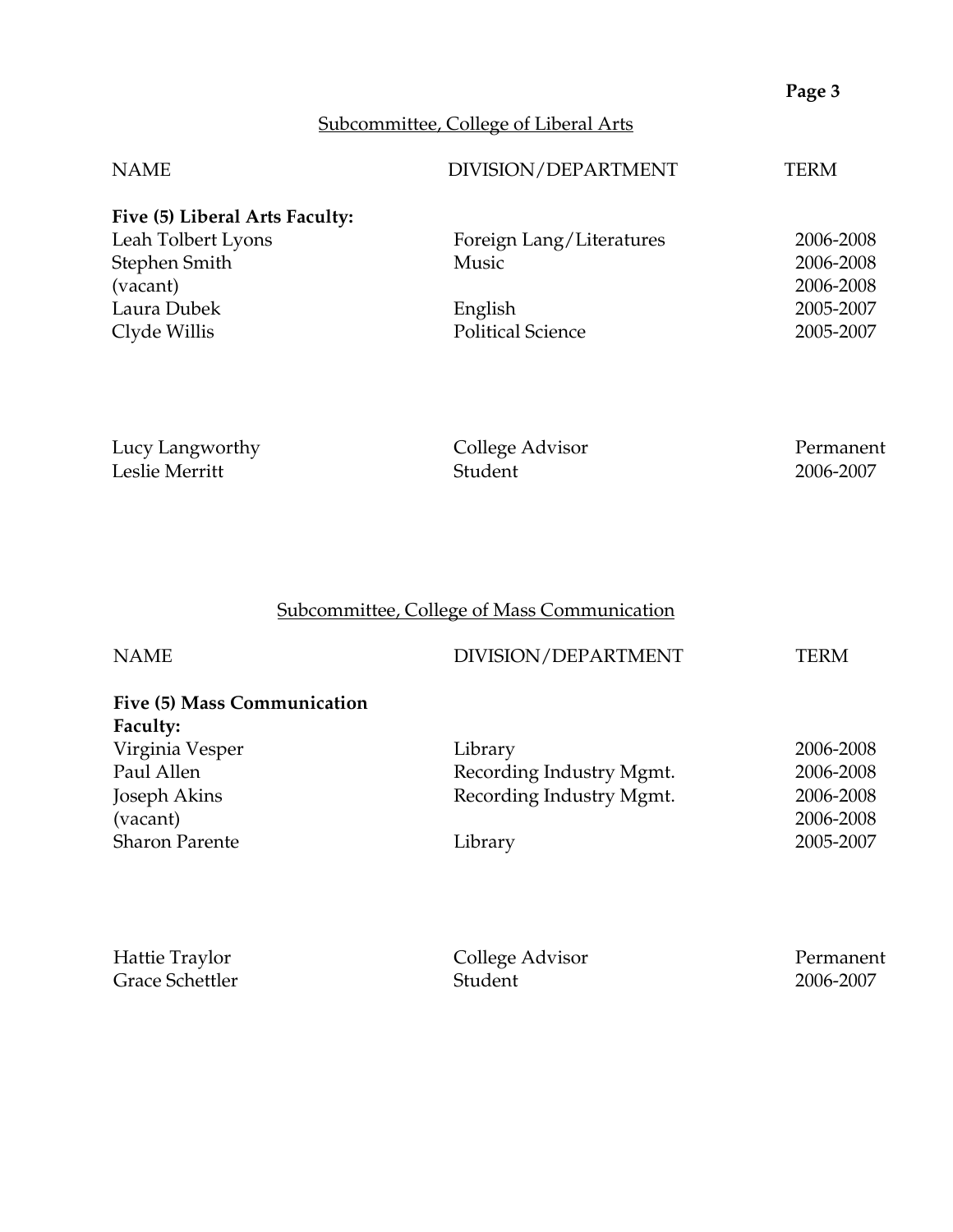# Subcommittee, Undeclared Majors and Academic Enrichment

| <b>NAME</b>                                     | DIVISION/DEPARTMENT            | TERM      |
|-------------------------------------------------|--------------------------------|-----------|
| Four (4) Academic Enrichment<br><b>Faculty:</b> |                                |           |
| Vivian Alley                                    | Academic Enrichment            | 2006-2008 |
| Linda Clark                                     | Academic Enrichment            | 2006-2008 |
| Lita Warise                                     | $B \& A/Nursing$               | 2006-2008 |
| Sheila Otto                                     | Academic Enrichment            | 2005-2007 |
|                                                 |                                |           |
|                                                 |                                |           |
| Michelle McDaniel                               | Advisor, Academic Support Ctr. | 2006-2008 |

| Laurie Witherow | Director, Academic Support Ctr. | Permanent |
|-----------------|---------------------------------|-----------|
| Carol Ann Baily | Director, Adult Services Center | Permanent |
| Courtney Spore  | Student                         | 2006-2007 |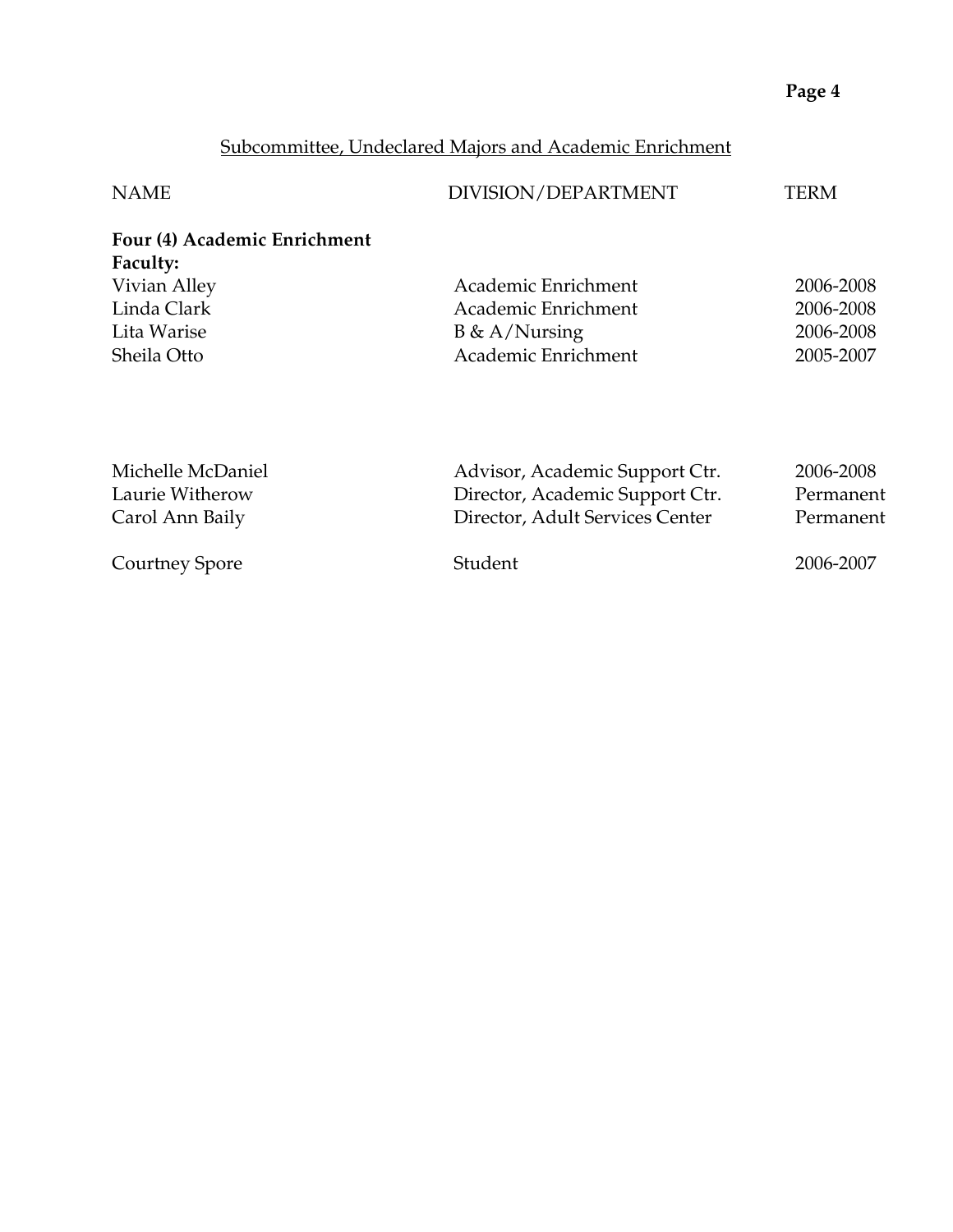# ANIMAL CARE AND USE COMMITTEE (Special Purpose Committee)

| <b>NAME</b>                                                 | DIVISION/DEPARTMENT                                                  | <b>TERM</b>                                      |
|-------------------------------------------------------------|----------------------------------------------------------------------|--------------------------------------------------|
| <b>Betty Harper</b><br>Max Ervin<br>Lara Daniel<br>(vacant) | Business/Accounting<br>$B \& A/Biology$<br>Business/Accounting       | 2006-2008<br>2005-2007<br>2006-2007<br>2005-2007 |
| Angela Mertig                                               | Liberal Arts/Soc/Anthropology                                        | 2005-2007                                        |
| John Haffner<br>Mitchell Mote                               | Veterinarian/Horse Science Center<br><b>Community Representative</b> |                                                  |
| Myra Norman                                                 | Director of Sponsored Programs                                       |                                                  |
| Two (2) Students:<br>Justin Lane<br>(vacant)                | Undergraduate Student<br>Graduate Student                            | 2006-2007<br>2006-2007                           |
|                                                             |                                                                      |                                                  |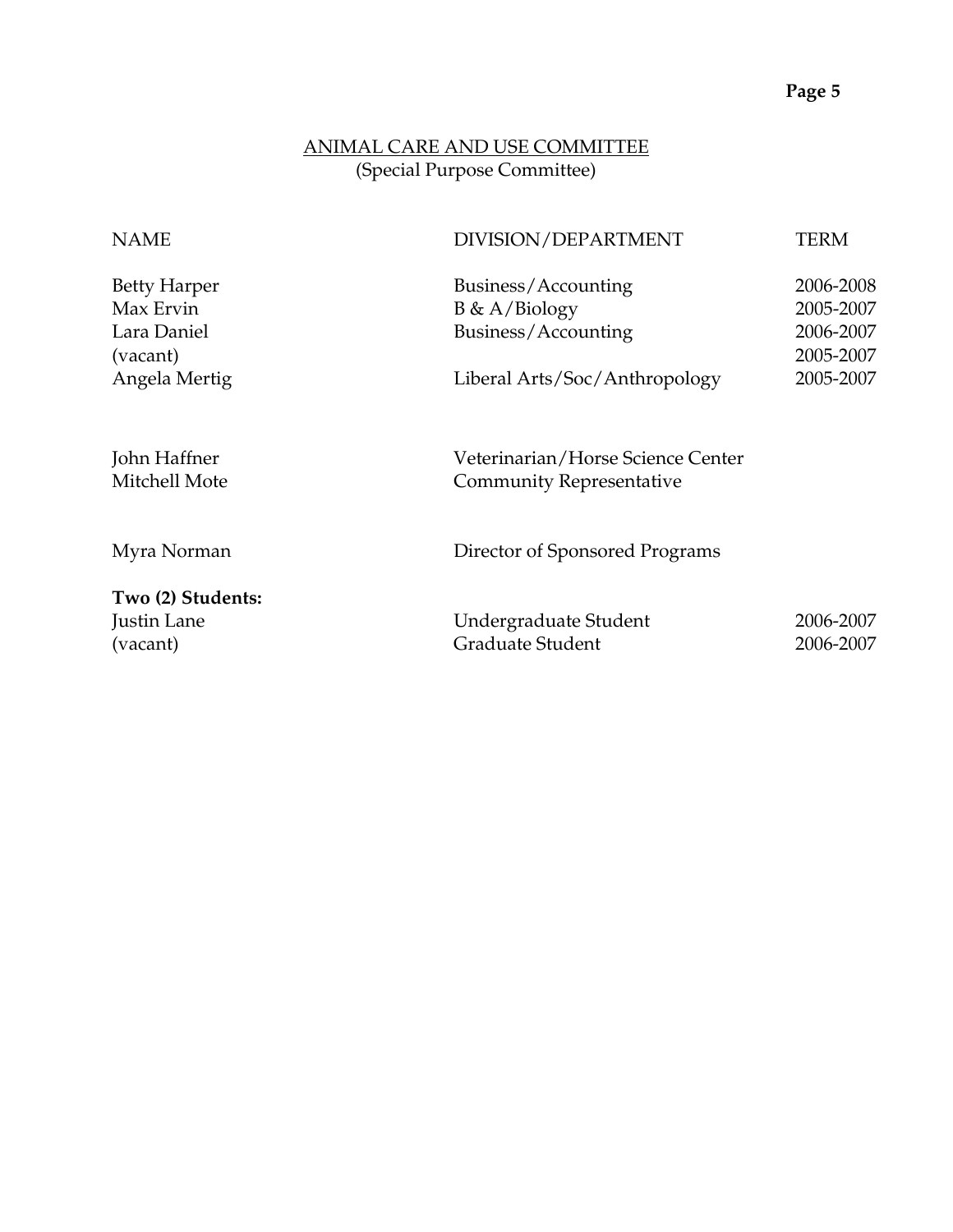## ATHLETIC COMMITTEE

| <b>NAME</b>                                                | DIVISION/DEPARTMENT              | TERM      |
|------------------------------------------------------------|----------------------------------|-----------|
| One (1) Faculty Each Undergraduate College (3 year terms): |                                  |           |
| Gordon Freeman                                             | Business/Computer Info Systems   | 2006-2009 |
| Sandy Neal                                                 | Education/Health/Human Perf      | 2006-2009 |
| Joseph Hawkins                                             | $B \& A/Aerospace$               | 2005-2008 |
| Stephen Smith                                              | Liberal Arts/Music               | 2005-2008 |
| Chris Haseleu                                              | Mass Com/Recording Industry Mgmt | 2004-2007 |
|                                                            |                                  |           |
|                                                            |                                  |           |
|                                                            |                                  |           |
| 2 At-Large Faculty:                                        |                                  |           |
| Paula Thomas                                               | Business/Accounting              | 2005-2008 |
| Don Campbell                                               | B & A/Mathematical Sciences      | 2006-2009 |
|                                                            |                                  |           |

| Terry Whiteside   | President's Representative         | Permanent  |
|-------------------|------------------------------------|------------|
| Chris Massaro     | <b>Athletic Director</b>           | Ex-Officio |
| Diane Turnham     | Senior Women's Administrator       | Ex-Officio |
| Chris Haseleu     | Outgoing Chair, Athletic Committee | 2006-2007  |
| <b>Bud Morris</b> | President, BRAA                    | Ex-Officio |
|                   |                                    |            |

| 2 Students:           |         |           |
|-----------------------|---------|-----------|
| Brad Hutson           | Student | 2006-2007 |
| <b>Heather Probst</b> | Student | 2006-2007 |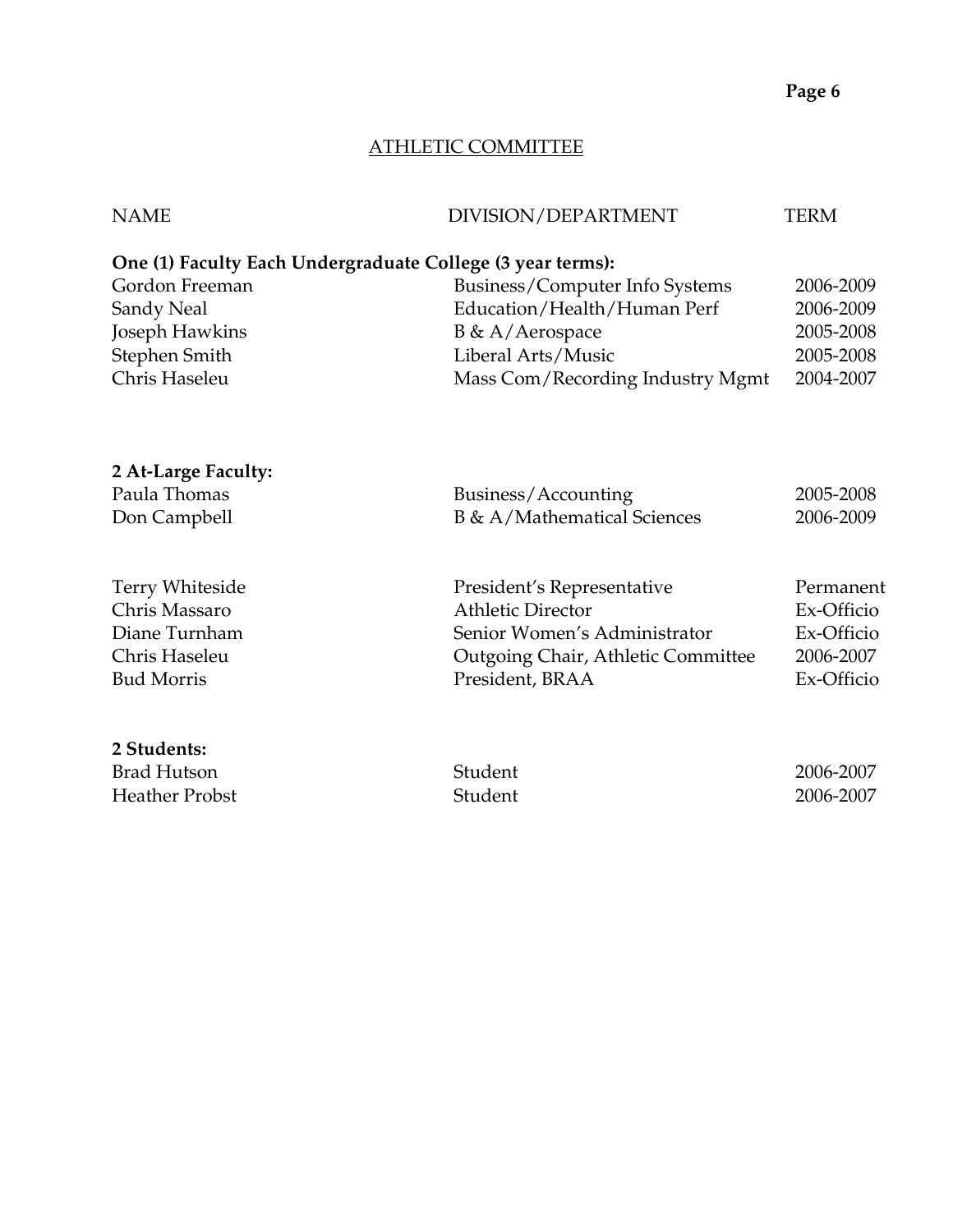### ATHLETIC COMPLIANCE COMMITTEE

### NAME DIVISION/DEPARTMENT TERM

Lara Daniel Business/Accounting 2006-2008 Colby Jubenville Education/Health/Human Perf 2006-2008 Beverly Keel Mass Com/Recording Industry Mgmt. 2006-2008

James Rost Dir., Student Athlete Enhancement Center/Athletic Academic Advisor Wynnifred Counts **Athletic Academic Advisor** Donna Victory **Athletic Certification Officer** David Chambers Financial Aid Officer Terry Whiteside Faculty Athletic Representative Michael Moleta **Director of Compliance**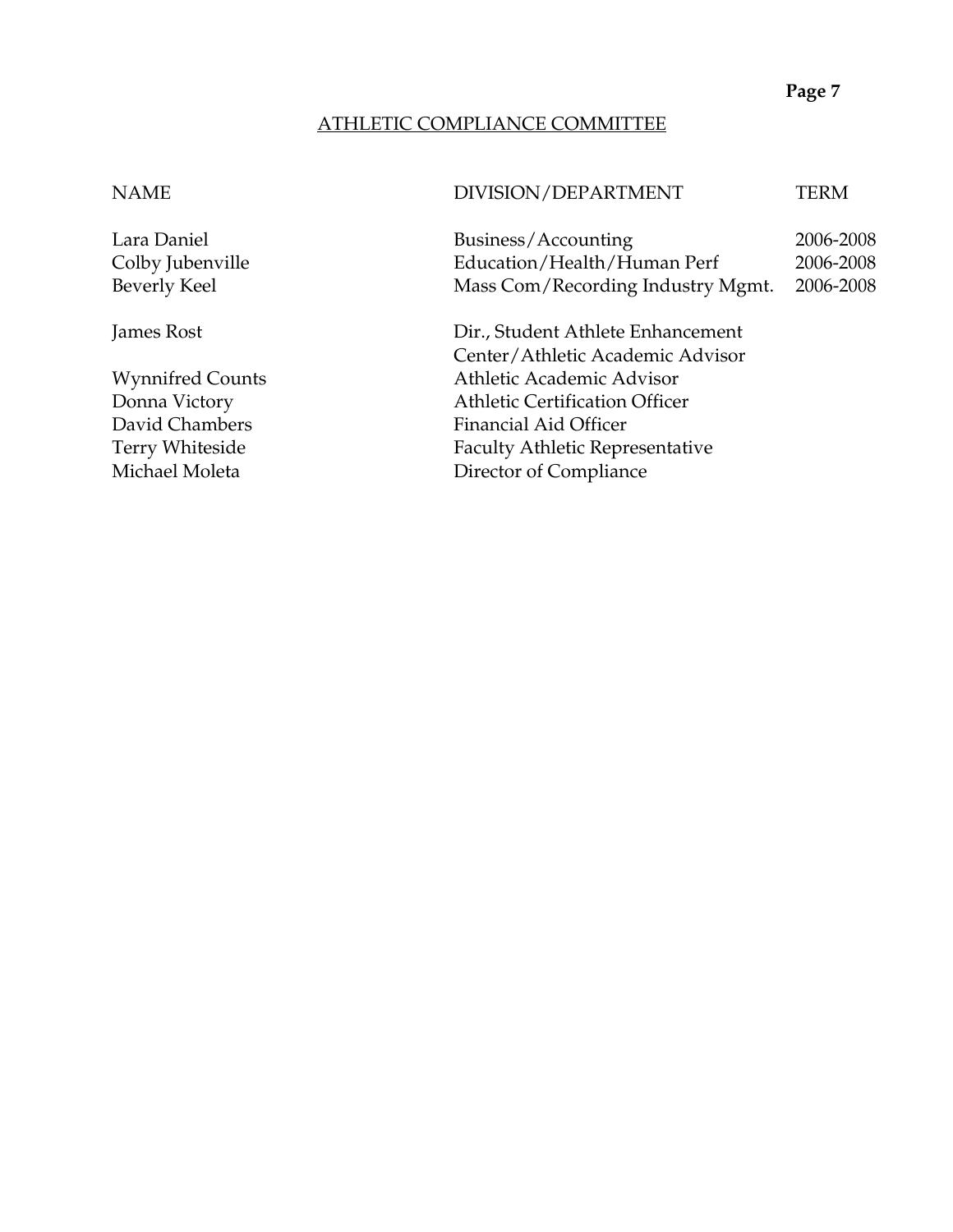### CAREER ACHIEVEMENT AWARD COMMITTEE

# NAME DIVISION/DEPARTMENT TERM

# **Two (2) Tenured Faculty (Professor or Associate Professor)-Each Undergraduate College:**  Don Hong B & A/Mathematical Sciences 2006-2008 Phil Harper Business/Accounting 2006-2008 Sheri Trent Education/Elementary/Spec Ed 2006-2008 David Walker Liberal Arts/Speech/Theatre 2006-2008 Ed Kimbrell Mass Com/Journalism 2006-2008 Kathy Mathis **B & A/Engineering Tech/Ind Studies** 2005-2007 Jinfeng Yue Business/Management & Mktg 2005-2007 Peter Cunningham Education/Health/Human Perf 2005-2007 Jerry Brookshire Liberal Arts/History 2005-2007 Neil Scott Mass Com/Library 2005-2007

| Tom Cheatham | Academic Dean, College of | 2006-2007 |
|--------------|---------------------------|-----------|
|              | Basic & Applied Sciences  |           |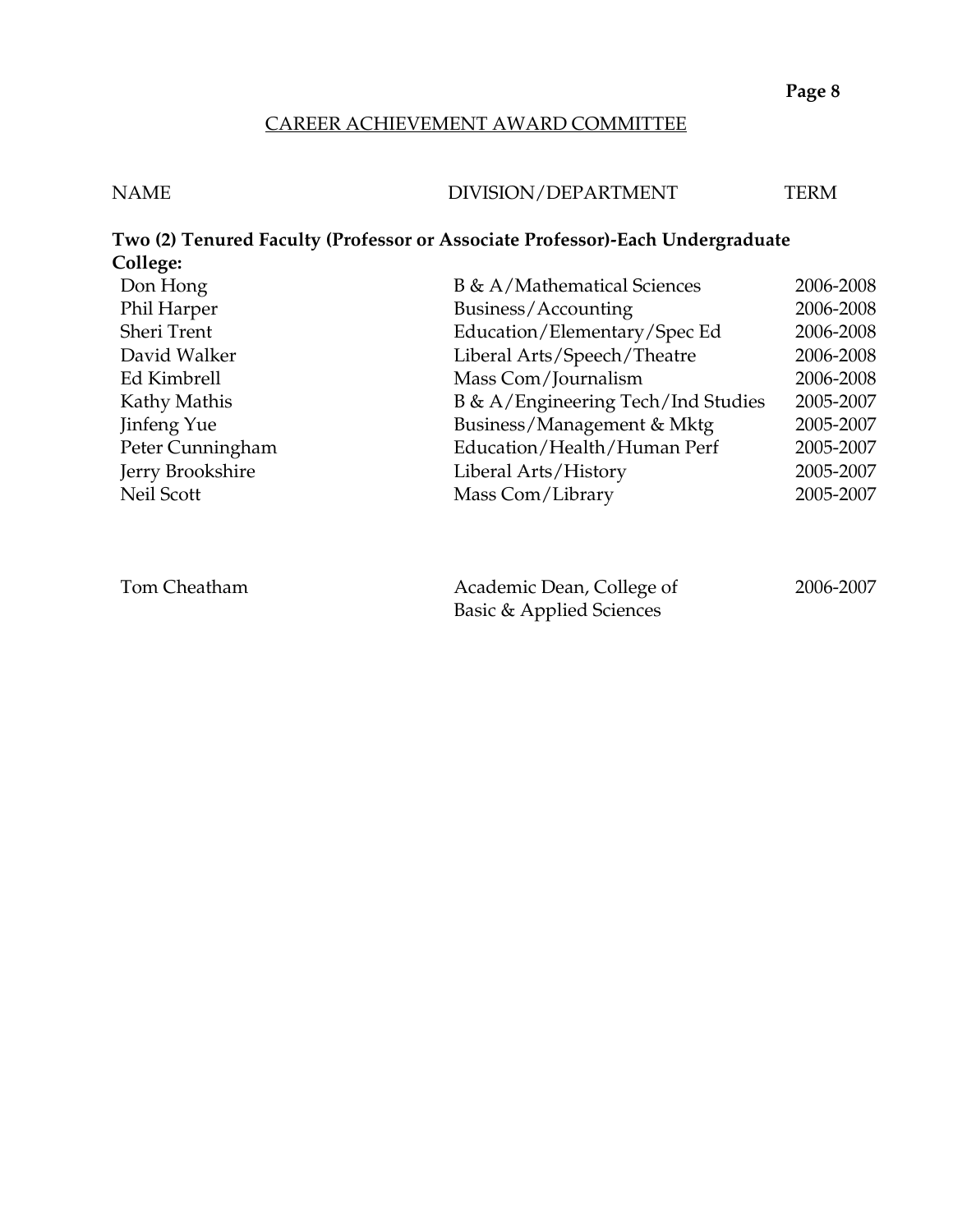## CAMPUS NON-VIOLENCE COMMITTEE

| <b>NAME</b>               | DIVISION/DEPARTMENT               | TERM       |
|---------------------------|-----------------------------------|------------|
| One (1) At-Large Faculty: |                                   |            |
| Aimee Holt                | Education/Psychology              | 2005-2007  |
| Kathy Musselman           | Director, Human Resource Services |            |
| <b>Buddy Peaster</b>      | Director, Public Safety           |            |
| Gene Cord                 | <b>Counseling Services</b>        | 2006-2008  |
| Gene Fitch                | Assoc V P & Dean, Student Life    |            |
| Terry Logan               | Campus Safety Officer             |            |
| Tony Johnston             | President, Faculty Senate         |            |
| Jay Cash                  | President, SGA                    |            |
| Terri Johnson             | Director, JAWC                    |            |
| James Floyd               | Legal Assistant to the President  | Ex-Officio |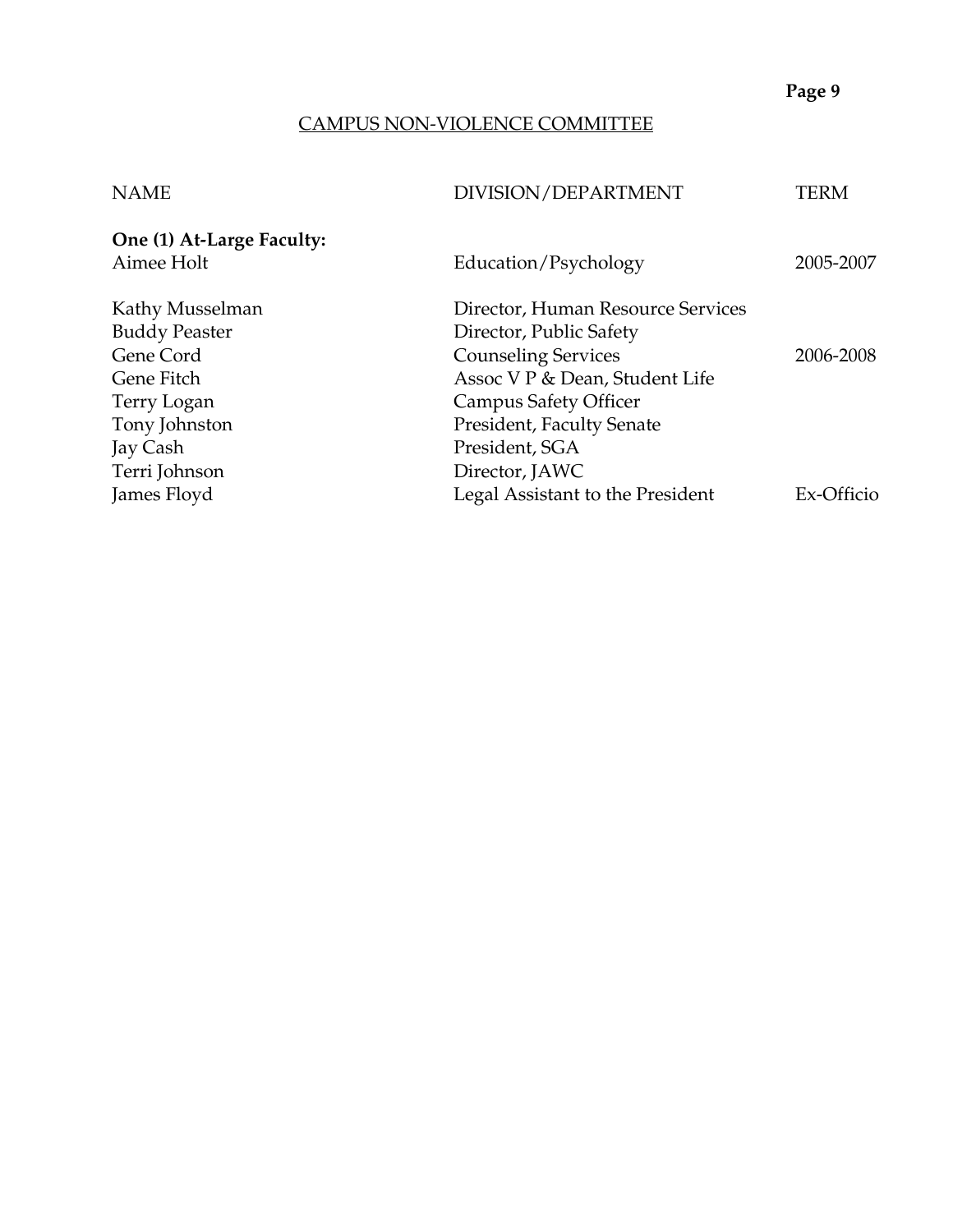## COUNCIL ON TEACHER EDUCATION

| <b>NAME</b>                                                    | DIVISION/DEPARTMENT                                         | <b>TERM</b> |
|----------------------------------------------------------------|-------------------------------------------------------------|-------------|
| Gloria Bonner                                                  | Dean, College of Education and<br><b>Behavioral Science</b> | Chair       |
| Connie Jones                                                   | Chair, Elementary/Special Education                         |             |
| Jim Huffman                                                    | Chair, Educational Leadership                               |             |
| Dellmar Walker                                                 | Chair, Human Sciences                                       |             |
| Two (2) Education Faculty:                                     |                                                             |             |
| Sandra Poirier                                                 | Education/Human Sciences                                    | 2006-2008   |
| Kathryn Davis                                                  | Education/Health/Human Perf                                 | 2005-2007   |
| Three (3) Faculty Outside Education                            |                                                             |             |
| College:                                                       |                                                             |             |
| Lon Nuell                                                      | Liberal Arts/Art                                            | 2006-2008   |
| Paul Lee                                                       | <b>B &amp; A/Physics/Astronomy</b>                          | 2005-2007   |
| Janet McCormick                                                | Liberal Arts/Speech/Theatre                                 | 2005-2007   |
|                                                                |                                                             |             |
| Two (2) Public School Licensed Practitioners:<br>Xavier Hamler |                                                             |             |
|                                                                | <b>Assistant Principal</b>                                  | 2005-2007   |
| Cary Holman                                                    | Principal                                                   | 2005-2007   |
| Tammie Brown                                                   | Int Director, Clinical/Lab Experiences                      | Ex-Officio  |
| Phillip Waldrop                                                | Assoc Dean, Teacher Education                               | Ex-Officio  |
| Two (2) Students:                                              |                                                             |             |
| Tara Payne                                                     | Undergraduate Student                                       | 2006-2007   |
|                                                                | Graduate Student                                            | 2006-2007   |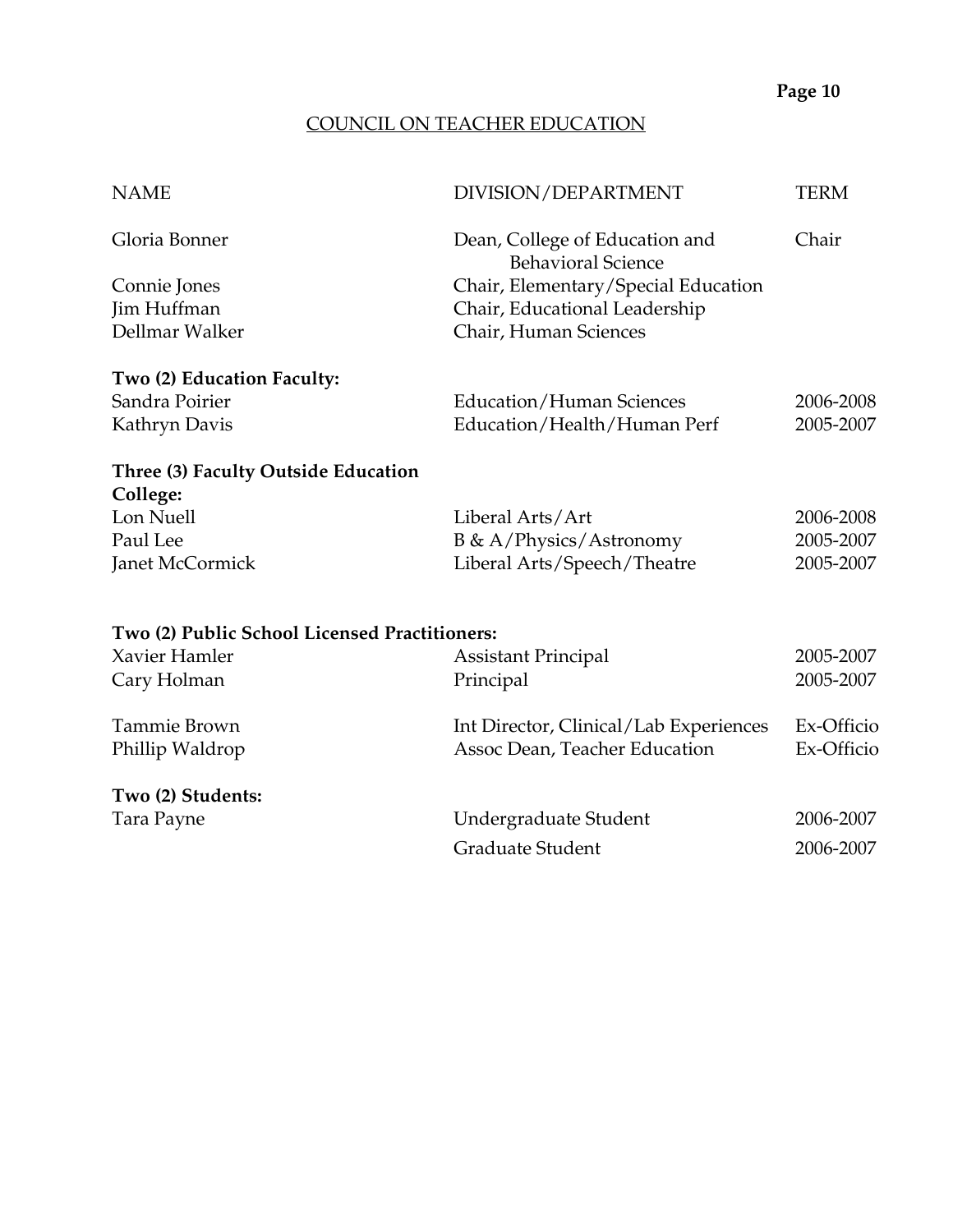# CURRICULUM COMMITTEE

| <b>NAME</b> | DIVISION/DEPARTMENT | TERM |
|-------------|---------------------|------|
|             |                     |      |

| Two (2) Faculty Each Undergraduate<br>College: |                                   |           |
|------------------------------------------------|-----------------------------------|-----------|
| Chris Stephens                                 | B & A/Mathematical Sciences       | 2006-2008 |
| Randy Clark                                    | Business/Management/Mktg          | 2006-2008 |
| Ann Campbell                                   | Education/Elem/Special Ed         | 2006-2008 |
| Wendy Koenig                                   | Liberal Arts/Art                  | 2006-2008 |
| Jane Davis                                     | Mass Com/Library                  | 2006-2008 |
| A. J. Halterlein                               | $B \& A/Agribusiness/Agriscience$ | 2005-2007 |
| Charles Apigian                                | Business/Computer Info Systems    | 2005-2007 |
| Kathryn Davis                                  | Education/Health/Human Perf       | 2005-2007 |
| Justyna Kostkowska                             | Liberal Arts/English              | 2005-2007 |
| Georganne Ross                                 | Mass Com/Academic Enrichment      | 2005-2007 |

| Teresa Thomas                                 | Director of Records | Ex-Officio |
|-----------------------------------------------|---------------------|------------|
|                                               |                     |            |
| Two (2) Students/Upper Class Representatives: |                     |            |
| Lacy Evans                                    | Student             | 2006-2007  |
| Veronica Florence                             | Student             | 2006-2007  |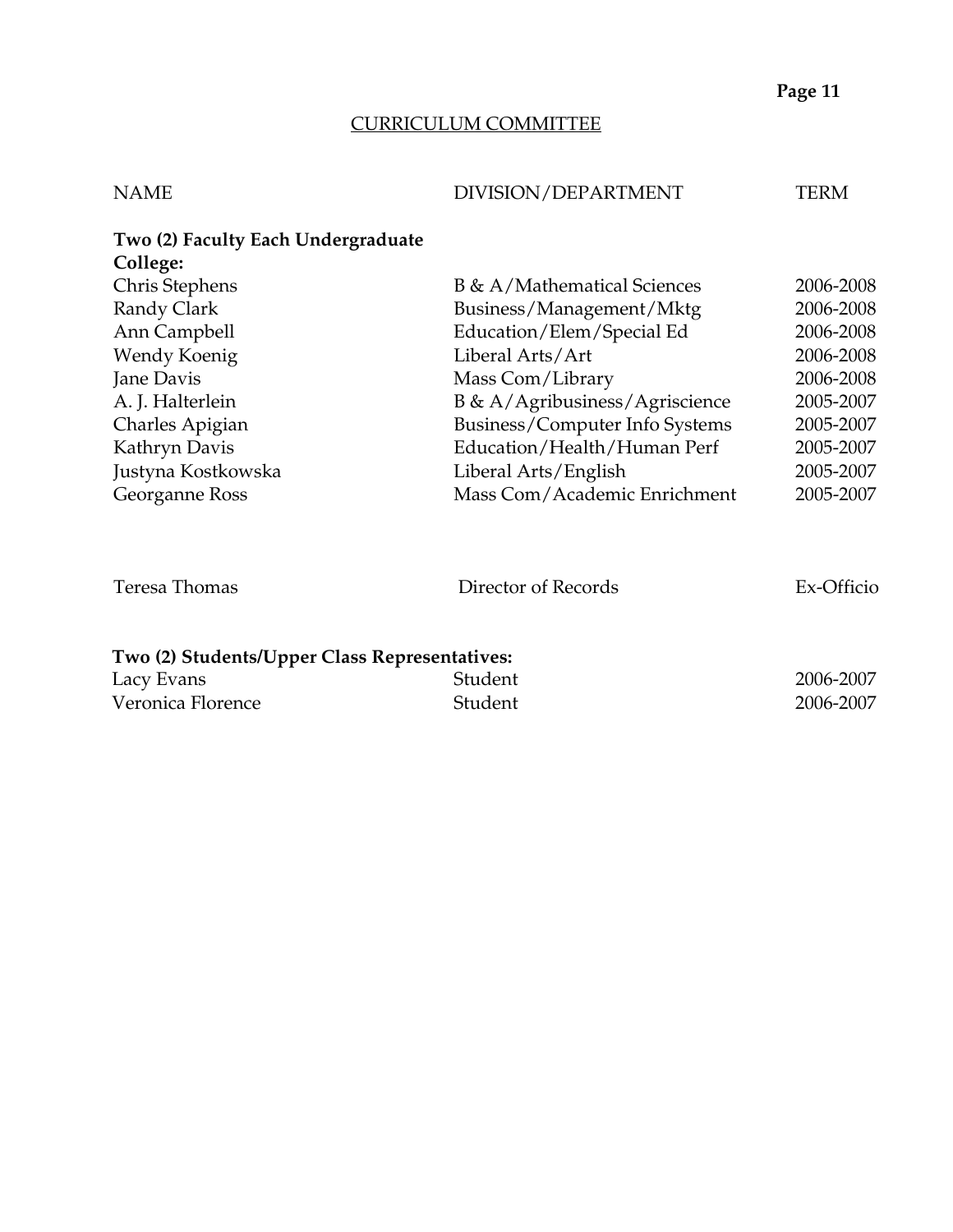# FACULTY APPEALS COMMITTEE

# NAME DIVISION/DEPARTMENT TERM

| Two (2) Tenured Professors, Each Undergraduate College: |                                       |           |  |
|---------------------------------------------------------|---------------------------------------|-----------|--|
| Matthew Klukowski                                       | $B \& A/Biology$                      | 2006-2008 |  |
| Daniel Reynolds                                         | Business/Accounting                   | 2006-2008 |  |
| Richard Bauer                                           | Education/Psychology                  | 2006-2008 |  |
| Fred Crawford                                           | Liberal Arts/History                  | 2006-2008 |  |
| Jennifer Woodard                                        | Mass Com/Electronic Media Com         | 2006-2008 |  |
| Vatsala Krishnamani                                     | B & A/Mathematical Sciences           | 2005-2007 |  |
| Raholanda White                                         | Business/Bus Com/Entrepreneurship     | 2005-2007 |  |
| Terry Whiteside                                         | Education/Psychology                  | 2005-2007 |  |
| Oscar Diaz                                              | Liberal Arts/Foreign Lang/Literatures | 2005-2007 |  |
| Marilyn Wood                                            | Mass Com/Recording Industry Mgmt      | 2005-2007 |  |

## **Three (3) Alternates:**

Chong Chen Dennis Walsh Dewayne Pigg

| B & A/Engineering Tech/Ind Studies | 2006-2008 |
|------------------------------------|-----------|
| B & A/Mathematical Sciences        | 2006-2008 |
| Liberal Arts/Music                 | 2005-2007 |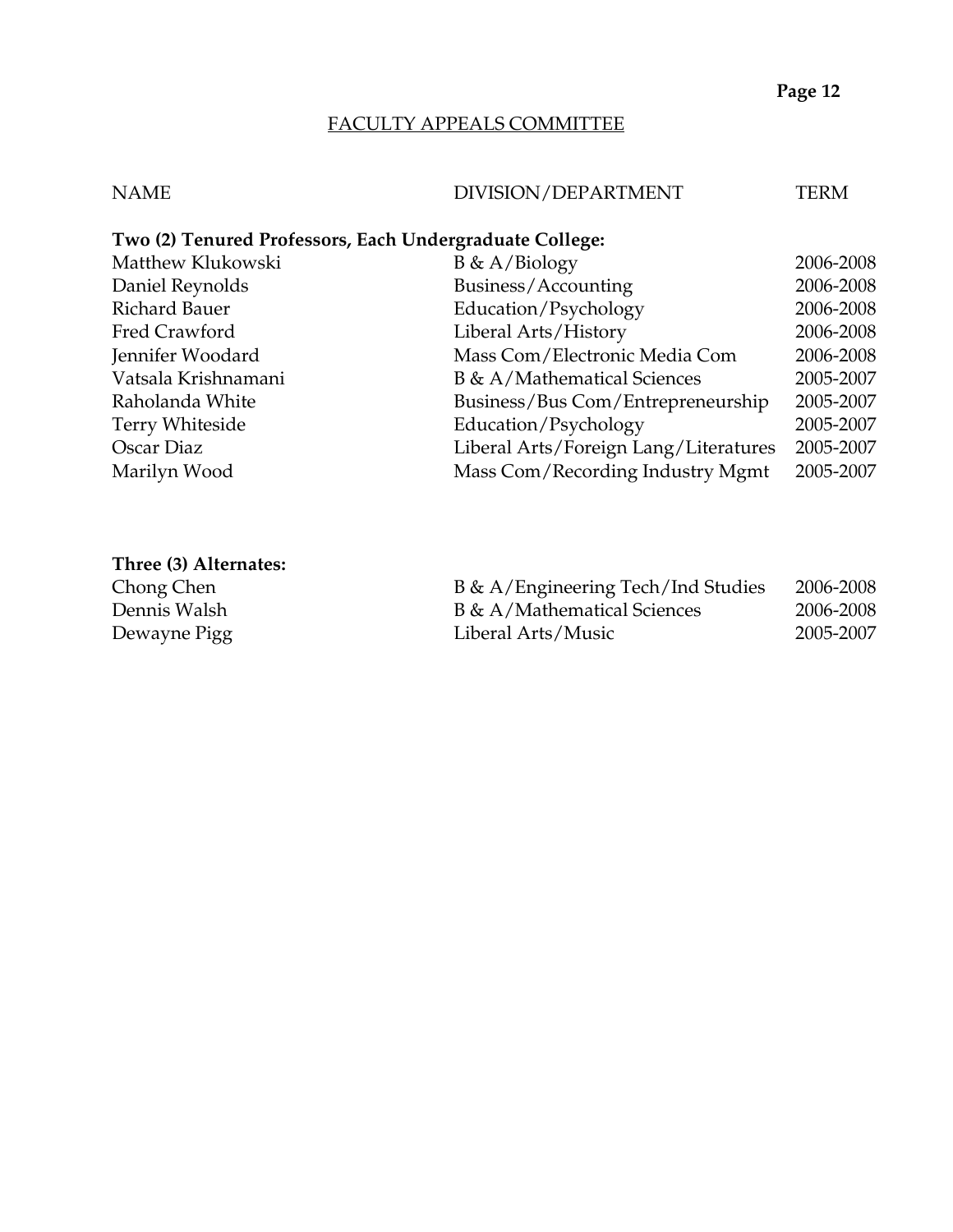### FACULTY DEVELOPMENT COMMITTEE

NAME DIVISION/DEPARTMENT TERM

| One (1) Faculty, Each Undergraduate |                                  |           |
|-------------------------------------|----------------------------------|-----------|
| College:                            |                                  |           |
| Sandra Poirier                      | Education/Human Sciences         | 2006-2008 |
| Harold Martin Newman                | Mass Com/Recording Industry Mgmt | 2006-2008 |
| Xiaoya Zha                          | B & A/Mathematical Sciences      | 2005-2007 |

# Foster Amey Liberal Arts/Sociology/Anthropology 2005-2007 **Two (2) At-Large Faculty:**  Ronald McBride B & A/Engineering Tech/Ind Studies 2006-2008 Louis Haas Liberal Arts/History 2005-2007 Bill Badley Assistant Vice Provost Ex-Officio

Melinda Korzaan Business/Computer Info Systems 2005-2007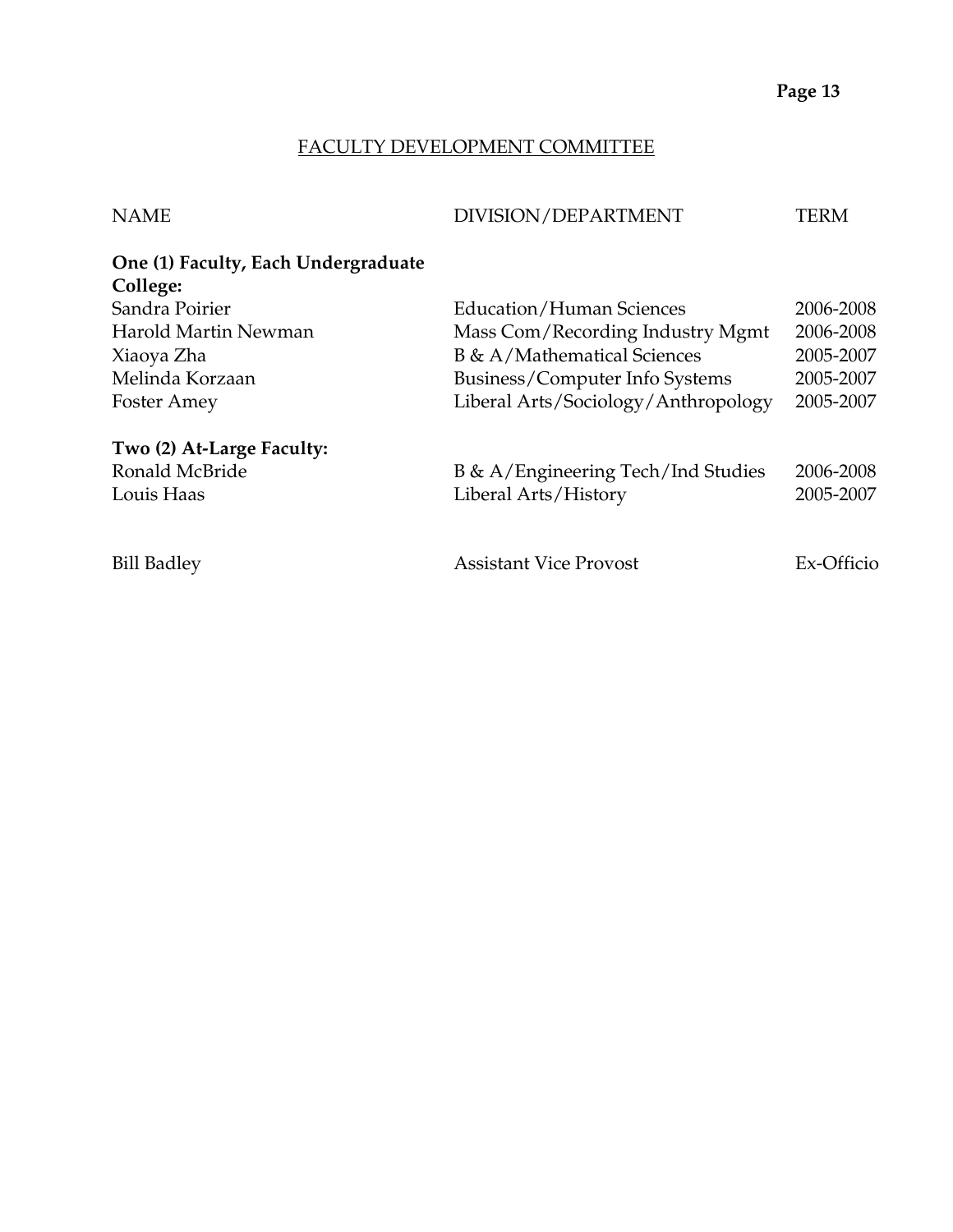## FACULTY RESEARCH AND CREATIVE ACTIVITY COMMITTEE

### NAME DIVISION/DEPARTMENT TERM

### **Two (2) Faculty, Each Undergraduate College:**

**Four (4) At-Large Faculty:** 

| Raholanda White   | Business/Bus Com/Entrepreneurship | 2006-2008 |
|-------------------|-----------------------------------|-----------|
| Jinfeng Yue       | Business/Management/Mktg          | 2006-2008 |
| James Hodgson     | Education/Dyslexia Studies        | 2006-2008 |
| Susan Myers-Shirk | Liberal Arts/History              | 2006-2008 |
| (vacant)          | Liberal Arts/                     | 2006-2008 |
| James Piekarski   | Mass Com/Recording Industry Mgmt  | 2006-2008 |
| Daniel Erenso     | B & A/Physics/Astronomy           | 2006-2007 |
| John DiVincenzo   | B & A/Chemistry                   | 2005-2007 |
| Don Morgan        | Education/Health/Human Perf       | 2005-2007 |
| Matt O'Brien      | Mass Com/Recording Industry Mgmt  | 2006-2007 |
|                   |                                   |           |

| Max Ervin         | $B \& A/Biology$                    | 2005-2007 |
|-------------------|-------------------------------------|-----------|
| Zachariah Sinkala | B & A/Mathematical Sciences         | 2005-2007 |
| Alfred Lutz       | Liberal Arts/English                | 2005-2007 |
| Angela Mertig     | Liberal Arts/Sociology/Anthropology | 2005-2007 |

| Robert Carlton    | Interim Vice Provost, Research        | Ex-Officio |
|-------------------|---------------------------------------|------------|
| Andrienne Friedli | <b>Assistant to Vice Provost</b>      | Ex-Officio |
| Pamela Knox       | Assoc Dean, Graduate Studies          | Ex-Officio |
| Myra Norman       | Director, Sponsored Programs          | Ex-Officio |
| Samantha Cantrell | Specialist, Sponsored Programs        | Ex-Officio |
| Chris Crowell     | Specialist, Sponsored Programs        | Ex-Officio |
| Faye Parham       | Director, Institutional Effectiveness | Consultant |
| Lucinda Lea       | Vice President, Info Technology       | Consultant |
| Kirk Purdom       | Director, Development                 | Consultant |
|                   |                                       |            |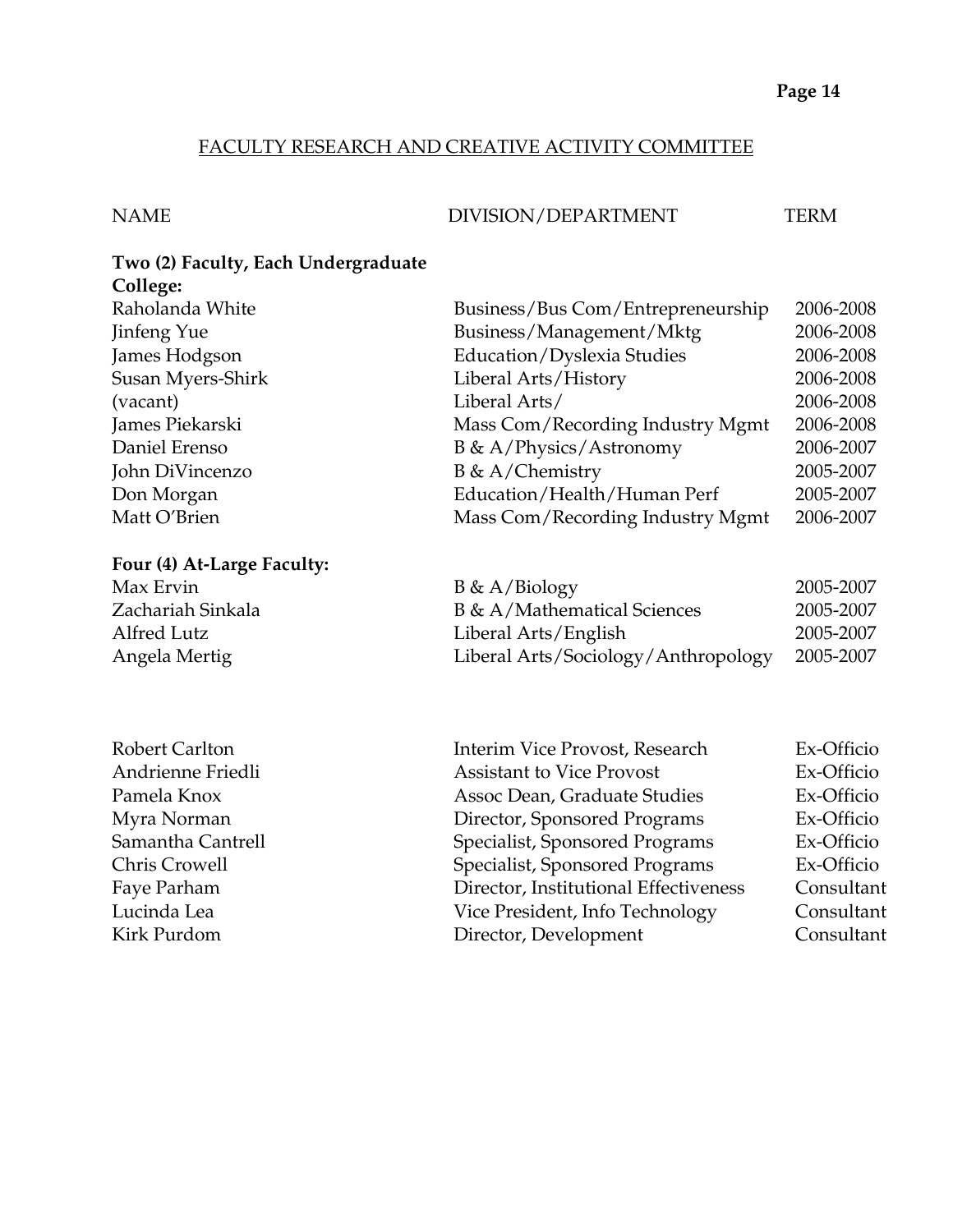## UNIVERSITY COMMITTEE ON GENERAL EDUCATION

### NAME DIVISION/DEPARTMENT TERM

| Three (3) Faculty, Each Undergraduate    |                                    |            |
|------------------------------------------|------------------------------------|------------|
| College (3-year terms):<br>Saleh Sbenaty | B & A/Engineering Tech/Ind Studies | 2006-2009  |
| Mirza Murtaza                            | Business/Computer Info Systems     | 2006-2009  |
| Kimberly O'Kelley                        | Education/Human Sciences           | 2006-2009  |
| Kenneth DeShane                          | Liberal Arts/English               | 2006-2009  |
| <b>Edward Kimbrell</b>                   | Mass Com/Journalism                | 2006-2009  |
| Wayne Dornan                             | B & A/Aerospace                    | 2005-2008  |
| Jackie Gilbert                           | Business/Management/Mktg           | 2006-2008  |
| Dennis Papini                            | Education/Psychology               | 2005-2008  |
| Mary Hoffschwelle                        | Liberal Arts/History               | 2005-2008  |
| Nancy McCormick                          | B & A/Mathematical Sciences        | 2005-2008  |
| Ron Henderson                            | <b>B</b> & A/Physics/Astronomy     | 2004-2007  |
| John Wermert                             | Business/Accounting                | 2004-2007  |
| Kathy Patten                             | Education/Educational Leadership   | 2004-2007  |
| Deanna Hahn                              | Liberal Arts/Music                 | 2004-2007  |
| <b>Rachel Kirk</b>                       | Mass Com/Library                   | 2004-2007  |
| <b>Bill Badley</b>                       | Director, General Education        | Ex-Officio |

| Vice Provost/Academic Affairs                  | Ex-Officio |
|------------------------------------------------|------------|
| Director, Institutional Effectiveness          | Ex-Officio |
| Dean (recommended/Dean's Council)              | Ex-Officio |
| Chair (recommended/Chair's Council) Ex-Officio |            |
|                                                |            |

## **Two (2) SGA Members:**

Cassie Venable Student 2006-2007 Colby Sledge Student 2006-2007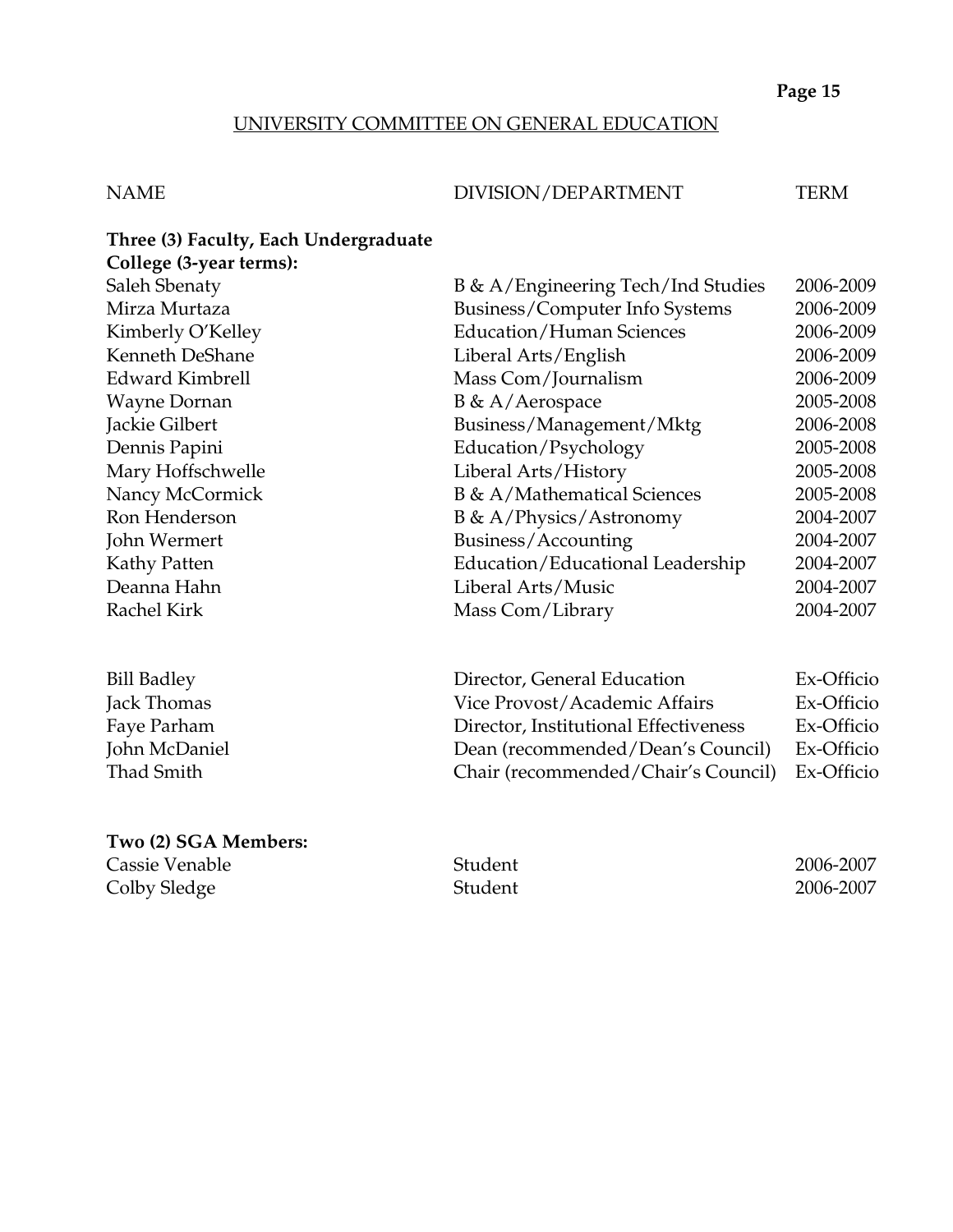# College of Basic and Applied Sciences

| <b>NAME</b>                                    | DIVISION/DEPARTMENT            | <b>TERM</b> |
|------------------------------------------------|--------------------------------|-------------|
| Four (4) Basic & Applied Faculty:              |                                |             |
| William Allen                                  | Aerospace                      | 2006-2008   |
| Scott Handy                                    | Chemistry                      | 2006-2008   |
| Ping Zhang                                     | <b>Mathematical Sciences</b>   | 2006-2008   |
| Paul Lee                                       | Physics/Astronomy              | 2005-2007   |
| One (1) Basic & Applied Student:               |                                |             |
| Braeden Kehoe                                  | Student                        | 2006-2007   |
| Two (2) Basic & Applied Faculty<br>Alternates: |                                |             |
| Wendy Beckman                                  | Aerospace                      | 2006-2008   |
| Cindi Smith-Walters                            | <b>Biology</b>                 | 2006-2008   |
| One (1) Basic & Applied Student                |                                |             |
| Alternate:                                     | Student                        | 2005-2006   |
| Jack Thomas                                    | Vice Provost, Academic Affairs | Ex-Officio  |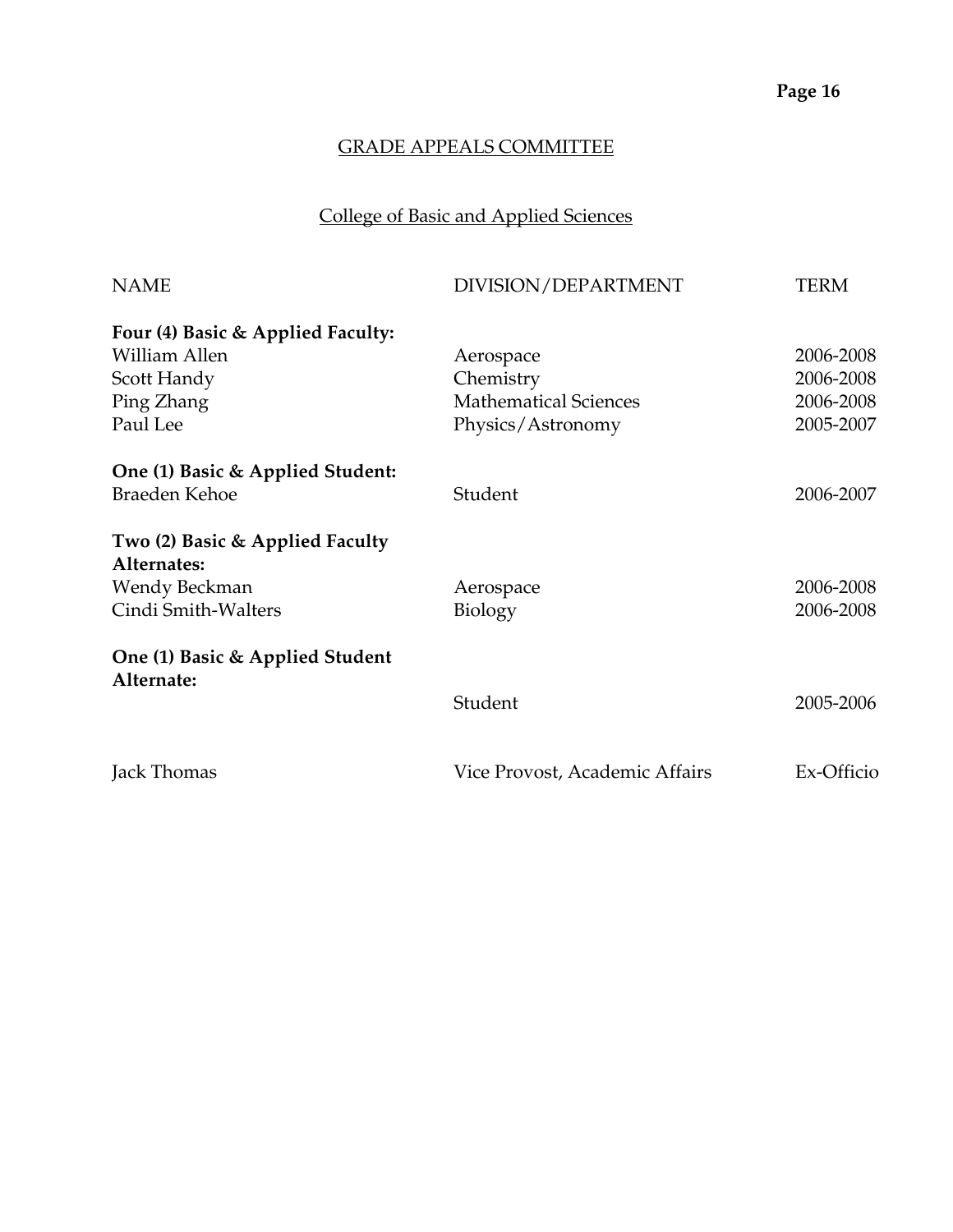College of Business

| DIVISION/DEPARTMENT                 | TERM                           |
|-------------------------------------|--------------------------------|
|                                     |                                |
| Accounting                          | 2006-2008                      |
| Bus Com/Entrepreneurship            | 2006-2008                      |
| Economics/Finance                   | 2006-2008                      |
| Management/Mktg                     | 2005-2007                      |
|                                     |                                |
| Student                             | 2006-2007                      |
|                                     | 2005-2007                      |
| <b>Computer Information Systems</b> | 2005-2007                      |
|                                     |                                |
| Student                             | 2005-2006                      |
|                                     | Ex-Officio                     |
|                                     | Vice Provost, Academic Affairs |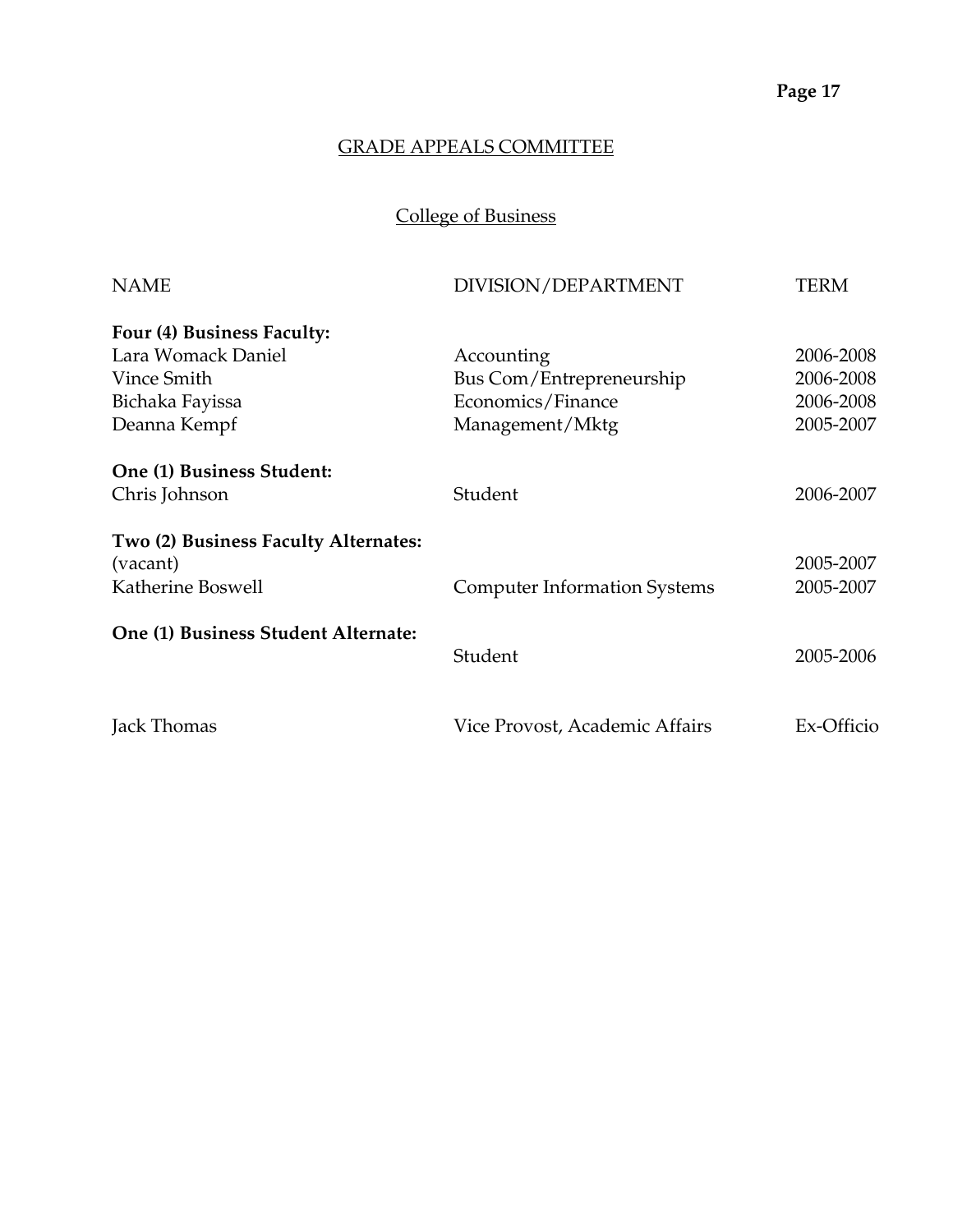# College of Education and Behavioral Science

| <b>NAME</b>                           | DIVISION/DEPARTMENT            | TERM       |
|---------------------------------------|--------------------------------|------------|
| Four (4) Education Faculty:           |                                |            |
| Robert Rogers                         | Criminal Justice               | 2006-2008  |
| Robyn Ridgley                         | Elementary/Special Education   | 2006-2008  |
| Monica Wallace                        | Psychology                     | 2005-2007  |
| Kim Ward                              | Psychology                     | 2005-2007  |
| One (1) Education Student:            |                                |            |
| Lacy Evans                            | Student                        | 2006-2007  |
| Two (2) Education Faculty Alternates: |                                |            |
| Jim Calder                            | Elementary/Special Ed          | 2006-2008  |
| Linda Richey                          | <b>Human Sciences</b>          | 2005-2007  |
| One (1) Education Student Alternate:  |                                |            |
|                                       | Student                        | 2005-2006  |
| Jack Thomas                           | Vice Provost, Academic Affairs | Ex-Officio |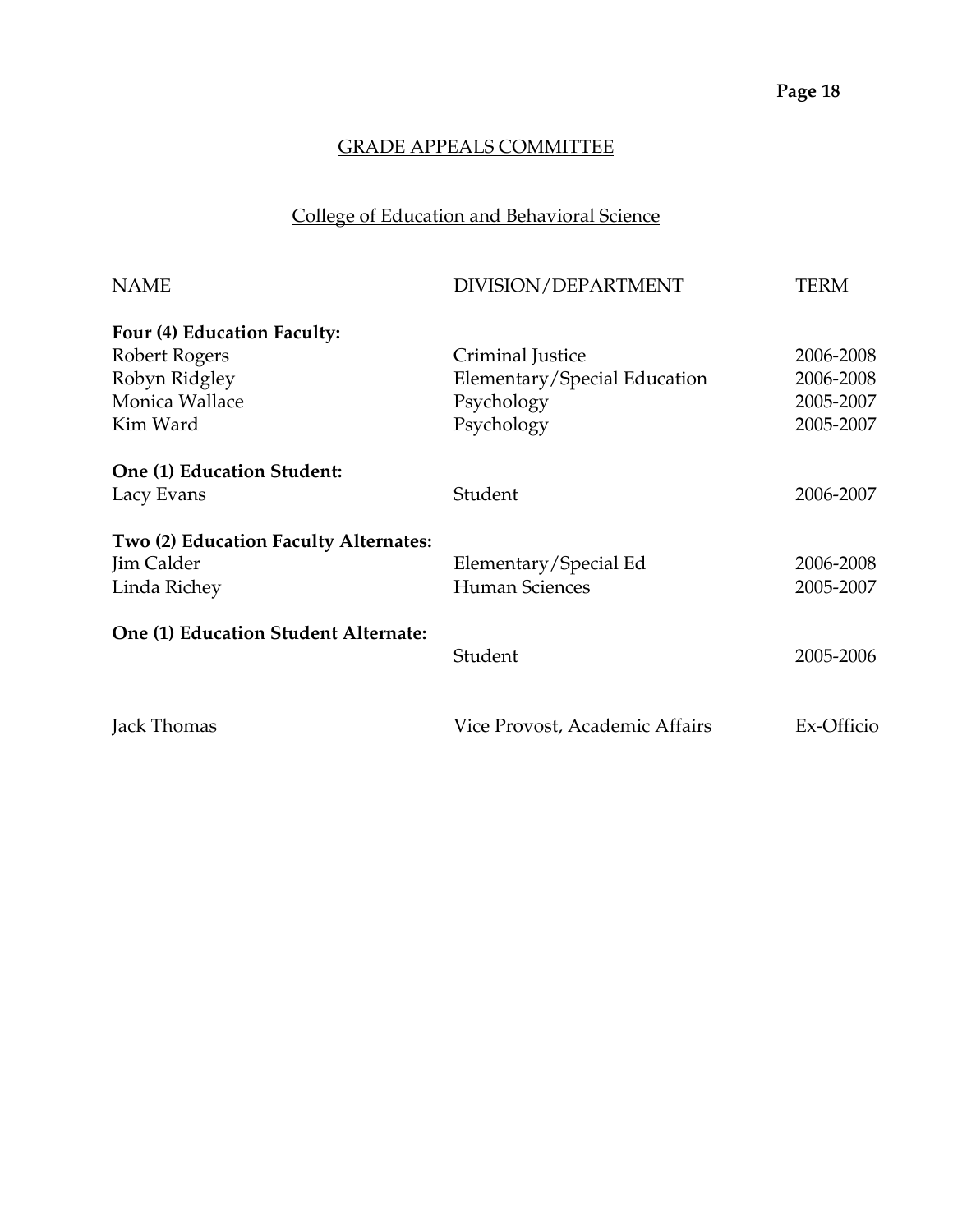# College of Liberal Arts

| <b>NAME</b>                                | DIVISION/DEPARTMENT            | TERM       |
|--------------------------------------------|--------------------------------|------------|
| Four (4) Liberal Arts Faculty:             |                                |            |
| Rebecca King                               | English                        | 2006-2008  |
| Jeong Lee                                  | English                        | 2006-2008  |
| Alicia Renfroe                             | English                        | 2006-2008  |
| Thomas Heine                               | Foreign Languages/Literatures  | 2005-2007  |
| One (1) Liberal Arts Student:              |                                |            |
| Ryan Richards                              | Student                        | 2006-2007  |
| Two (2) Liberal Arts Faculty               |                                |            |
| Alternates:                                |                                |            |
| Theresa McBreen                            | Foreign Languages/Literatures  | 2005-2007  |
| Kris McCusker                              | History                        | 2005-2007  |
| One (1) Liberal Arts Student<br>Alternate: |                                |            |
|                                            | Student                        | 2006-2007  |
| Jack Thomas                                | Vice Provost, Academic Affairs | Ex-Officio |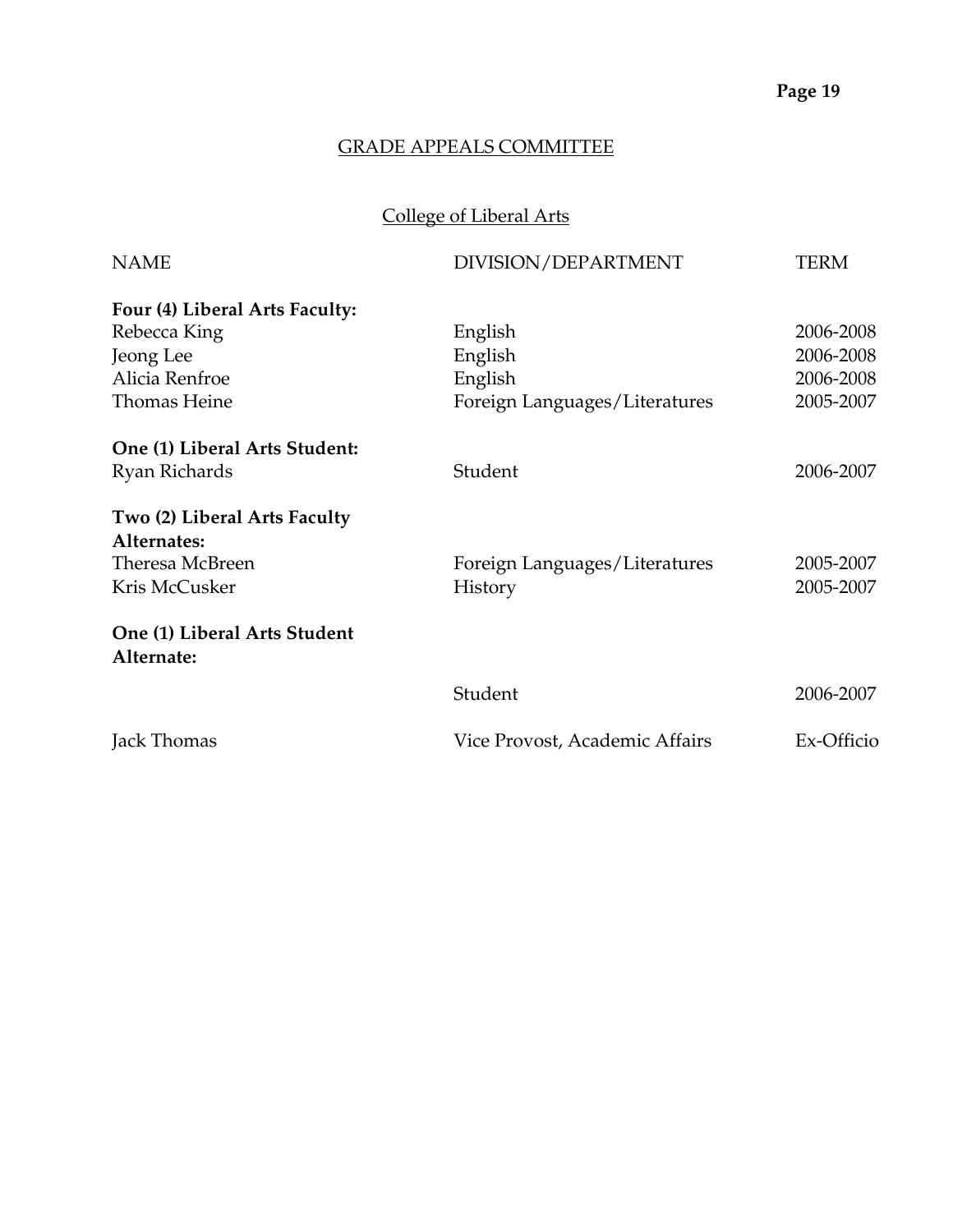# GRADE APPEALS COMMITTEE

# College of Mass Communication

| <b>NAME</b>                            | DIVISION/DEPARTMENT            | TERM       |
|----------------------------------------|--------------------------------|------------|
| Four (4) Mass Communication            |                                |            |
| Faculty:                               |                                |            |
| Lucinda Scanlon                        | Library                        | 2006-2008  |
| Amy York                               | Library                        | 2006-2008  |
| Matt O'Brien                           | Recording Industry Mgmt.       | 2006-2008  |
| Lawanna Fisher                         | Academic Enrichment            | 2005-2007  |
| One (1) Mass Communication<br>Student: |                                |            |
| Tom Cheredar                           | Student                        | 2006-2007  |
|                                        |                                |            |
| Two (2) Mass Communication Faculty     |                                |            |
| Alternates:                            |                                |            |
| Vivian Alley                           | Academic Enrichment            | 2006-2008  |
| (vacant)                               |                                | 2006-2008  |
| One (1) Mass Communication             |                                |            |
| <b>Student Alternate:</b>              |                                |            |
|                                        | Student                        | 2006-2007  |
| Jack Thomas                            | Vice Provost, Academic Affairs | Ex-Officio |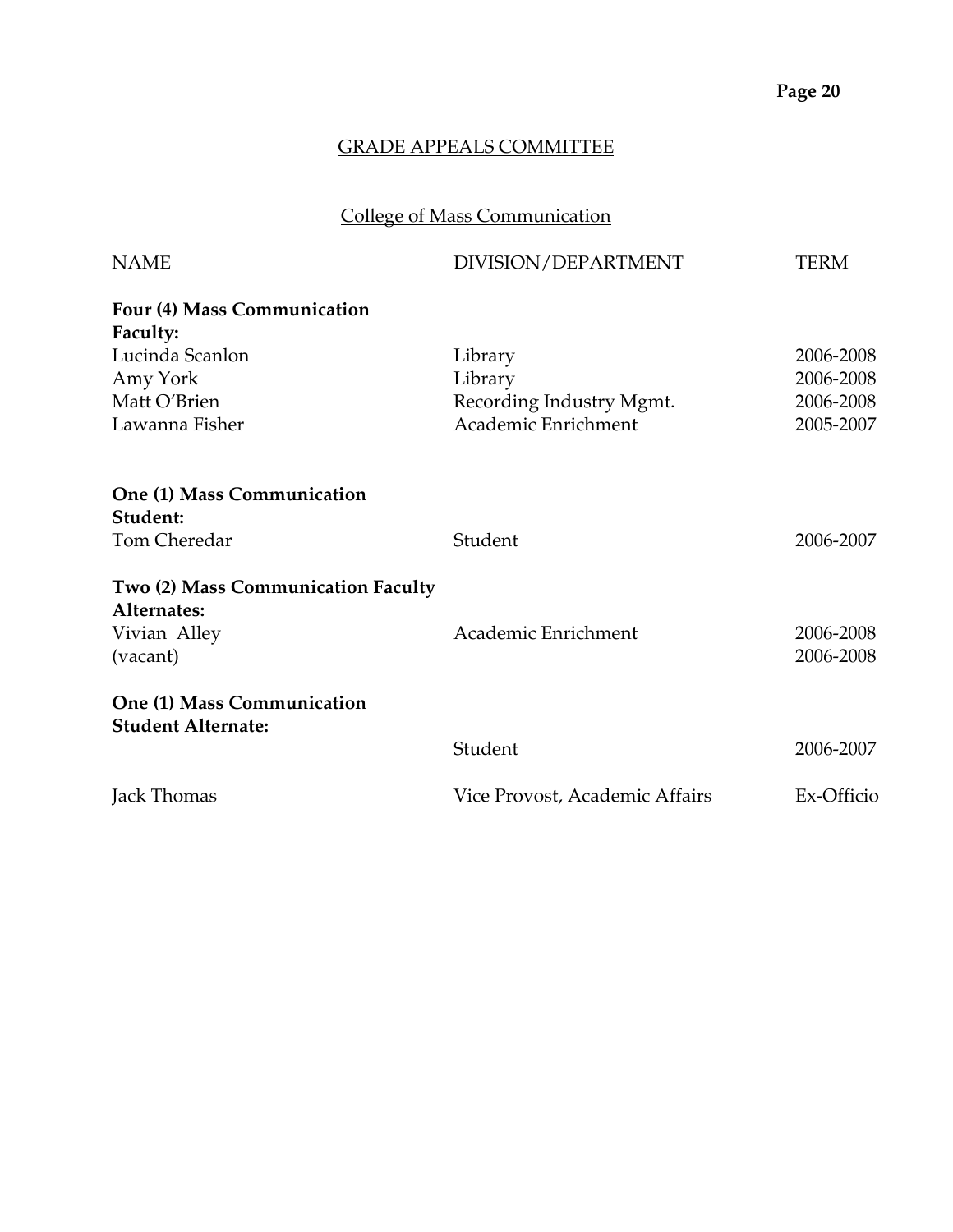# GRADUATE COUNCIL

# NAME DIVISION/DEPARTMENT TERM

# **Three (3) Graduate Faculty-Each Undergraduate College:**

| Wayne Dornan            | $B \& A/Aerospace$                  | 2006-2009 |
|-------------------------|-------------------------------------|-----------|
| Wen Jang Jih            | Business/Computer Info Systems      | 2006-2009 |
| Mary Lou Veal           | Education/Health/Human Perf         | 2006-2009 |
| Jackie Eller            | Liberal Arts/Sociology/Anthropology | 2006-2009 |
| (vacant)                | Mass Com                            | 2006-2009 |
| Saleh Sbenaty           | B & A/Engineering Tech/Ind Studies  | 2005-2008 |
| Charles Baum            | Business/Economics/Finance          | 2005-2008 |
| Jane Williams           | Education/Educational Leadership    | 2005-2008 |
| <b>Amy Staples</b>      | Liberal Arts/History                | 2005-2008 |
| <b>Richard Barnet</b>   | Mass Com/Recording Industry Mgmt    | 2005-2008 |
| William Ilsley          | $B \& A/Chemistry$                  | 2004-2007 |
| Marc Singer             | Business/Management/Mktg            | 2004-2007 |
| <b>Stuart Bernstein</b> | Education/Psychology                | 2004-2007 |
| Phil Phillips           | Liberal Arts/English                | 2004-2007 |
| Zeny Panol              | Mass Com/Journalism                 | 2004-2007 |
|                         |                                     |           |

## **Graduate & All Academic Deans:**

| Robert Carlton             | Interim Dean, Graduate Studies | Ex-Officio |
|----------------------------|--------------------------------|------------|
| John McDaniel              | Dean, Liberal Arts             | Ex-Officio |
| Tom Cheatham               | Dean, Basic & Applied Sciences | Ex-Officio |
| Anantha Babbili            | Dean, Mass Communication       | Ex-Officio |
| <b>Jim Burton</b>          | Dean, Business                 | Ex-Officio |
| Gloria Bonner              | Dean, Ed & Behavioral Science  | Ex-Officio |
| Two (2) Graduate Students: |                                |            |

| Kristen Beadle    | Graduate Student | 2006-2007 |
|-------------------|------------------|-----------|
| Melissa Castellaw | Graduate Student | 2006-2007 |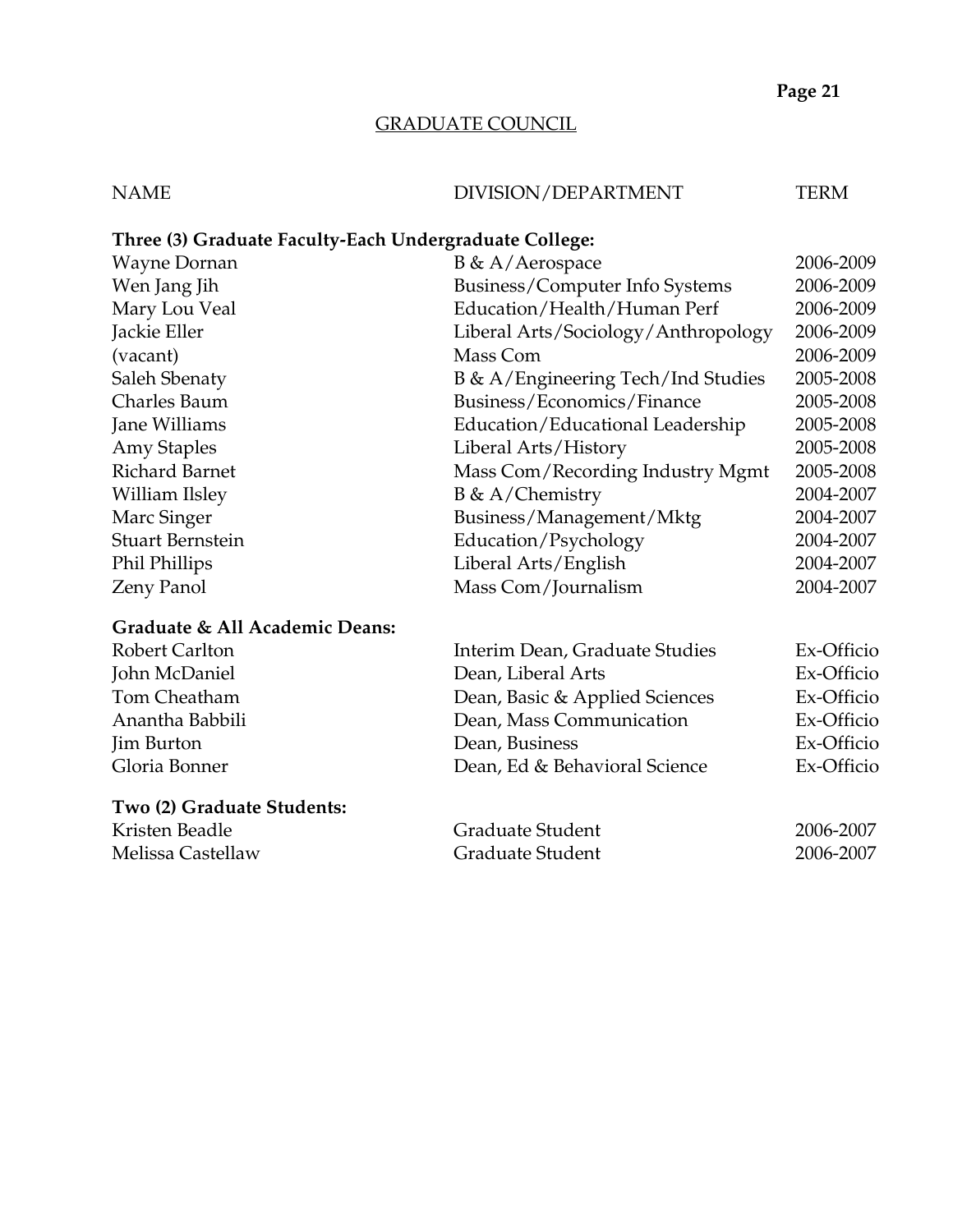## HONORS COUNCIL

| Two (2) Honors Faculty-Each<br>Undergraduate College (3-year terms):<br>Rebecca Seipelt<br>$B \& A/Biology$<br>Earl Thomas<br>Business/Management/Mktg<br>Catherine Stogner<br><b>Education/Human Sciences</b><br>Richard Hansen<br>Liberal Arts/Speech/Theatre | 2006-2009<br>2006-2009<br>2006-2009<br>2006-2009 |
|-----------------------------------------------------------------------------------------------------------------------------------------------------------------------------------------------------------------------------------------------------------------|--------------------------------------------------|
|                                                                                                                                                                                                                                                                 |                                                  |
|                                                                                                                                                                                                                                                                 |                                                  |
|                                                                                                                                                                                                                                                                 |                                                  |
|                                                                                                                                                                                                                                                                 |                                                  |
|                                                                                                                                                                                                                                                                 |                                                  |
|                                                                                                                                                                                                                                                                 |                                                  |
| Jan Quarles<br>Mass Com/Electronic Media Com                                                                                                                                                                                                                    | 2006-2009                                        |
| $B \& A/Biology$<br>Amy Jetton                                                                                                                                                                                                                                  | 2005-2007                                        |
| Kevin James<br>Business/Accounting                                                                                                                                                                                                                              | 2005-2007                                        |
| Teresa Davis<br>Education/Psychology                                                                                                                                                                                                                            | 2005-2007                                        |
| <b>William Connelly</b><br>Liberal Arts/English                                                                                                                                                                                                                 | 2005-2007                                        |
| Paul Fischer<br>Mass Com/Recording Industry Mgmt                                                                                                                                                                                                                | 2005-2007                                        |
| Philip Mathis<br>Dean, Honors College                                                                                                                                                                                                                           | Ex-Officio                                       |
| Two (2) Honors College Students:<br>Jennifer Carter<br>Honors College Student<br>Katherine Onks<br>Honors College Student                                                                                                                                       | 2006-2007<br>2006-2007                           |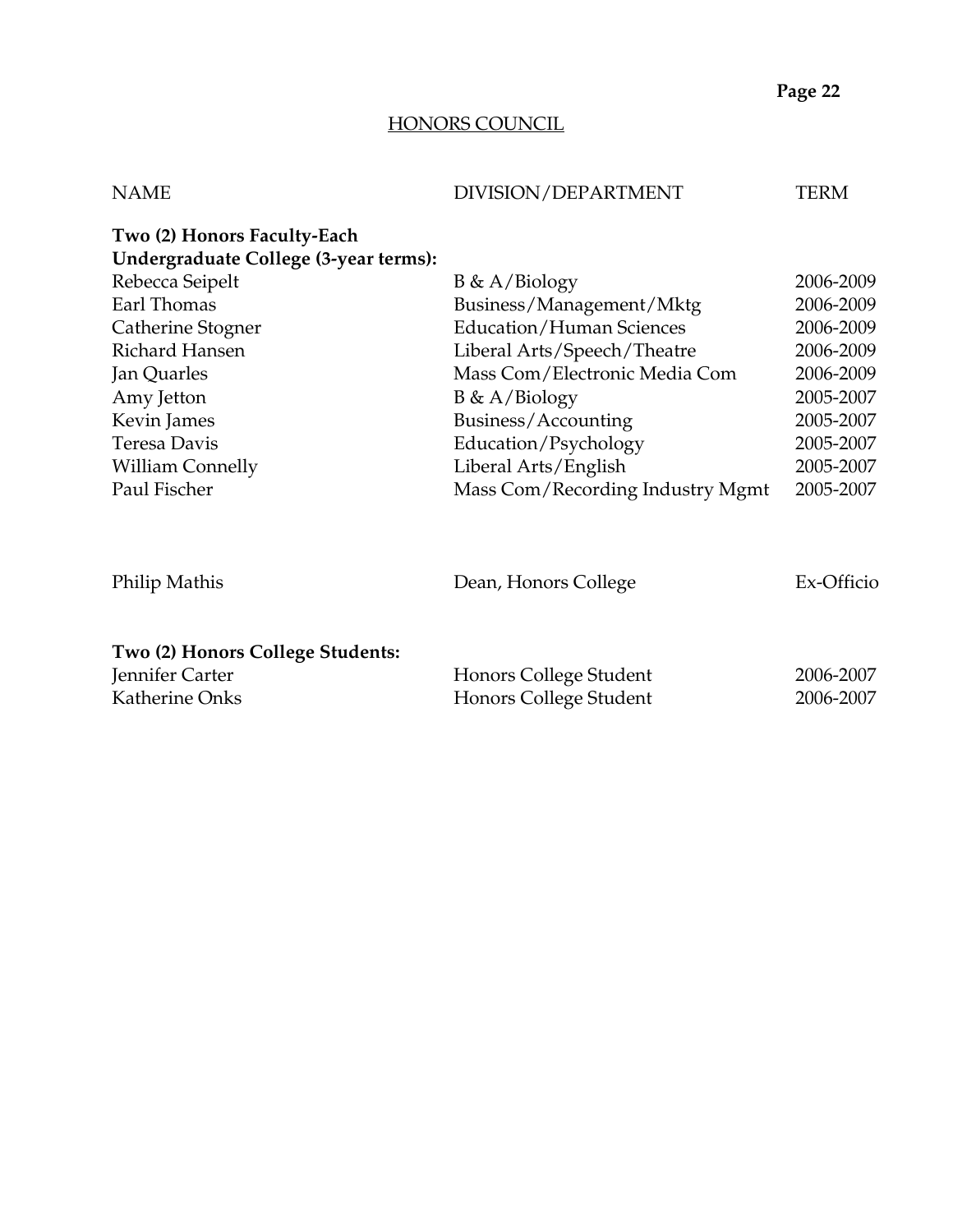# INSTITUTIONAL BIOSAFETY COMMITTEE (Special Purpose Committee)

| <b>NAME</b>            | DIVISION/DEPARTMENT | <b>TERM</b> |
|------------------------|---------------------|-------------|
| <b>Bruce Cahoon</b>    | $B \& A/Biology$    | 2006-2009   |
| Mary Ferone            | $B \& A/Biology$    | 2006-2009   |
| Amy Jetton             | $B \& A/Biology$    | 2006-2009   |
| <b>Anthony Newsome</b> | $B \& A/Biology$    | 2006-2009   |
| Rebecca Seipelt        | $B \& A/Biology$    | 2006-2009   |
| Steve Wright           | $B \& A/Biology$    | 2006-2009   |

| Two Members not Affiliated with |                    |            |
|---------------------------------|--------------------|------------|
| University:                     |                    |            |
| To be named                     |                    | 2006-2009  |
| To be named                     |                    | 2006-2009  |
| Tara Prairie                    | Compliance Officer | Ex-Officio |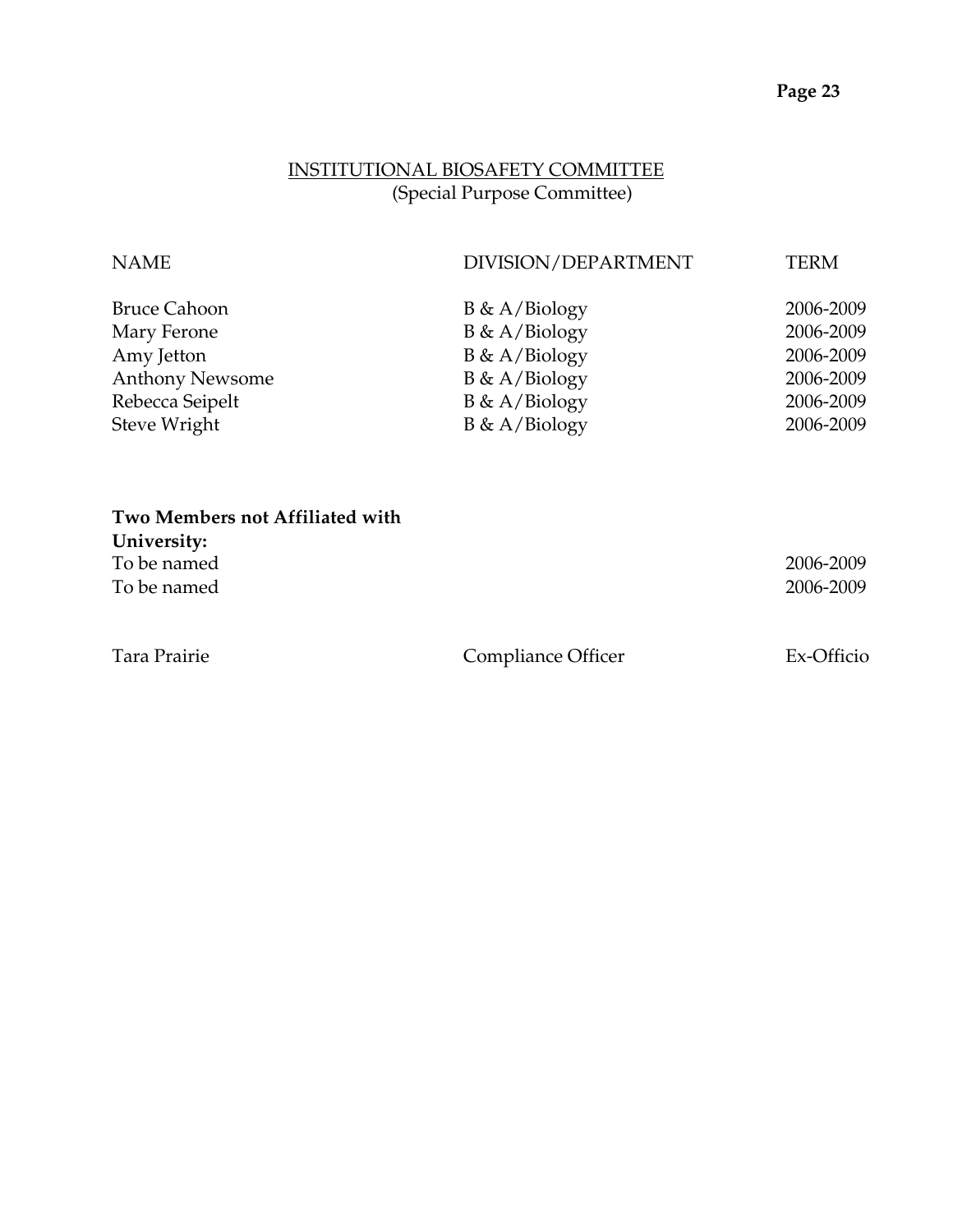# UNIVERSITY INSTITUTIONAL EFFECTIVENESS COMMITTEE (Special Purpose Committee)

| DIVISION/DEPARTMENT             | <b>TERM</b> |
|---------------------------------|-------------|
|                                 |             |
| <b>B</b> & A/Computer Science   | 2006-2007   |
| Business/Accounting             | 2006-2007   |
| Education/                      | 2006-2007   |
| Liberal Arts/Political Science  | 2006-2007   |
| Mass Com/Journalism             | 2006-2007   |
| Vice Pres/Dev/Univ Relations    | 2006-2007   |
| Dean/Cont Ed/Distance Learning  | 2006-2007   |
| <b>President/Faculty Senate</b> | 2006-2007   |
| Library                         | 2006-2008   |
| <b>Exec Vice Pres/Provost</b>   | Permanent   |
| Exec Dir/Inst Effectiveness     | Permanent   |
| <b>Asst Vice Provost</b>        | Permanent   |
| Assoc Dean/Graduate Studies     | Permanent   |
| Dir/Inst Effectiveness          | Permanent   |
|                                 |             |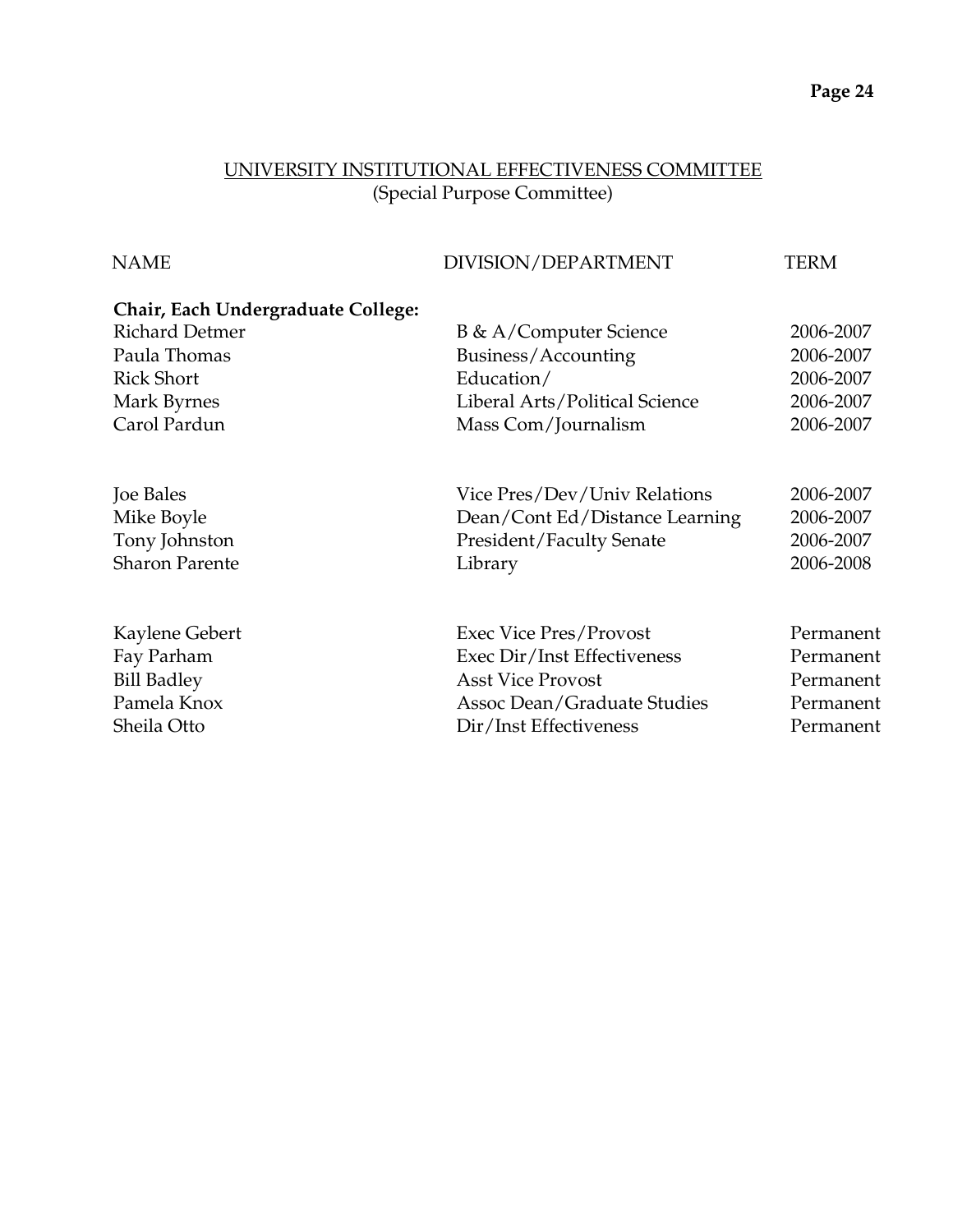# INSTITUTIONAL REVIEW BOARD (Special Purpose Committee)

### NAME DIVISION/DEPARTMENT TERM

| Lita Warise           | $B \& A/Nursing$                    | 2006-2009 |
|-----------------------|-------------------------------------|-----------|
| Melinda Korzaan       | Business/Computer Info Systems      | 2006-2009 |
| <b>Timothy Graeff</b> | Business/Management/Mktg            | 2006-2009 |
| Robert Rogers         | Education/Criminal Justice          | 2006-2009 |
| Victoria Shelar       | Education/Health/Human Perf         | 2006-2009 |
| Joseph Hawkins        | B & A/Aerospace                     | 2005-2008 |
| Michael Sanger        | $B \& A/Chemistry$                  | 2005-2008 |
| James Hodgson         | Education/Dyslexic Studies          | 2005-2008 |
| Aleka Blackwell       | Liberal Arts/English                | 2005-2008 |
| Ida Fadzillah         | Liberal Arts/Sociology/Anthropology | 2005-2008 |
| Vince Smith           | Business/Bus Com/Entrepreneurship   | 2004-2007 |
| Will Langston         | Education/Psychology                | 2004-2007 |
| Lisa Pruitt           | Liberal Arts/History                | 2004-2007 |
| Cheryl Flanigan       | Liberal Arts/English                | 2003-2007 |
| <b>Bob Kalwinsky</b>  | Mass Com/Electronic Media Com       | 2003-2007 |
|                       |                                     |           |

| <b>Non-Affiliated Member:</b> |                                   |            |
|-------------------------------|-----------------------------------|------------|
| James A. Nunnery, M.D.        | Retired Surgeon                   | 2004-2007  |
| Alternate:                    |                                   |            |
| Kathleen Zelenka              | Retired Murfreesboro City Schools | 2006-2009  |
| Myra Norman                   | Director, Sponsored Programs      | Ex-Officio |
| Two (2) Students:             |                                   |            |
| <b>Krisy Parker</b>           | Undergraduate Student             | 2006-2007  |
|                               | Graduate Student                  | 2006-2007  |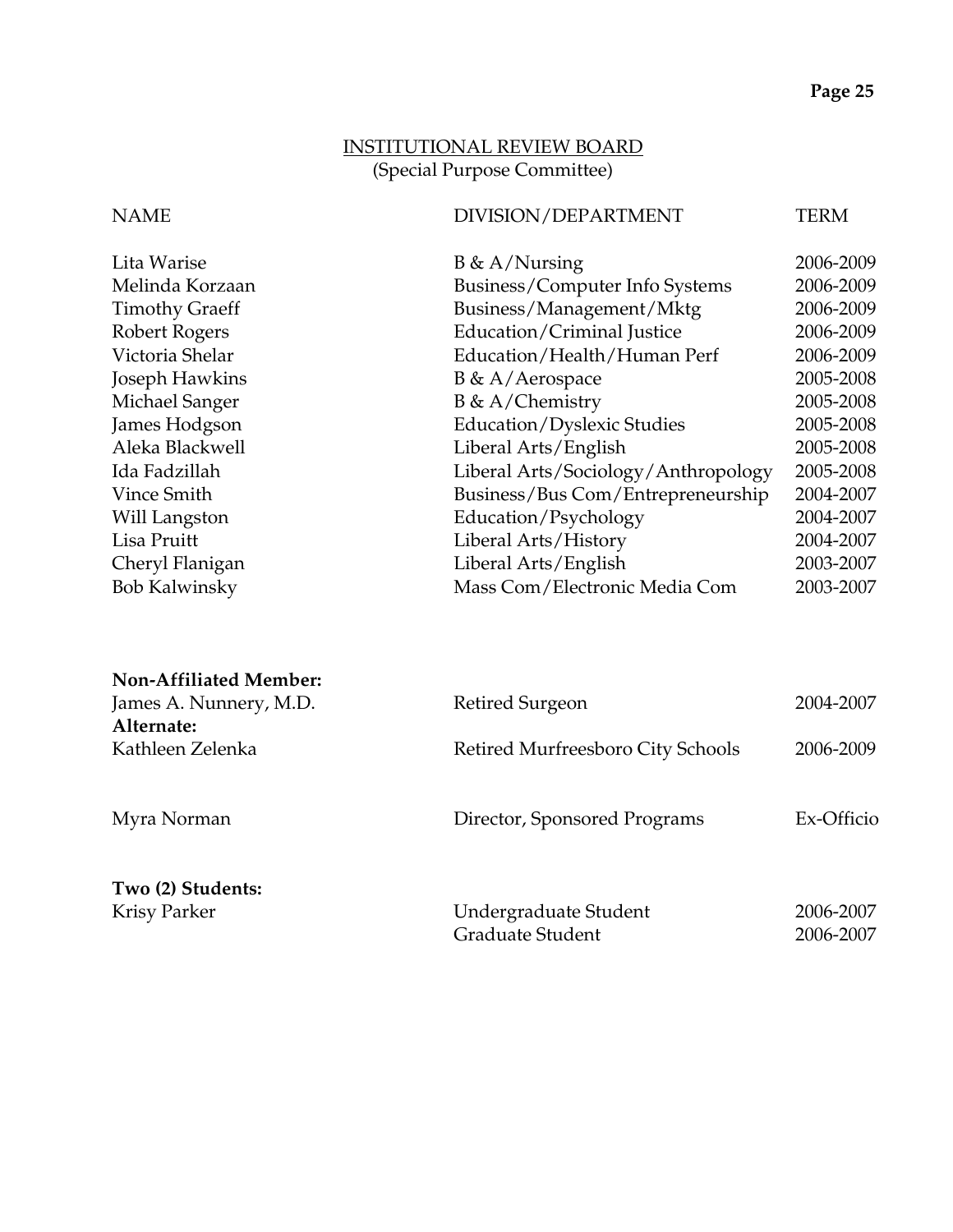### INSTRUCTIONAL EVALUATION AND DEVELOPMENT COMMITTEE

| <b>NAME</b>                                                                                                                                           | DIVISION/DEPARTMENT                                                                                                                                                                                                                                                           | TERM                                                                                                              |
|-------------------------------------------------------------------------------------------------------------------------------------------------------|-------------------------------------------------------------------------------------------------------------------------------------------------------------------------------------------------------------------------------------------------------------------------------|-------------------------------------------------------------------------------------------------------------------|
| Michaele Chappell<br>Thuhang Tran<br>Alyson Bass<br>Steven Livingston<br>Nathan Adam<br>Jennifer Dooley<br>Larry Howard<br>Minsoo Kang<br>Jon Johnson | B & A/Mathematical Sciences<br>Business/Management/Mktg<br>Education/Elementary/Special Ed<br>Liberal Arts/Political Science<br>Mass Com/Recording Industry Mgmt<br>B & A/Mathematical Sciences<br>Business/Marketing/Mgmt<br>Education/Health/Human Perf<br>Liberal Arts/Art | 2006-2008<br>2006-2008<br>2006-2008<br>2006-2008<br>2006-2008<br>2005-2007<br>2005-2007<br>2005-2007<br>2005-2007 |
| Michael Fleming                                                                                                                                       | Mass Com/Recording Industry Mgmt                                                                                                                                                                                                                                              | 2005-2007                                                                                                         |
| One (1) Instructional Technology Support Center Staff:<br>Gail Fedak                                                                                  | <b>Instructional Technology Support Ctr</b>                                                                                                                                                                                                                                   | Ex-Officio                                                                                                        |
| <b>Bill Badley</b>                                                                                                                                    | Asst Vice Provost/Director, Gen Ed                                                                                                                                                                                                                                            | Ex-Officio                                                                                                        |
| Two (2) Students:<br>Samantha Ferrell<br>Rachel O'Connor                                                                                              | Student<br>Student                                                                                                                                                                                                                                                            | 2006-2007<br>2006-2007                                                                                            |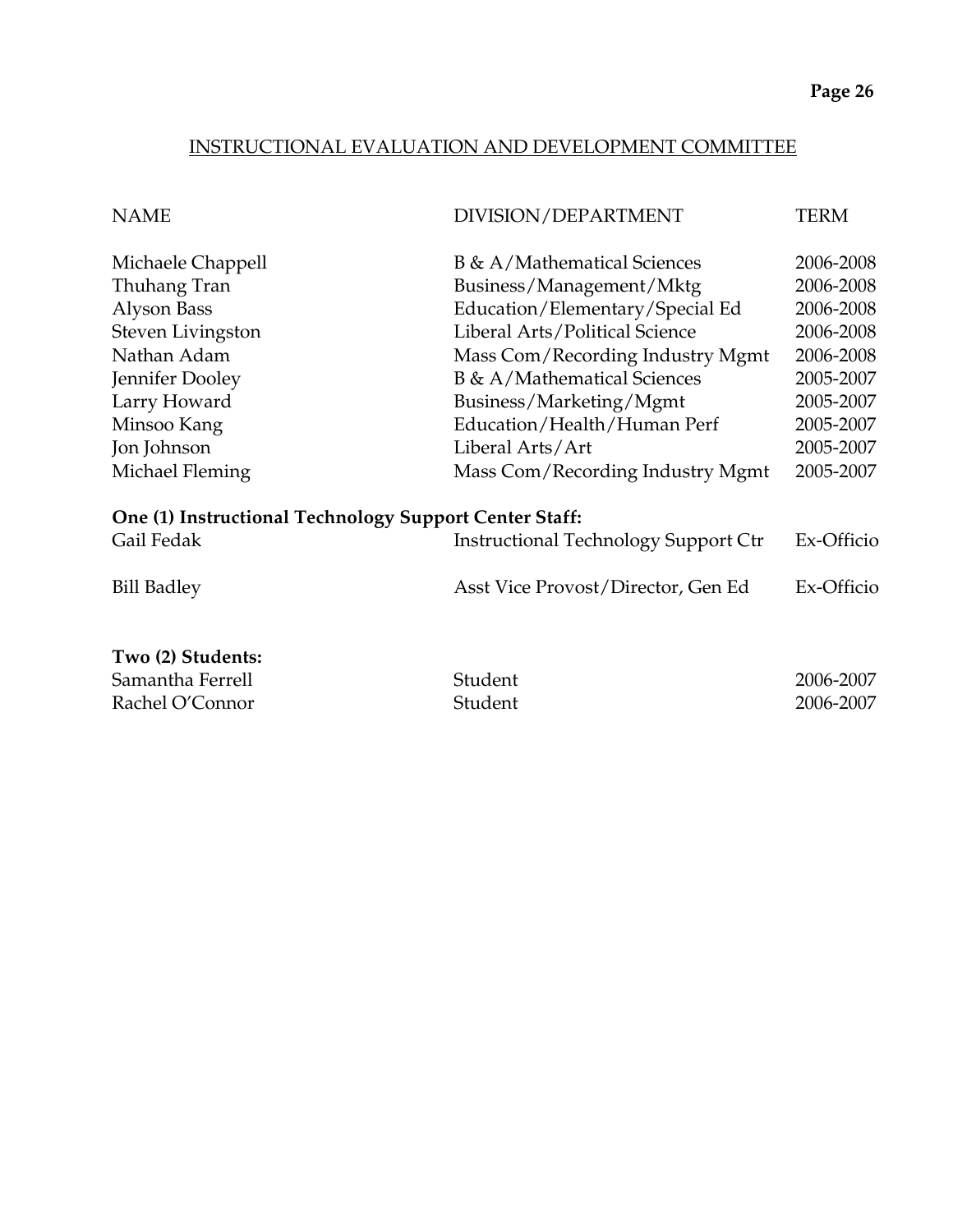### INTERNATIONAL EDUCATION AND EXCHANGE COMMITTEE (Special Purpose)

### NAME DIVISION/DEPARTMENT TERM

# **One (1) Faculty, Each Undergraduate College:**

| Saeed Foroudastan        | B & A/Associate Dean             | 2006-2009 |
|--------------------------|----------------------------------|-----------|
| Kim Sokoya               | Business/Management/Mktg         | 2006-2009 |
| Jane Williams            | Education/Educational Leadership | 2006-2009 |
| Ida Fadzillah            | Liberal Arts/Soc/Anthropology    | 2006-2009 |
| Robert Spires/Ping Zheng | Mass Com/Electronic Media Com    | 2006-2009 |

| Nancy Goldberg         | <b>Honors College</b>              | 2006-2009  |
|------------------------|------------------------------------|------------|
| Deborah Mistron        | KIIS Program                       | 2005-2008  |
| Doug Heffington        | <b>Global Studies</b>              | 2004-2007  |
| Kiyoshi Kawahito       | <b>UMAP/ISEP Consortium</b>        | 2004-2007  |
| Rosemary Kew           | <b>Exchange Program</b>            | 2004-2007  |
| Pete McCluskey         | <b>CCSA</b>                        | 2004-2007  |
|                        |                                    |            |
| Anne Sloan             | Special Assistant to the Provost   | Ex-Officio |
| Diane Turnham          | <b>Associate Athletic Director</b> | Ex-Officio |
| <b>Charlie Gregory</b> | Director, Campus Recreation        | Ex-Officio |
| Jennifer Campbell      | Director, MT Abroad                | Ex-Officio |
| Pamela Knox            | Assoc Dean, Graduate Studies       | Ex-Officio |
| Andrei Korobkov        | <b>Faculty Senate Liaison</b>      | Ex-Officio |

### **Two (2) Students:**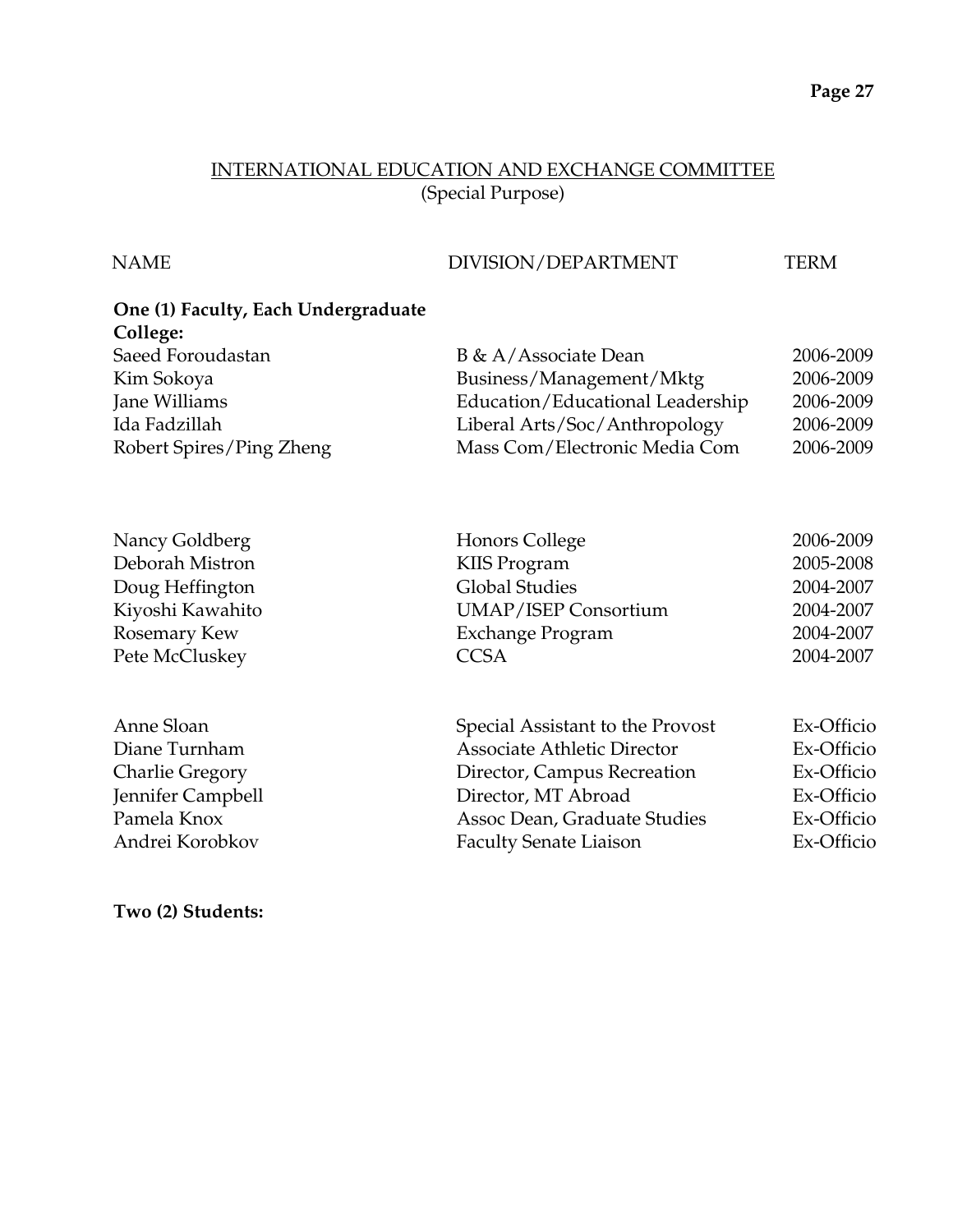## INTELLECTUAL PROPERTY ADVISORY COMMITTEE (Special Purpose)

| <b>NAME</b>          | DIVISION/DEPARTMENT                | <b>TERM</b> |
|----------------------|------------------------------------|-------------|
| Andrienne Friedli    | $B \& A/Chemistry$                 | 2006-2009   |
| <b>Charles Perry</b> | B & A/Engineering Tech/Ind Studies | 2006-2009   |
| William Robertson    | B & A/Physics/Astronomy            | 2006-2009   |
| John Mullane         | Business/Management/Mktg           | 2006-2009   |
| Stephanie Taylor     | Mass Com/Recording Industry Mgmt   | 2006-2009   |
|                      |                                    |             |

Robert Carlton Vice Provost/Research Ex-Officio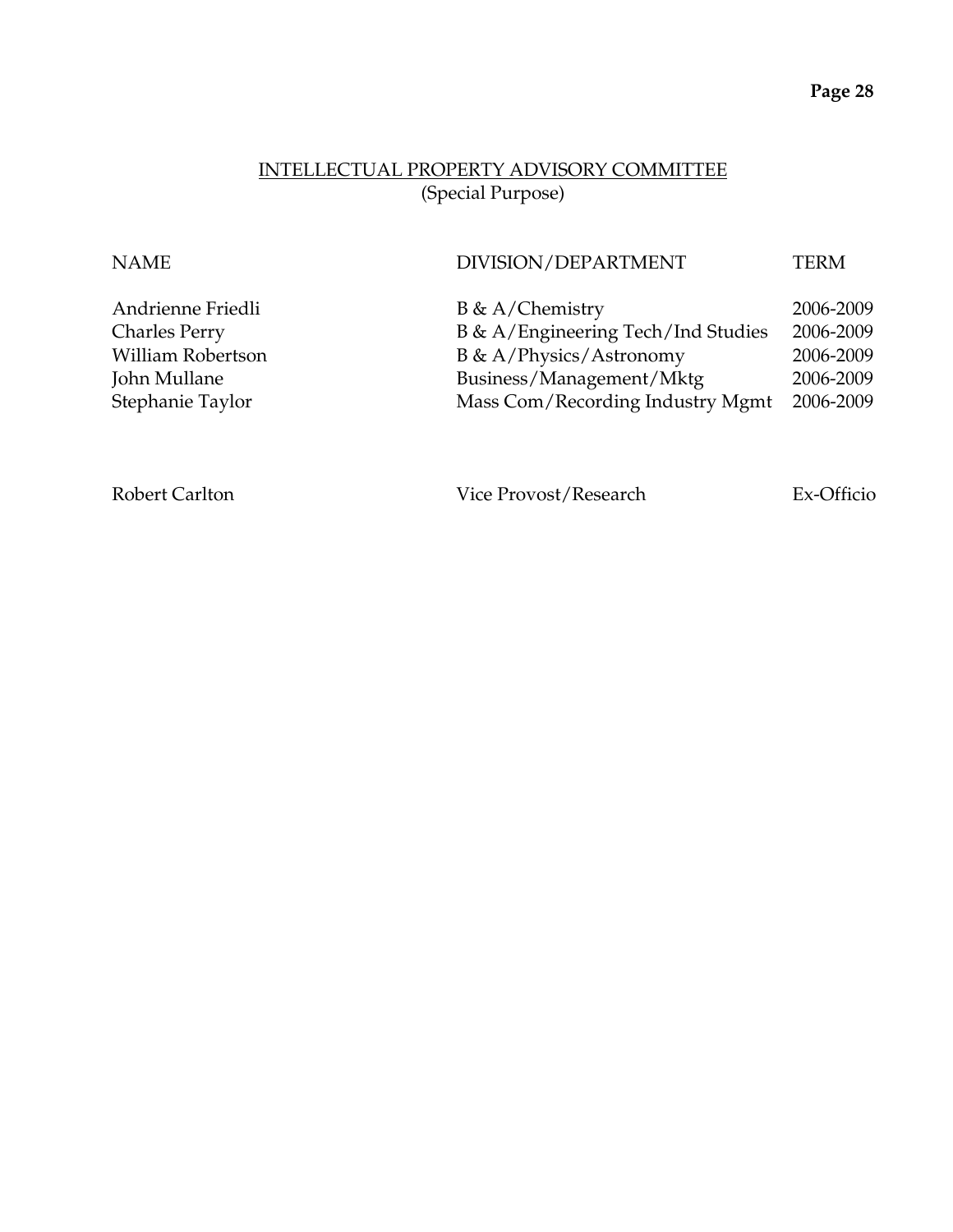# LIBRARY COMMITTEE

| <b>NAME</b>                                  | DIVISION/DEPARTMENT               | TERM       |
|----------------------------------------------|-----------------------------------|------------|
| One (1) Faculty, Each Undergraduate College: |                                   |            |
| Gordon Freeman                               | Business/Computer Info Systems    | 2006-2008  |
| Ellen Donovan                                | Liberal Arts/English              | 2006-2008  |
| Dennis Walsh                                 | B & A/Mathematical Sciences       | 2005-2007  |
| Jane Davis                                   | Mass Com/Library                  | 2005-2007  |
| Craig Rice                                   | Education/Elementary/Special Ed   | 2005-2007  |
| Two (2) At-Large Faculty:                    |                                   |            |
| Jong-Sung Lee                                | Business/Computer Info Systems    | 2006-2008  |
| Monica Wright                                | Liberal Arts/For Lang/Literatures | 2006-2008  |
| Don Craig                                    | Dean, University Library          | Ex-Officio |
| Two (2) Students:                            |                                   |            |
| Lauren Miller                                | Undergraduate Student             | 2006-2007  |
|                                              | Graduate Student                  | 2006-2007  |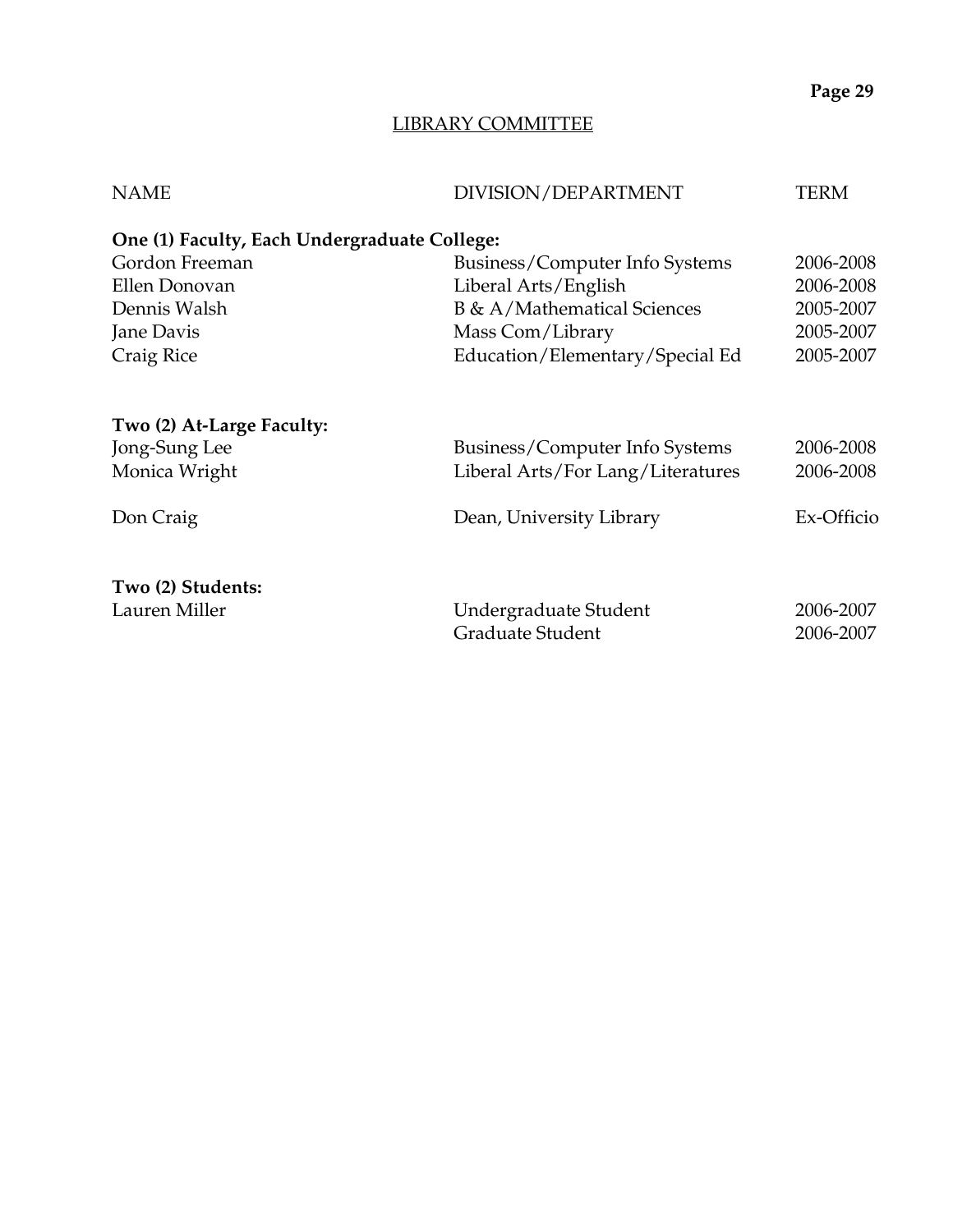### MTSU PLANNING COMMITTEE

| <b>NAME</b>                                     | DIVISION/DEPARTMENT                 | TERM       |
|-------------------------------------------------|-------------------------------------|------------|
| One (1) Faculty, Each Undergraduate<br>College: |                                     |            |
| <b>Walter Boles</b>                             | B & A/Engineering Tech/Ind Studies  | 2006-2009  |
| Tae Myung Choo                                  | Education/Criminal Justice          | 2006-2009  |
| Linda McGrew                                    | Business/Bus Com/Entrepreneurship   | 2005-2008  |
| <b>Ron Kates</b>                                | Liberal Arts/English                | 2005-2008  |
| Marva Lucas                                     | Mass Com/Academic Enrichment        | 2004-2007  |
| One (1) Faculty, Graduate Studies:              |                                     |            |
| Dennis Oneal                                    | Mass Com/Electronic Media           | 2005-2008  |
| Jack Thomas                                     | Vice Provost, Academic Affairs      | 2006-2007  |
| Mike Gower                                      | <b>Business &amp; Finance</b>       | 2006-2007  |
| Tom Tozer                                       | Development & University Relations  | 2006-2007  |
| <b>Tim Brown</b>                                | <b>Information Technology</b>       | 2006-2007  |
| Debra Sells                                     | <b>Student Affairs</b>              | 2006-2007  |
| Tony Johnston                                   | President, Faculty Senate           | 2006-2007  |
| Tom Cheatham                                    | Dean, Basic & Applied Sciences      | 2006-2007  |
| Jay Cash                                        | President, Student Government Assoc | 2006-2007  |
| <b>Bob Lamb</b>                                 | President, MTSU Alumni Assoc        | 2006-2007  |
| Kaylene Gebert                                  | Provost                             | Chair      |
| John Cothern                                    | Senior Vice President               | Ex-Officio |
| Joe Bales                                       | V.P., Development & Univ Relations  | Ex-Officio |
| Lucinda Lea                                     | V.P., Information Technology        | Ex-Officio |
| Robert Glenn                                    | V.P., Student Affairs               | Ex-Officio |
| John McDaniel                                   | Dean, Liberal Arts                  | Ex-Officio |
| E. James Burton                                 | Dean, Business                      | Ex-Officio |
| Gloria Bonner                                   | Dean, Education                     | Ex-Officio |
| Anantha Babbili                                 | Dean, Mass Communication            | Ex-Officio |
| Faye Parham                                     | <b>Institutional Effectiveness</b>  | Ex-Officio |
| Cornelia Wills                                  | <b>Institutional Research</b>       | Ex-Officio |
| Sherian Huddleston                              | Assoc V.P., Enrollment Services     | Ex-Officio |
|                                                 |                                     |            |

**One (1) Graduate Student:**  Matt Demonbreun Student 2006-2007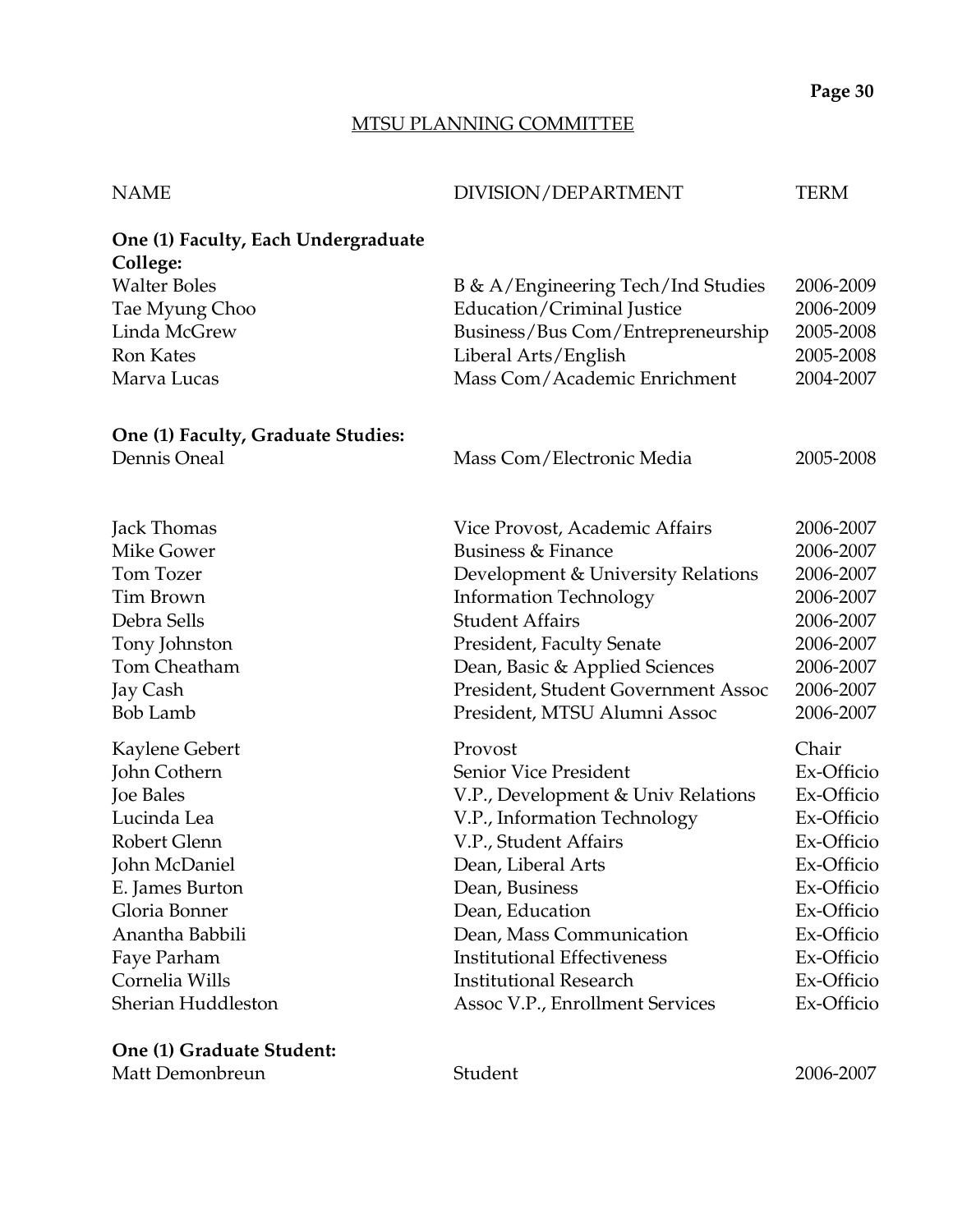## NON-INSTRUCTIONAL ASSIGNMENT COMMITTEE

## NAME DIVISION/DEPARTMENT TERM

| Two (2 Faculty, Each Undergraduate |                                   |           |
|------------------------------------|-----------------------------------|-----------|
| College:                           |                                   |           |
| Mary Ellen Fromuth                 | Education/Psychology              | 2006-2008 |
| Thuhang Tran                       | Business/Management/Mktg          | 2006-2008 |
| Deborah Mistron                    | Liberal Arts/For Lang/Literatures | 2006-2008 |
| Judith Shardo                      | $B \& A/Biology$                  | 2006-2008 |
| Mary Nichols                       | Mass Com/Electronic Media Com     | 2006-2008 |
| Zafrullah Khan                     | Education/Elementary/Special Ed   | 2006-2008 |
| Ken Tillery                        | Business/Management/Mktg          | 2006-2008 |
| Georage Vernardakis                | Liberal Arts/Political Science    | 2005-2007 |
| John DiVincenzo                    | $B \& A/Chemistry$                | 2005-2007 |
| John Dougan                        | Mass Com/Recording Industry Mgmt  | 2005-2007 |
|                                    |                                   |           |

Bill Badley **Assistant Vice Provost** Ex-Officio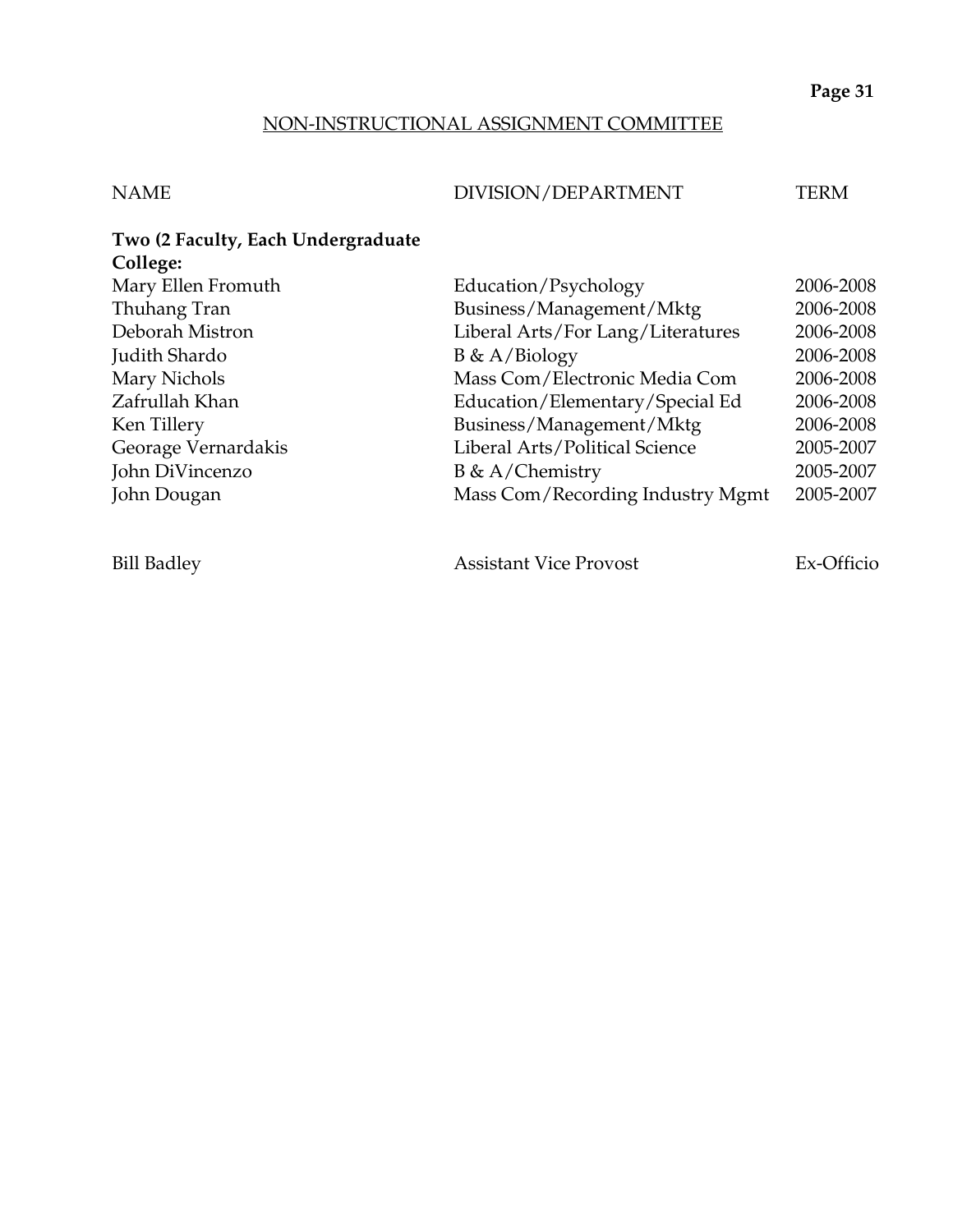# PUBLIC SERVICE COMMITTEE

# NAME DIVISION/DEPARTMENT TERM

| Two (2) Faculty, Each Undergraduate                                       |                                  |                        |
|---------------------------------------------------------------------------|----------------------------------|------------------------|
| College:                                                                  |                                  |                        |
| Jessica Gentry                                                            | B & A/Agribusiness/Agriscience   | 2006-2008              |
| <b>Mamit Deme</b>                                                         | Business/Economics/Finance       | 2006-2008              |
| Kimberly O'Kelley                                                         | Education/Human Sciences         | 2006-2008              |
| <b>Sharon Smith</b>                                                       | Liberal Arts/Speech/Theatre      | 2006-2008              |
| Stephanie Taylor                                                          | Mass Com/Recording Industry Mgmt | 2006-2008              |
| <b>Shirley Cantrell</b>                                                   | $B \& A/Nursing$                 | 2005-2007              |
| Donald Roy                                                                | Business/Management/Mktg         | 2005-2007              |
| Ann Campbell                                                              | Education/Elementary/Special Ed  | 2005-2007              |
| Debrah Sickler-Voigt                                                      | Liberal Arts/Art                 | 2005-2007              |
| Ray Wong                                                                  | Mass Com/Journalism              | 2005-2007              |
| Mike Boyle                                                                | Dean, Continuing Studies         | Ex-Officio             |
| Two (2) Undergraduate Students:<br>Corderyl Martin<br><b>Noel Roberts</b> | Student<br>Student               | 2006-2007<br>2006-2007 |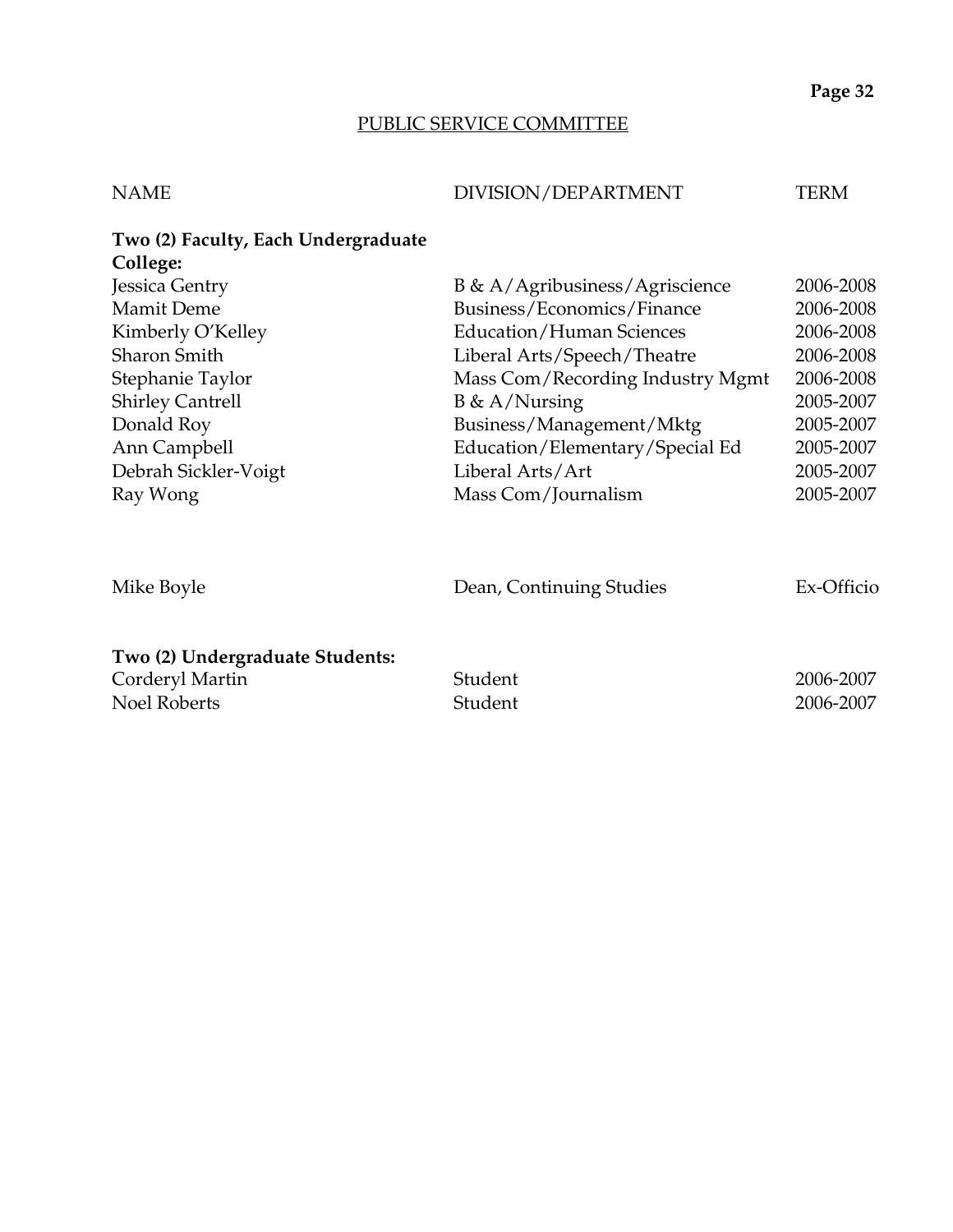## **The following committees report to the Senior Vice President :**

## ENVIRONMENTAL HEALTH AND SAFETY COMMITTEE

| <b>NAME</b>                            | DIVISION/DEPARTMENT                                         | <b>TERM</b> |
|----------------------------------------|-------------------------------------------------------------|-------------|
| One (1) Representative, Each Division: |                                                             |             |
| Kathy Mathis                           | <b>Academic Affairs</b>                                     | 2006-2007   |
| Linda Pellegrini                       | <b>Business &amp; Finance</b>                               | 2006-2007   |
| <b>William Fisher</b>                  | Dev & University Relations                                  | 2006-2007   |
| Barbara Draude                         | <b>Information Technology</b>                               | 2006-2007   |
| Sarah Sudak                            | <b>Student Affairs</b>                                      | 2006-2007   |
| One (1) Faculty Member:                |                                                             |             |
| Carol Boraiko                          | B & A/Engineering Tech/Ind Studies                          | 2006-2008   |
| One (1) Coordinator, Each Division:    |                                                             |             |
| <b>Watson Harris</b>                   | <b>Academic Affairs</b>                                     | Ex-Officio  |
| Gerald Caudill                         | <b>Business &amp; Finance</b>                               | Ex-Officio  |
| <b>Tony Snook</b>                      | Dev & University Relations                                  | Ex-Officio  |
| <b>Mike Parks</b>                      | <b>Information Technology</b>                               | Ex-Officio  |
| Rick Chapman                           | <b>Student Affairs</b>                                      | Ex-Officio  |
|                                        |                                                             | Ex-Officio  |
| James Floyd<br>Terry Logan             | <b>University Counsel</b><br>Enviro Health & Safety Officer | Ex-Officio  |
| Tom Tozer                              | News & Public Affairs                                       | Ex-Officio  |
| <b>Buddy Peaster</b>                   | Chief, Public Safety                                        | Ex-Officio  |
|                                        |                                                             |             |
| <b>One Student:</b>                    |                                                             |             |
|                                        | Undergraduate Student                                       | 2006-2007   |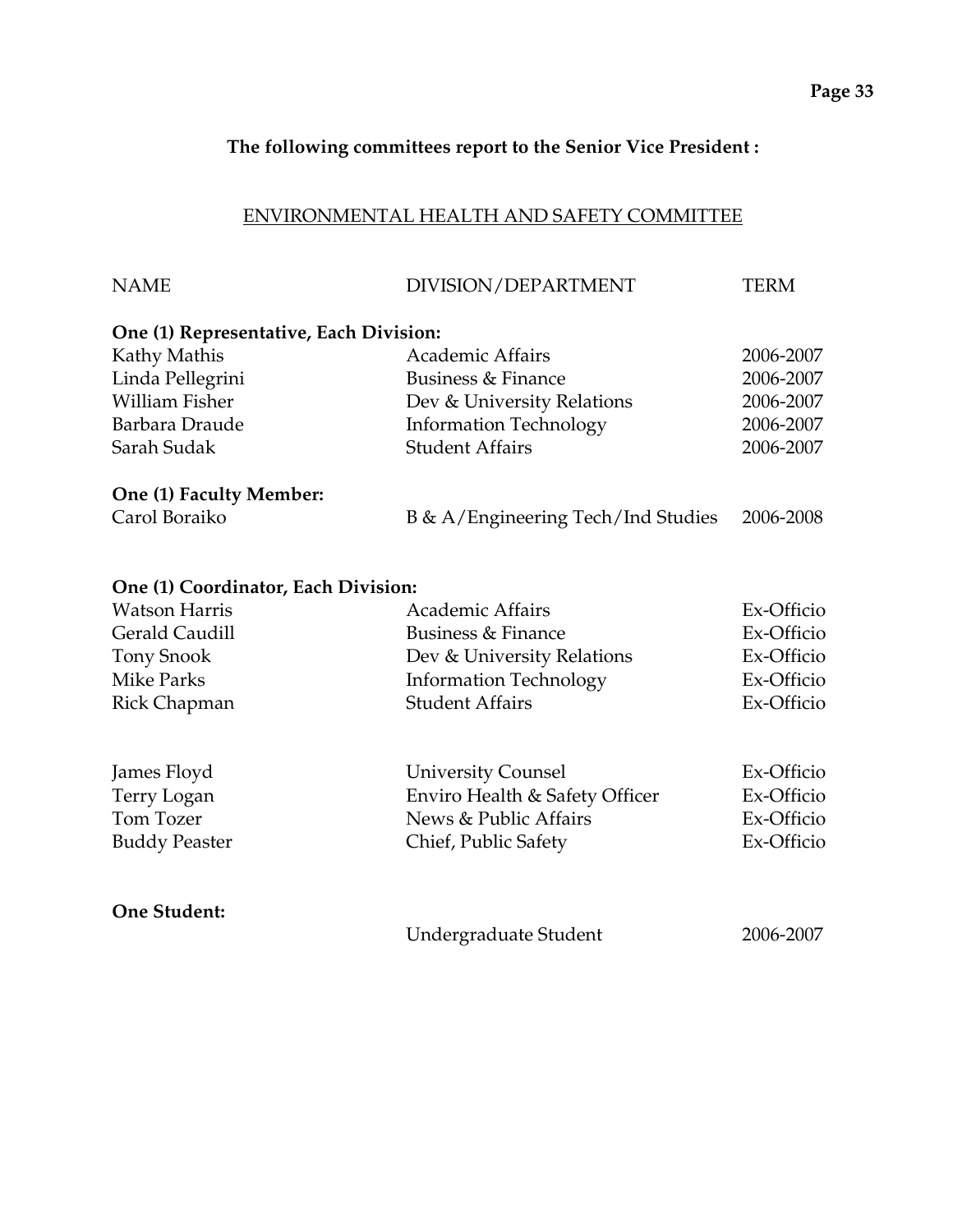# TRAFFIC COMMITTEE

| <b>NAME</b>                                                                           | DIVISION/DEPARTMENT            | <b>TERM</b> |
|---------------------------------------------------------------------------------------|--------------------------------|-------------|
| One (1) Faculty, Each Undergraduate<br>College:                                       |                                |             |
| William Whitehill                                                                     | Education/Health/Human Perf    | 2006-2008   |
| Carl Ostrowski                                                                        | Liberal Arts/English           | 2006-2008   |
| David Otts                                                                            | Mass Com/Academic Enrichment   | 2006-2008   |
| Katherine Boswell                                                                     | Business/Computer Info Systems | 2005-2007   |
| Anhua Lin                                                                             | B & A/Mathematical Sciences    | 2005-2007   |
| Two (2) At-Large Faculty:                                                             |                                |             |
| (vacant)                                                                              | $B \& A/Nursing$               | 2006-2008   |
| Ping Zhang                                                                            | B & A/Mathematical Sciences    | 2005-2007   |
| One (1) Administrative                                                                |                                |             |
| Representative:                                                                       |                                |             |
| Robyn Kilpatrick                                                                      | Development                    | 2006-2008   |
| One (1) Classified Representative (President's Classified Employees Committee Chair): |                                |             |
|                                                                                       |                                | 2006-2007   |
| Two (2) Students:                                                                     |                                |             |
| Chassan Haynos                                                                        | $C_{\text{tidon}}$             | 2006 2007   |

| $\sim$ $\sim$ $\sim$ $\sim$ $\sim$ $\sim$ $\sim$ |         |           |
|--------------------------------------------------|---------|-----------|
| Chassen Haynes                                   | Student | 2006-2007 |
| Margaret Rose                                    | Student | 2006-2007 |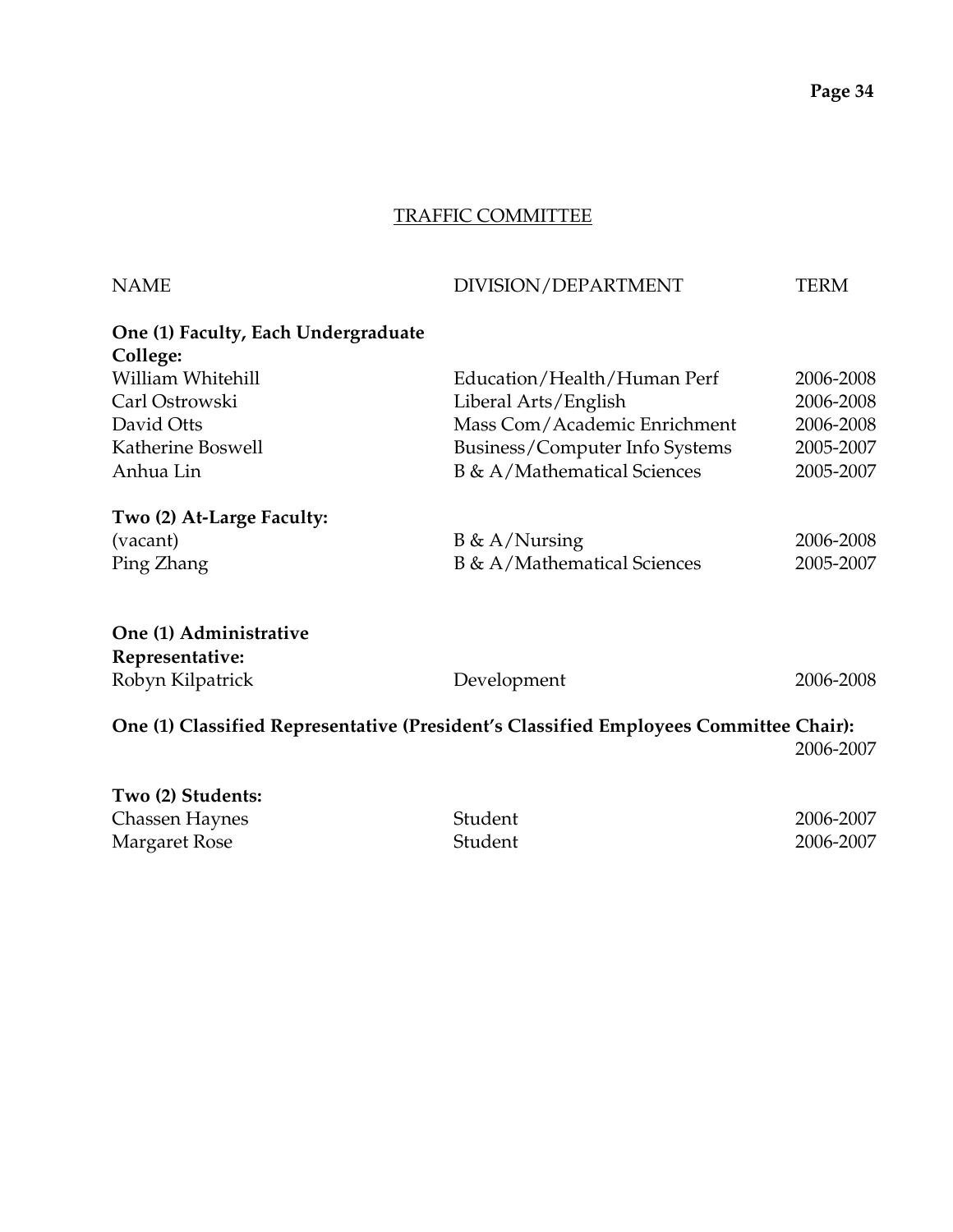## **The following committees report to the Vice President for Student Affairs:**

### MTSU COMMITTEE ON DISABILITY ISSUES

**Four (4) Students:** 

## NAME DIVISION/DEPARTMENT TERM

# **One (1) Faculty, Each Undergraduate College:**  Mayo Taylor Virginia Hemby-Grubb

| (vacant)             | B & A/                            | 2006-2008 |
|----------------------|-----------------------------------|-----------|
| Mayo Taylor          | Mass Com/Library                  | 2006-2008 |
| Virginia Hemby-Grubb | Business/Bus Com/Entrepreneurship | 2005-2007 |
| Monica Wallace       | Education/Psychology              | 2005-2007 |
| Martha Foster        | Liberal Arts/History              | 2005-2007 |

| Director, Disabled Student Services<br>John Harris | Permanent |
|----------------------------------------------------|-----------|
| Patti Miller<br>Campus Planning                    | Permanent |
| <b>University Counsel</b><br>James Floyd           | Permanent |
| <b>Watson Harris</b><br>ADA/504 Coordinator        | Permanent |
| Housing & Residential Life<br>Sarah Sudak          | Permanent |
| <b>Instructional Media Relations</b><br>Gail Fedak | Permanent |
| Lucinda Lea<br>V.P., Information Technology        | Permanent |

| Matt Demonbreun | Graduate Student      | 2006-2007 |
|-----------------|-----------------------|-----------|
| Patrick Allen   | Undergraduate Student | 2006-2007 |
| Michael Binkley | Undergraduate Student | 2006-2007 |
| Leah Anderson   | Undergraduate Student | 2006-2007 |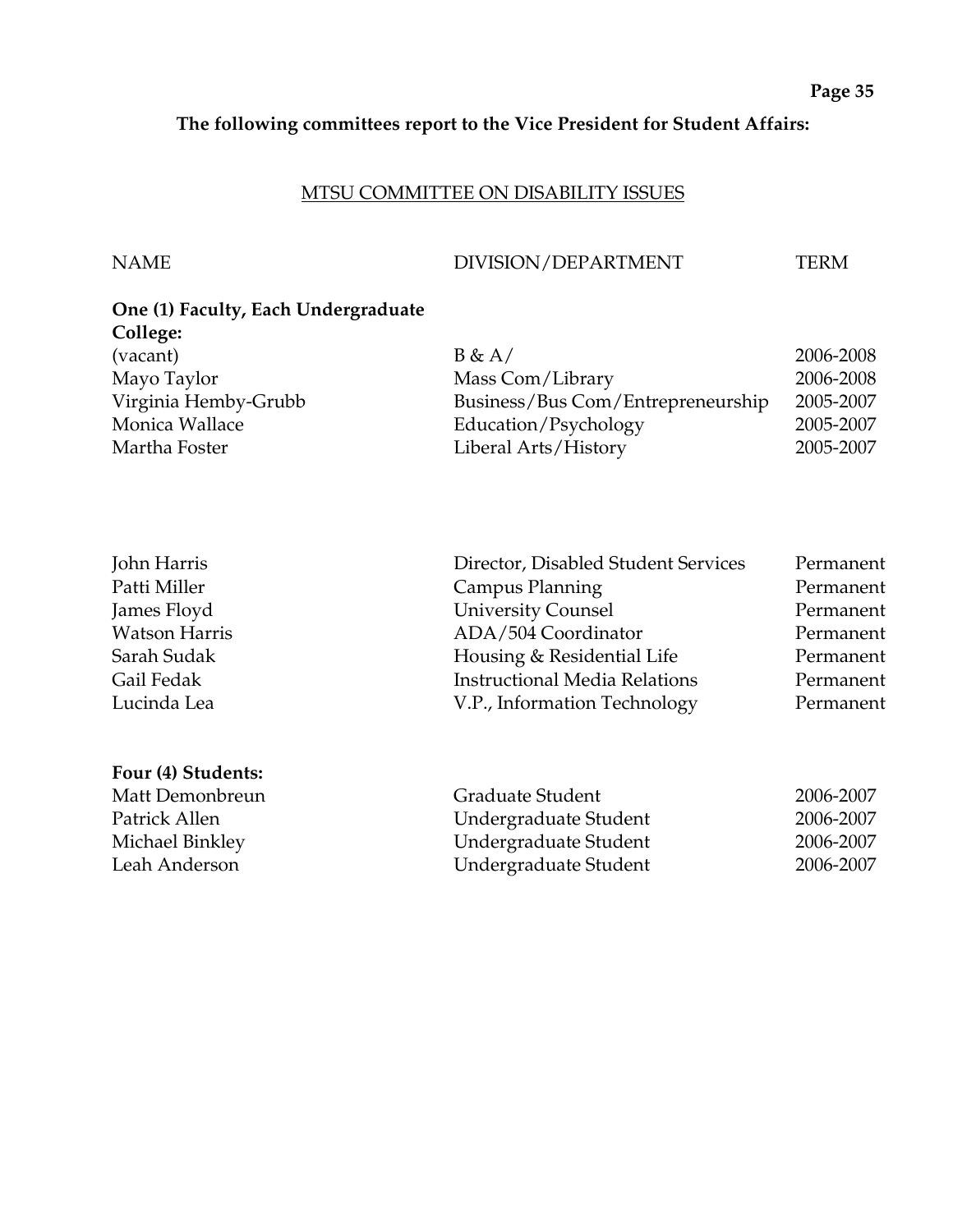### STUDENT APPEALS COMMITTEE

| <b>NAME</b>                                         | DIVISION/DEPARTMENT | TERM |
|-----------------------------------------------------|---------------------|------|
| One (1) Faculty, Each Undergraduate<br>$C_0$ llege: |                     |      |

| CONCE.               |                             |           |
|----------------------|-----------------------------|-----------|
| Virginia Vesper      | Mass Com/Library            | 2006-2008 |
| <b>Andrew Worsey</b> | B & A/Mathematical Sciences | 2005-2007 |
| Thomas Strickland    | Business/Economics/Finance  | 2005-2007 |
| Carol Detmer         | Education/Human Sciences    | 2005-2007 |
| <b>Andrew Butler</b> | Liberal Arts/Speech/Theatre | 2005-2007 |
|                      |                             |           |

| Ex-Officio |
|------------|
| Ex-Officio |
| Ex-Officio |
| Ex-Officio |
|            |

## **Four (4) Students:**

| Jessica Swanger        | Graduate Student      | 2006-2007 |
|------------------------|-----------------------|-----------|
| Wanda Brock            | Undergraduate Student | 2006-2007 |
| Ryan King              | Undergraduate Student | 2006-2007 |
| <b>Trenton Poynter</b> | Undergraduate Student | 2006-2007 |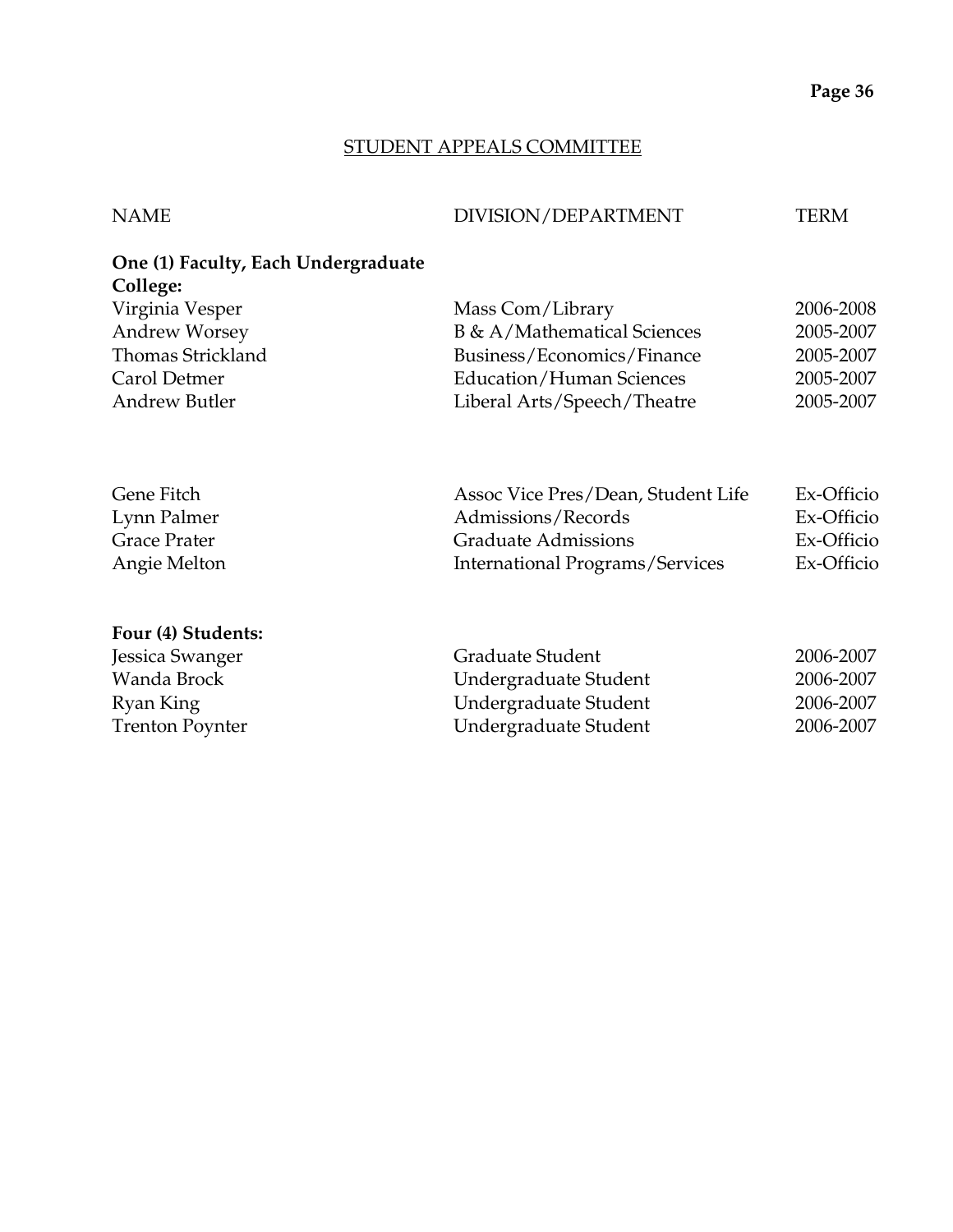## UNIVERSITY AWARDS COMMITTEE

| <b>NAME</b>                                     | DIVISION/DEPARTMENT              | TERM      |
|-------------------------------------------------|----------------------------------|-----------|
| One (1) Faculty, Each Undergraduate<br>College: |                                  |           |
| <b>Charles Higgins</b>                          | B & A/Physics/Astronomy          | 2006-2008 |
| Louis Haas                                      | Liberal Arts/History             | 2006-2008 |
| Stephanie Taylor                                | Mass Com/Recording Industry Mgmt | 2006-2008 |
| Ron Moser                                       | Business/Management/Mktg         | 2005-2007 |
| Helen Binkley                                   | Education/Health/Human Perf      | 2005-2007 |
|                                                 |                                  |           |

| Two (2) Student Affairs Representatives: |                                  |            |  |
|------------------------------------------|----------------------------------|------------|--|
| David Chambers                           | <b>Student Affairs</b>           | 2006-2008  |  |
| Jackie Victory                           | <b>Student Affairs</b>           | 2006-2008  |  |
| Dena Raffo                               | Director, Leadership Development | Ex-Officio |  |
| Three (3) Undergraduate Students:        |                                  |            |  |
| Destiny Doyle                            | Student                          | 2006-2007  |  |
| Krystle Gray                             | Student                          | 2006-2007  |  |
| Jerry Whitmore                           | Student                          | 2006-2007  |  |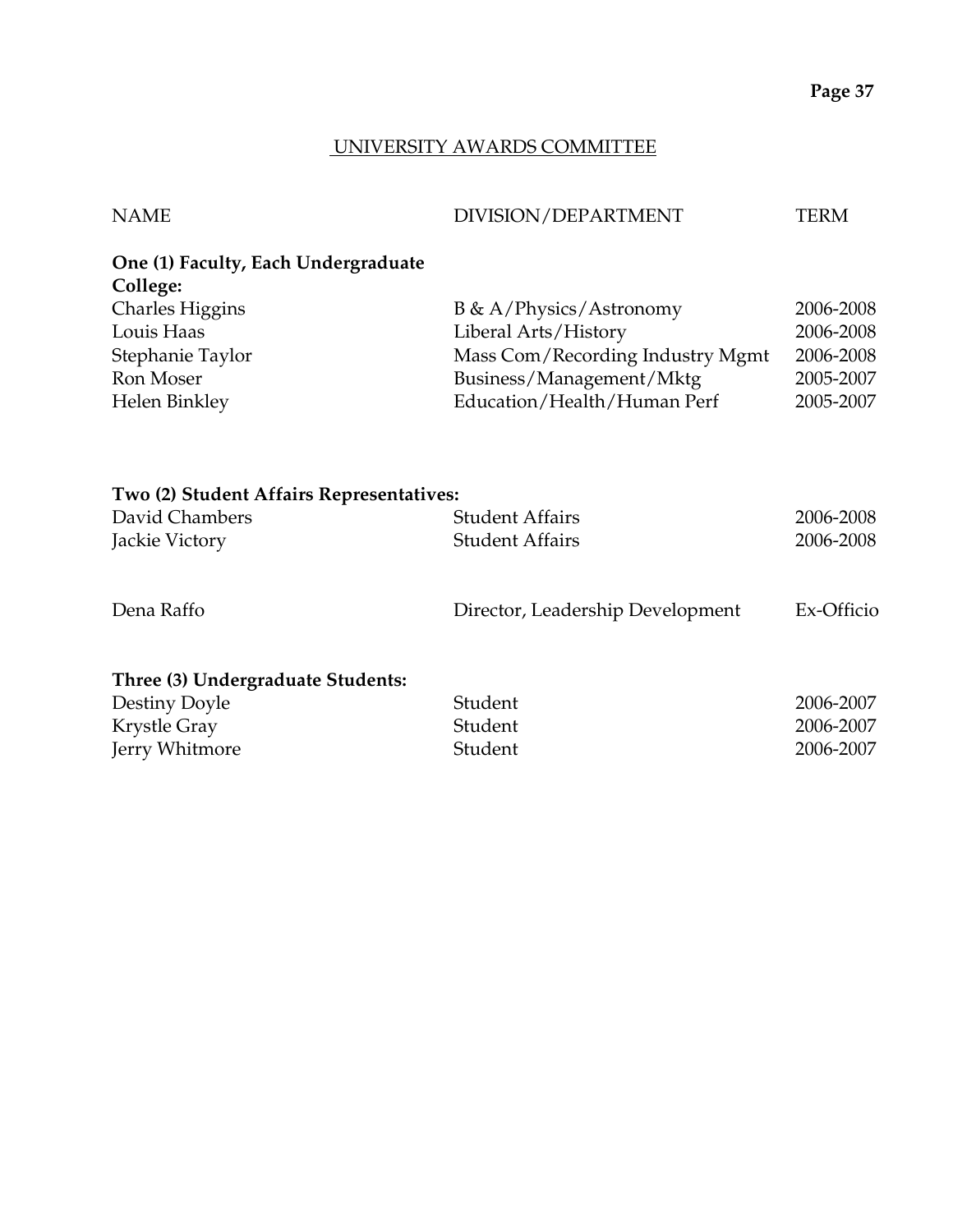### UNIVERSITY DISCIPLINE COMMITTEE

| <b>NAME</b> | DIVISION/DEPARTMENT | TERM |
|-------------|---------------------|------|

| One (1) Faculty, Each Undergraduate<br>College: |                                    |           |
|-------------------------------------------------|------------------------------------|-----------|
| Jennifer Dooley                                 | <b>B</b> & A/Mathematical Sciences | 2006-2008 |
|                                                 |                                    |           |
| Horace Johns                                    | Business/Accounting                | 2006-2008 |
| Sandy Neal                                      | Education/Health/Human Perf        | 2005-2007 |
| Robert Petersen                                 | Liberal Arts/English               | 2005-2007 |
| Sheila Otto                                     | Mass Com/Academic Enrichment       | 2005-2007 |
|                                                 |                                    |           |
| Four (4) At-Large Faculty:                      |                                    |           |

| Kim Sadler    | $B \& A/Biology$           | 2006-2008 |
|---------------|----------------------------|-----------|
| Carol Detmer  | Education/Human Sciences   | 2006-2008 |
| Robert Rogers | Education/Criminal Justice | 2006-2008 |
| Paul Kline    | $B \& A/Chemistry$         | 2005-2007 |
|               |                            |           |

Gene Fitch Assoc Vice Pres, Dean, Student Life Ex-Officio

### **Six (6) Students:**

| Melissa Castellaw | Graduate Student      | 2006-2007 |
|-------------------|-----------------------|-----------|
| James David       | Undergraduate Student | 2006-2007 |
| Aaron Gaston      | Undergraduate Student | 2006-2007 |
| Kyla Johnson      | Undergraduate Student | 2006-2007 |
| Josh Robbins      | Undergraduate Student | 2006-2007 |
| Herman Taylor     | Undergraduate Student | 2006-2007 |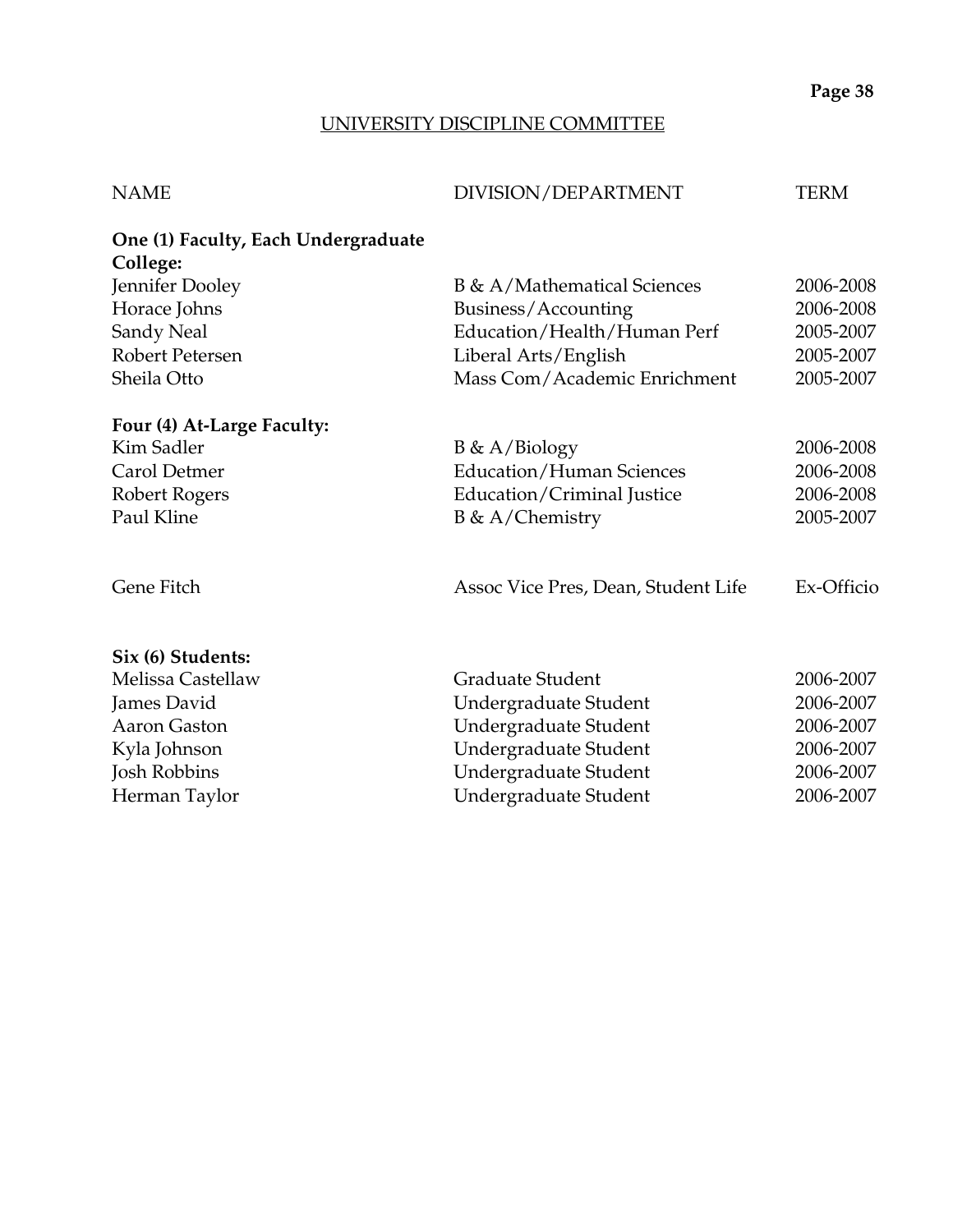## UNIVERSITY RULES COMMITTEE

| <b>NAME</b>                                     | DIVISION/DEPARTMENT                  | <b>TERM</b> |
|-------------------------------------------------|--------------------------------------|-------------|
| One (1) Faculty, Each Undergraduate<br>College: |                                      |             |
| Warren Anderson                                 | B & A/Agribusiness/Agriscience       | 2006-2008   |
| Rhonda Armstrong                                | Mass Com/Library                     | 2006-2008   |
| <b>Ron Moser</b>                                | Business/Management/Mktg             | 2005-2007   |
| <b>Cathy Crooks</b>                             | Education/Psychology                 | 2005-2007   |
| Clyde Willis                                    | Liberal Arts/Political Science       | 2005-2007   |
|                                                 |                                      |             |
| Two (2) At-Large Faculty:                       |                                      |             |
| Jim Calder                                      | Education/Elementary/Special Ed      | 2006-2008   |
| <b>Walter Boles</b>                             | B & A/Engineering Tech/Ind Studies   | 2005-2007   |
| Two (2) Student Life Administrators:            |                                      |             |
| Gene Fitch                                      | Assoc Vice Pres, Dean, Student Life  | Ex-Officio  |
| Laura Sosh-Lightsy                              | Assistant Dean, Judicial Affairs and | Ex-Officio  |
|                                                 | <b>Mediation Services</b>            |             |
| Four (4) Students:                              |                                      |             |
| Matt Demonbreun                                 | Graduate Student                     | 2006-2007   |
| <b>Jenny Byers</b>                              | Upper-division Undergraduate         | 2006-2007   |
| Carl Allen Ownby                                | <b>Upper-division Undergraduate</b>  | 2006-2007   |
| <b>Brian Singleton</b>                          | <b>Upper-division Undergraduate</b>  | 2006-2007   |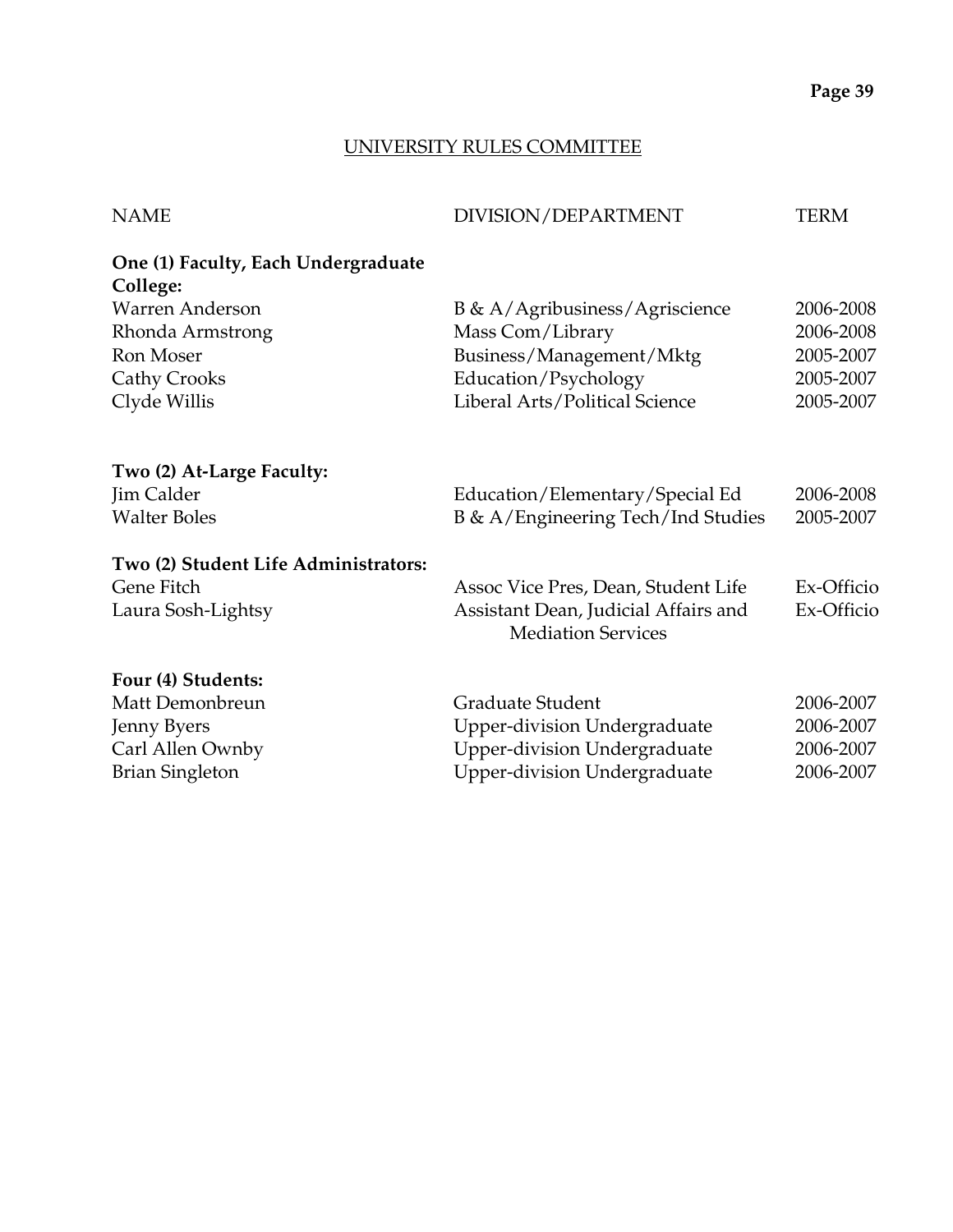## COMMITTEE ON INTERNATIONAL PROGRAMS AND SERVICES

| NAME | DIVISION/DEPARTMENT | TERM |
|------|---------------------|------|
|      |                     |      |

### **Two (2) Faculty Each Undergraduate College:**

| Don Hong                 | <b>B</b> & A/Mathematical Sciences                                            | 2006-2008  |
|--------------------------|-------------------------------------------------------------------------------|------------|
| Patricia Wall            | Business/Accounting                                                           | 2006-2008  |
| Yuh-Jia Chen             | Education/Psychology                                                          | 2006-2008  |
| Margaret Fontanesi-Seime | Liberal Arts/Social Work                                                      | 2006-2008  |
| Sanjay Asthena           | Mass Com/Journalism                                                           | 2006-2008  |
| Ahad Nasab               | B & A/Engineer Tech/Ind Studies                                               | 2005-2007  |
| Martha Balachandran      | Business/Bus Com/Entrepreneurship                                             | 2005-2007  |
| Tae M. Choo              | Education/Criminal Justice                                                    | 2005-2007  |
| Divya Saksena            | Liberal Arts/English                                                          | 2005-2007  |
| John Dougan              | Mass Com/Recording Industry Mgmt                                              | 2005-2007  |
| Tech Wubneh              | Director, International Prog/Services                                         | Ex-Officio |
| Harry Horne              | <b>Community Leader</b><br><b>Community Leader</b><br><b>Community Leader</b> |            |
| Herman Taylor            | Student                                                                       | 2006-2007  |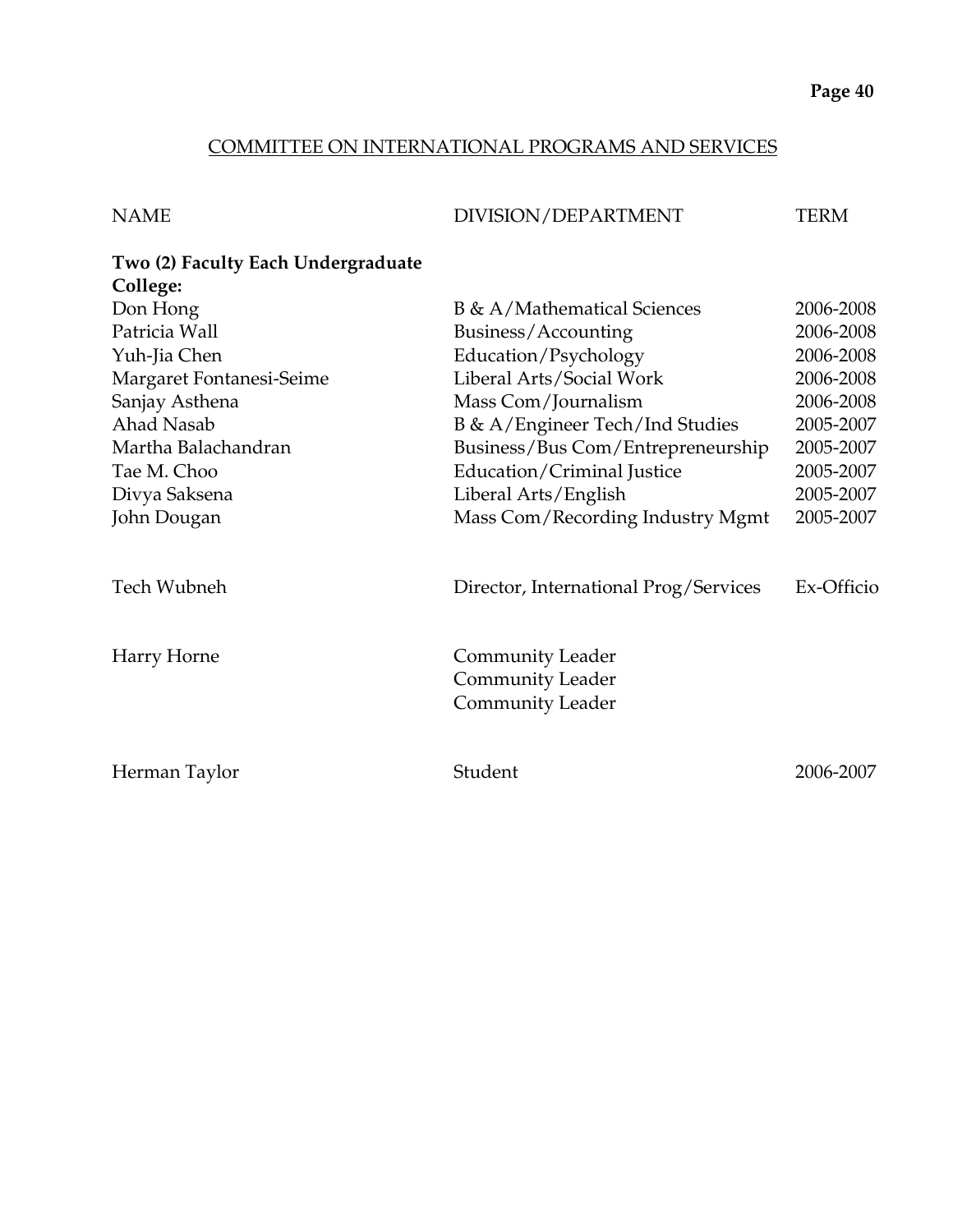### LOAN AND SCHOLARSHIP COMMITTEE

NAME DIVISION/DEPARTMENT TERM

# **Two (2) Faculty, Each Undergraduate College:**  Jessica Gentry B & A/Agribusiness/Agriscience 2006-2008 Stephen Lewis Business/Bus Com/Entrepreneurship 2006-2008 Barbara Haskew Business/Economics/Finance 2006-2008 Alyson Smith Bass Education/Elementary/Special Ed 2006-2008 Carol Pardun Mass Com/Journalism 2006-2008 Ahad Nasab B & A/Engineering Tech/Ind Studies 2005-2007 Willis Means **Education/Elementary/Special Ed** 2005-2007 Jimmie Cain Liberal Arts/English 2005-2007 Raymond Thomas **Liberal Arts/Music** 2005-2007 Jo Williams Mass Com/Library 2005-2007 Teresa Thomas Director, Records Ex-Officio David Hutton Director, Student Financial Aid Ex-Officio Jane Tipps Director, Counseling Services Ex-Officio Kurt Purdom **Director, Development** Consultant John Cothern Senior Vice President Consultant **Two (2) Students:**  Kristen Beadle Graduate Student 2006-2007 Samantha Stahlman Undergraduate Student 2006-2007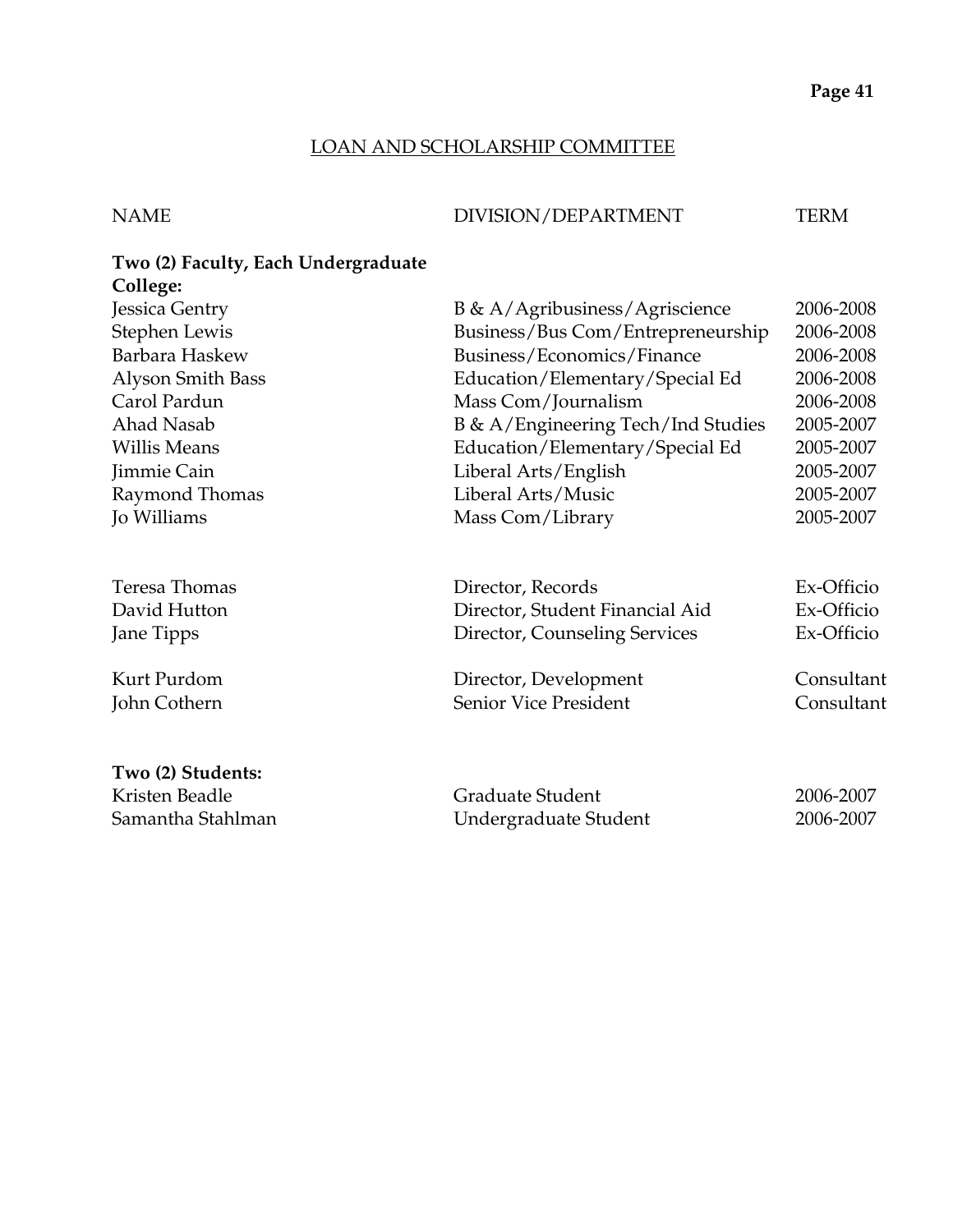## COMMITTEE ON ADMISSIONS AND STANDARDS

NAME DIVISION/DEPARTMENT TERM

## **Two (2) Faculty-Each Undergraduate College:**

| Wendy Beckman         | $B \& A/Aerospace$                    | 2006-2008  |
|-----------------------|---------------------------------------|------------|
| Stephen Lewis         | Business/Bus Com/Entrepreneurship     | 2006-2008  |
| Mary Ellen Fromuth    | Education/Psychology                  | 2006-2008  |
| Michael Baggarly      | Liberal Arts/Art                      | 2006-2008  |
| Nathan Adam           | Mass Com/Recording Industry Mgmt      | 2006-2008  |
| <b>Jenny Sauls</b>    | $B \& A/Nursing$                      | 2005-2007  |
| Richard Mpoyi         | Business/Management/Mktg              | 2005-2007  |
| Ken Rushlow           | Education/Elementary/Special Ed       | 2005-2007  |
| Jerry Brookshire      | Liberal Arts/History                  | 2005-2007  |
| <b>Sharon Parente</b> | Mass Com/Library                      | 2005-2007  |
| Sherian Huddleston    | Assoc Vice Provost, Enrollment Serv   | Ex-Officio |
| <b>Robert Carlton</b> | Int Dean, College of Graduate Studies | Ex-Officio |
| <b>Bill Badley</b>    | Asst Vice Provost, Academic Affairs   | Ex-Officio |
| Tech Wubneh           | Director, International Services/Prog | Ex-Officio |

## **Two (2) Students-Upperclassmen**

| Jeanne Jodoin | Student | 2006-2007 |
|---------------|---------|-----------|
| Krista Osment | Student | 2006-2007 |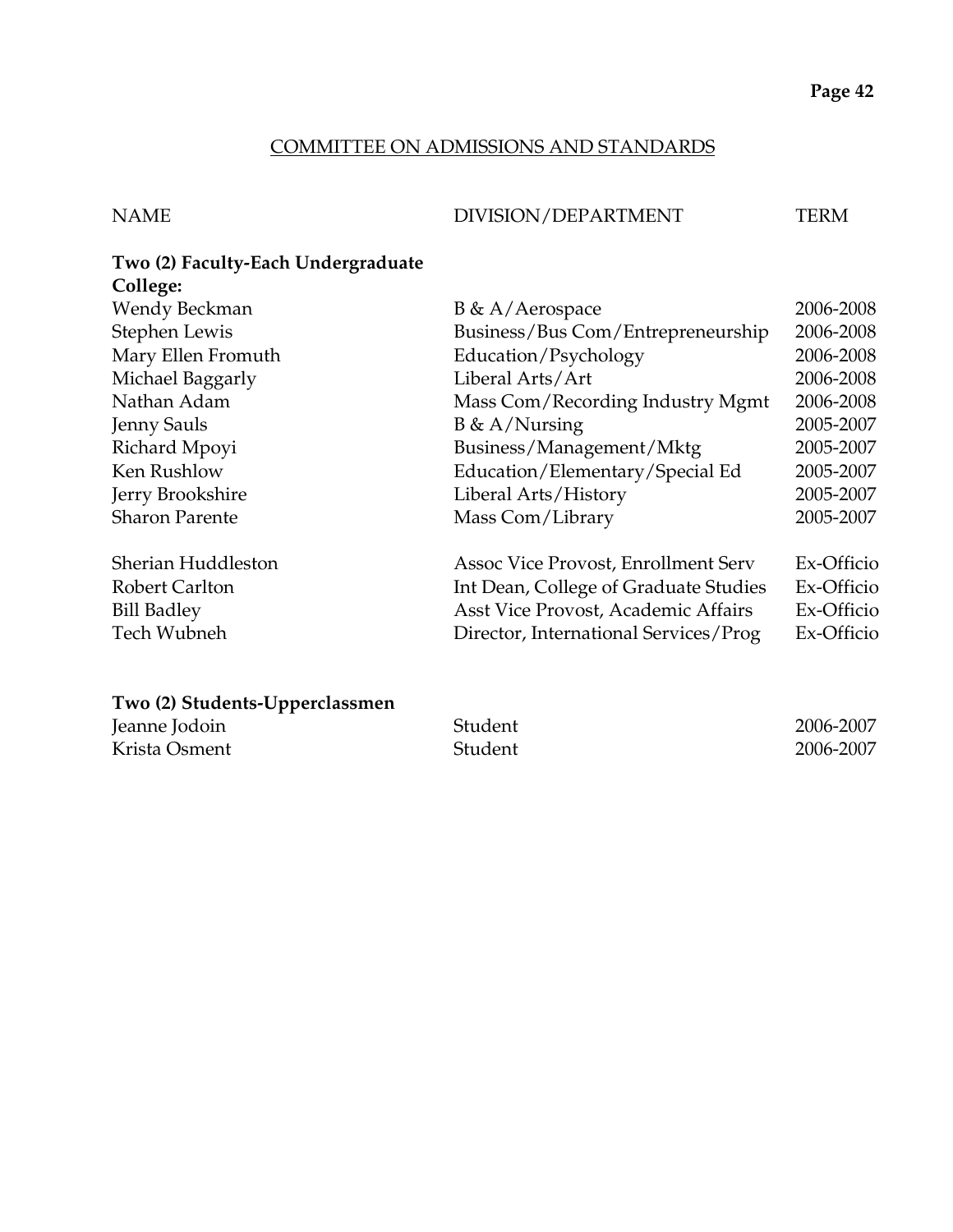### **COMMITTEE UNDER REVIEW** COMMITTEE ON OTHER-RACE UNDERGRADUATE STUDENT RECRUITMENT AND **RETENTION**

| DIVISION/DEPARTMENT                         | TERM                                                                                                                                                      |  |  |
|---------------------------------------------|-----------------------------------------------------------------------------------------------------------------------------------------------------------|--|--|
| One (1) Faculty-Each Undergraduate College: |                                                                                                                                                           |  |  |
| $B \& A / Physics / Astronomy$              | 2005-2007                                                                                                                                                 |  |  |
| Education/                                  | 2005-2007                                                                                                                                                 |  |  |
|                                             | 2004-2006                                                                                                                                                 |  |  |
| Liberal Arts/Political Science              | 2004-2006                                                                                                                                                 |  |  |
| Mass Com/Electronic Media                   | 2004-2006                                                                                                                                                 |  |  |
|                                             |                                                                                                                                                           |  |  |
|                                             |                                                                                                                                                           |  |  |
| Mass Com/Electronic Media                   | 2004-2006                                                                                                                                                 |  |  |
| Mass Com/Journalism                         | 2004-2006                                                                                                                                                 |  |  |
|                                             |                                                                                                                                                           |  |  |
|                                             | Chair                                                                                                                                                     |  |  |
|                                             | Permanent                                                                                                                                                 |  |  |
|                                             | Permanent                                                                                                                                                 |  |  |
|                                             |                                                                                                                                                           |  |  |
|                                             | 2005-2006                                                                                                                                                 |  |  |
|                                             | 2005-2006                                                                                                                                                 |  |  |
|                                             | Business/Management/Mktg<br>Director of Admissions<br><b>Assoc Dir for Minority Recruitment</b><br>Geier Statewide Committee Member<br>Student<br>Student |  |  |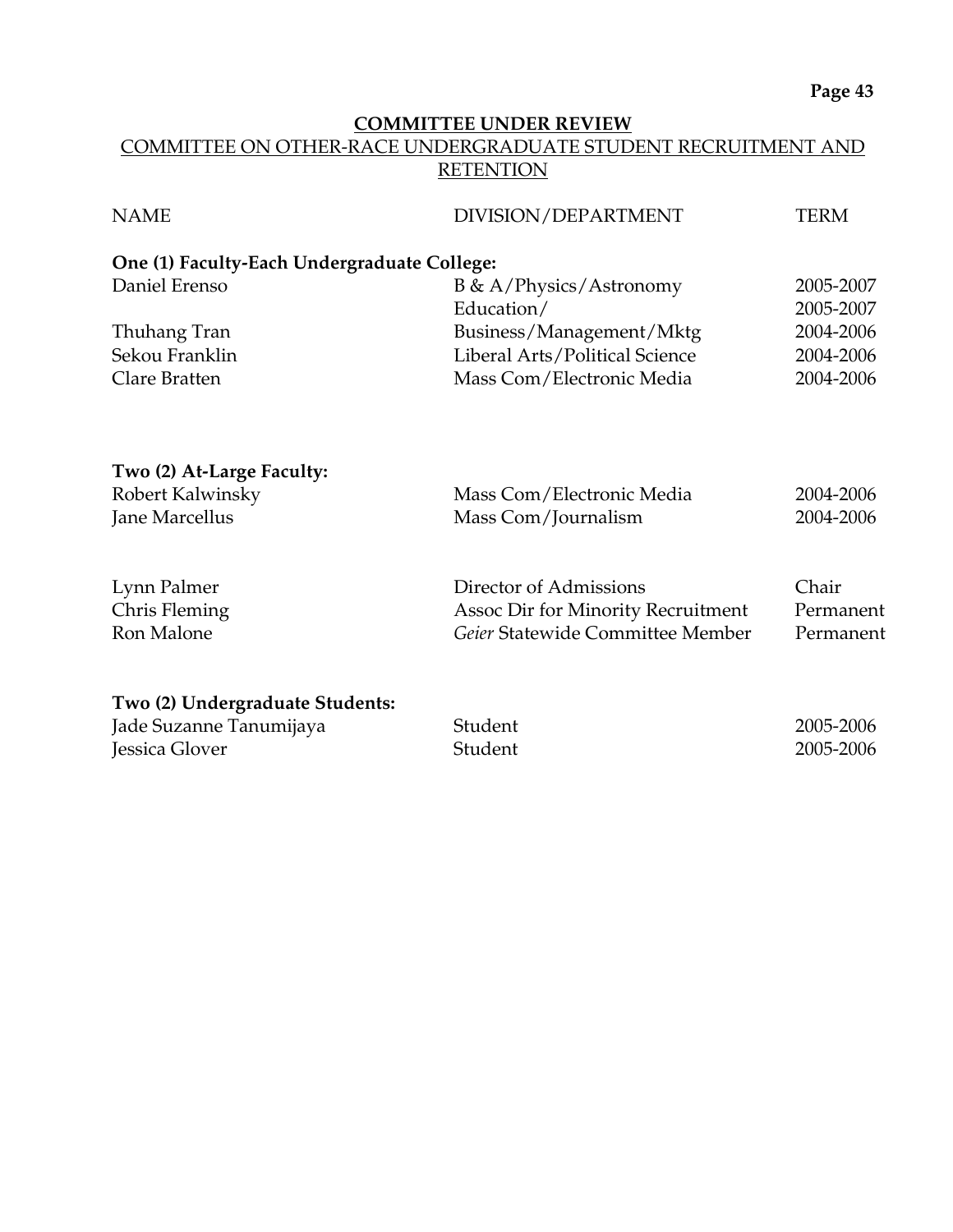### **The following committee reports to the Vice President for Development and University Relations:**

### UNIVERSITY RELATIONS COMMITTEE

### NAME DIVISION/DEPARTMENT TERM

# **Two (2) Faculty, Each Undergraduate College:**  Chris Stephens B & A/Mathematical Sciences 2006-2008 Ken Hollman Business/Economics/Finance 2006-2008 Linda Gilbert Education/Educational Leadership 2006-2008 Cindy Rehm Liberal Arts/Art 2006-2008 Karen Dearing Mass Com/Library 2006-2008 Mary Jane Lavender B & A/Nursing 2005-2007 Robert Lahm Business/Bus Com/Entrepreneurship 2005-2007 Yuh-Jia Chen Education/Psychology 2005-2007 Wendy Koenig Liberal Arts/Art 2005-2007 Marcie Hinton Mass Com/Journalism 2005-2007 Doug Williams **Director**, Marketing Tom Tozer **Director, News/Public Affairs** Mark Owens Director, Athletic Media Relations Randy O'Brien News Director, WMOT Radio Pat Jackson **Production Manager, TV Services** Joe Bales Vice Pres, Dev/University Relations Ex-Officio

**Two (2) Students:**  Kirstin Crawford **2006-2007** Student 2006-2007 Samantha Stahlman Student 2006-2007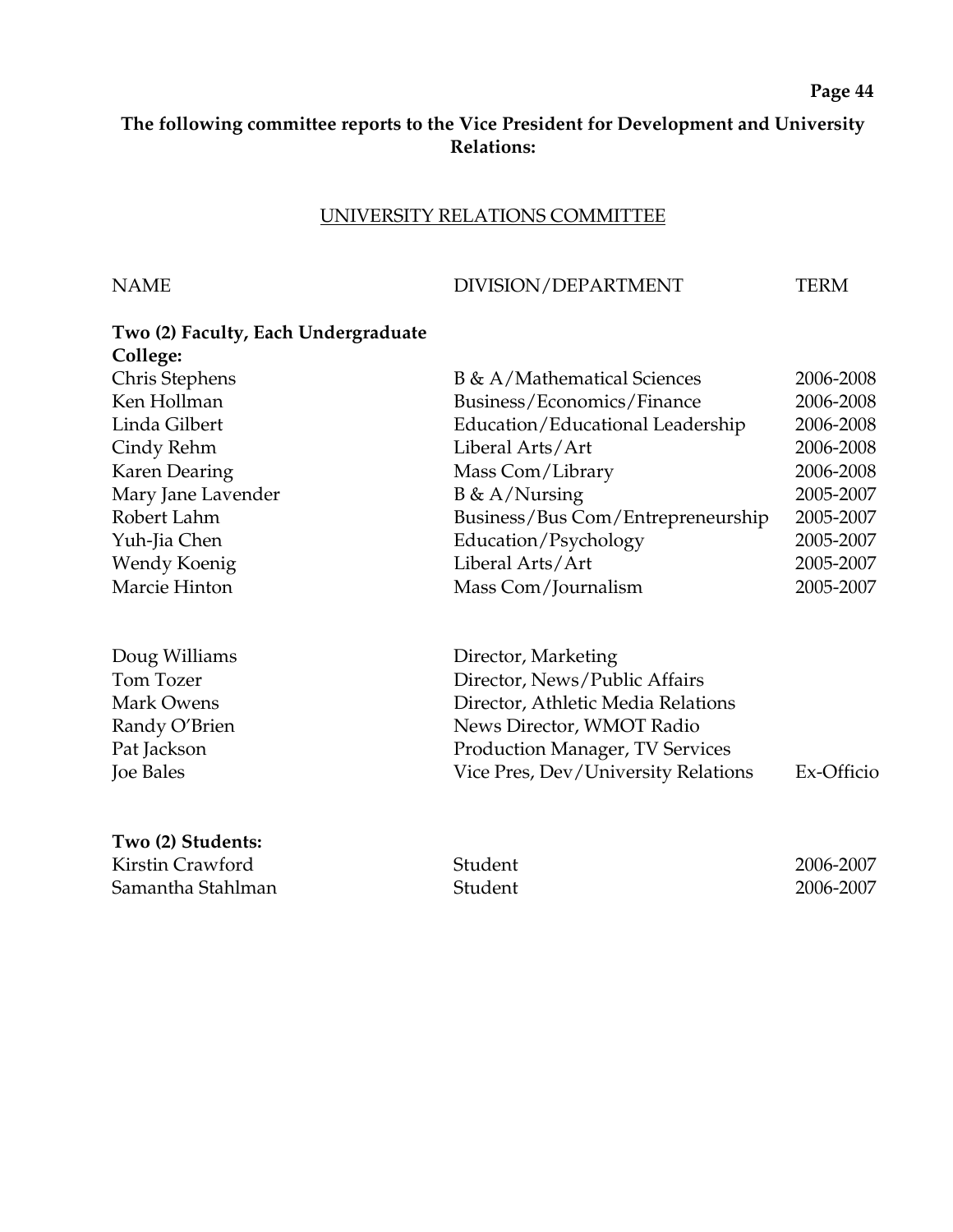## **The following committees report to the Vice President for Information Technology:**

### INSTRUCTIONAL TECHNOLOGIES DEVELOPMENT COMMITTEE

| <b>NAME</b>                                                          | DIVISION/DEPARTMENT                                                     | <b>TERM</b>              |
|----------------------------------------------------------------------|-------------------------------------------------------------------------|--------------------------|
| One (1) Faculty, Each Undergraduate<br>College:                      |                                                                         |                          |
| Nicole Welch                                                         | $B \& A/Biology$                                                        | 2006-2008                |
| Jackie Gilbert                                                       | Business/Management/Mktg                                                | 2006-2008                |
| Sisavanh Houghton                                                    | Liberal Arts/Art                                                        | 2006-2008                |
| Ray Wong                                                             | Mass Com/Journalism                                                     | 2006-2008                |
| <b>Andrew Owusu</b>                                                  | Education/Health/Human Perf                                             | 2005-2007                |
| Two (2) At-Large Faculty:<br>David Gore<br>Jun Da                    | B & A/Engineering Tech/Ind Studies<br>Liberal Arts/For Lang/Literatures | 2005-2007<br>2005-2007   |
| One (1) Developmental Studies<br>Faculty:<br><b>Annette Williams</b> | Developmental Studies                                                   | 2005-2007                |
| Pamela Knox<br>Brenda Kerr                                           | <b>Graduate Studies</b><br><b>Information Technology</b>                | Ex-Officio<br>Ex-Officio |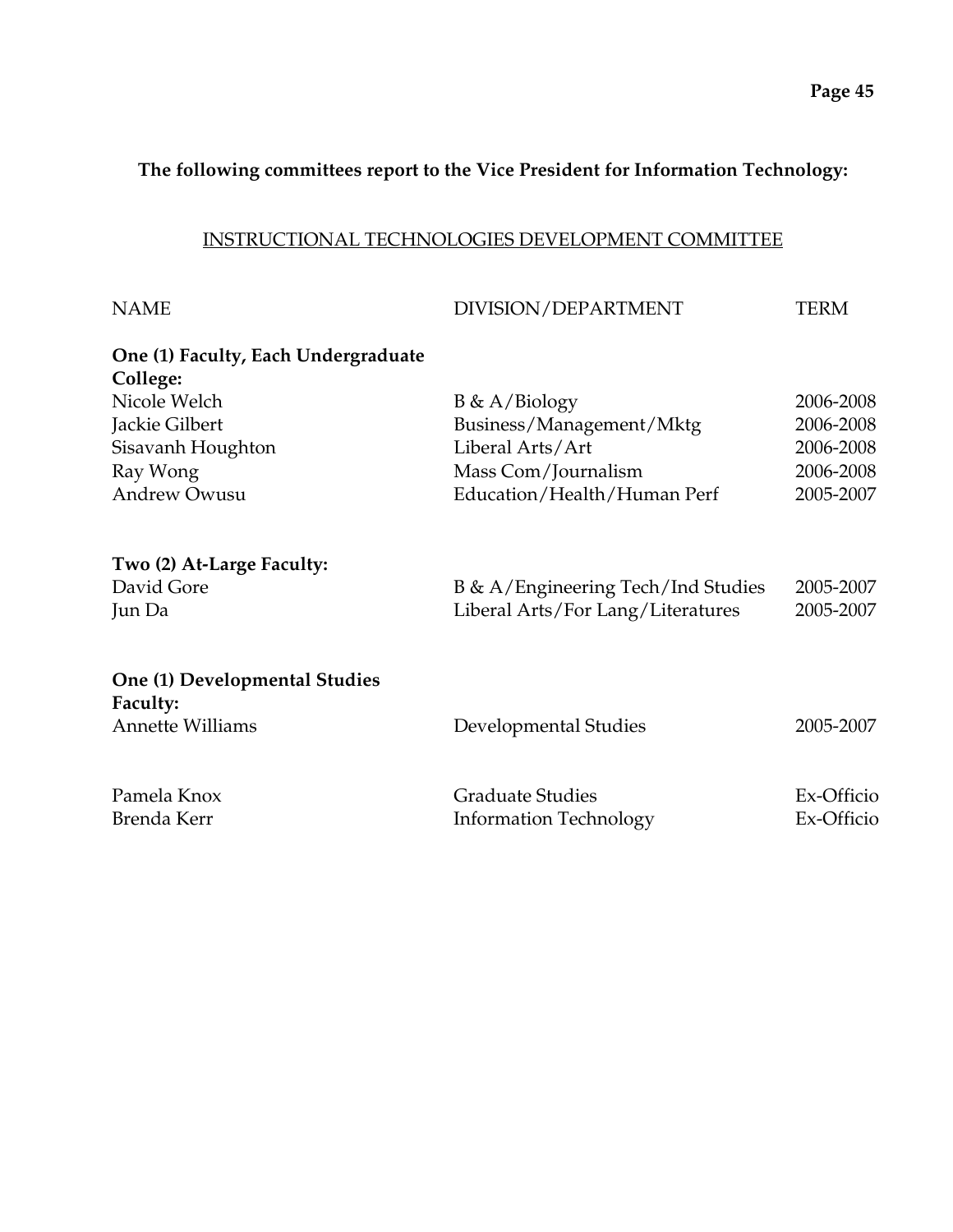## INSTRUCTIONAL TECHNOLOGY COMMITTEE

| NAME | DIVISION/DEPARTMENT | TERM |
|------|---------------------|------|
|      |                     |      |

## **One (1) Faculty-Each Undergraduate College:**

| Rong Luo               | <b>B</b> & A/Mathematical Sciences   | 2006-2008  |
|------------------------|--------------------------------------|------------|
| Gerry Scheffelmaier    | Business/Bus Com/Entrepreneurship    | 2006-2008  |
| <b>William Beckett</b> | Mass Com/Recording Industry Mgmt     | 2006-2008  |
| Scott Boyd             | Liberal Arts/Speech/Theatre          | 2005-2007  |
| <b>Willis Means</b>    | Education/Elementary/Special Ed      | 2005-2007  |
| Anantha Babbili        | Academic Dean                        | 2005-2007  |
| Deborah Newman         | Academic Chair                       | 2005-2007  |
| David Robinson         | Manager, Library Automation          | 2005-2007  |
| Mike Gower             | Administrator, Business/Finance      | 2005-2007  |
| Lucinda Lea            | Vice Pres, Information Technology    | Permanent  |
| Deb Sells              | <b>Administrator-Student Affairs</b> | 2005-2007  |
| Amy Burks              | Administrator-Student Affairs        | 2005-2007  |
| Carlos Coronel         | Computer Lab Director/Faculty        | 2005-2007  |
| Tony Johnston          | <b>President, Faculty Senate</b>     | 2006-2007  |
| Rebecca Fischer        | Past President, Faculty Senate       | 2006-2007  |
| <b>Watson Harris</b>   | Director of Academic Technology      | Ex-Officio |
| Jay Cash               | <b>SGA President</b>                 | 2006-2007  |
| Casey Barrett          | Student                              | 2006-2007  |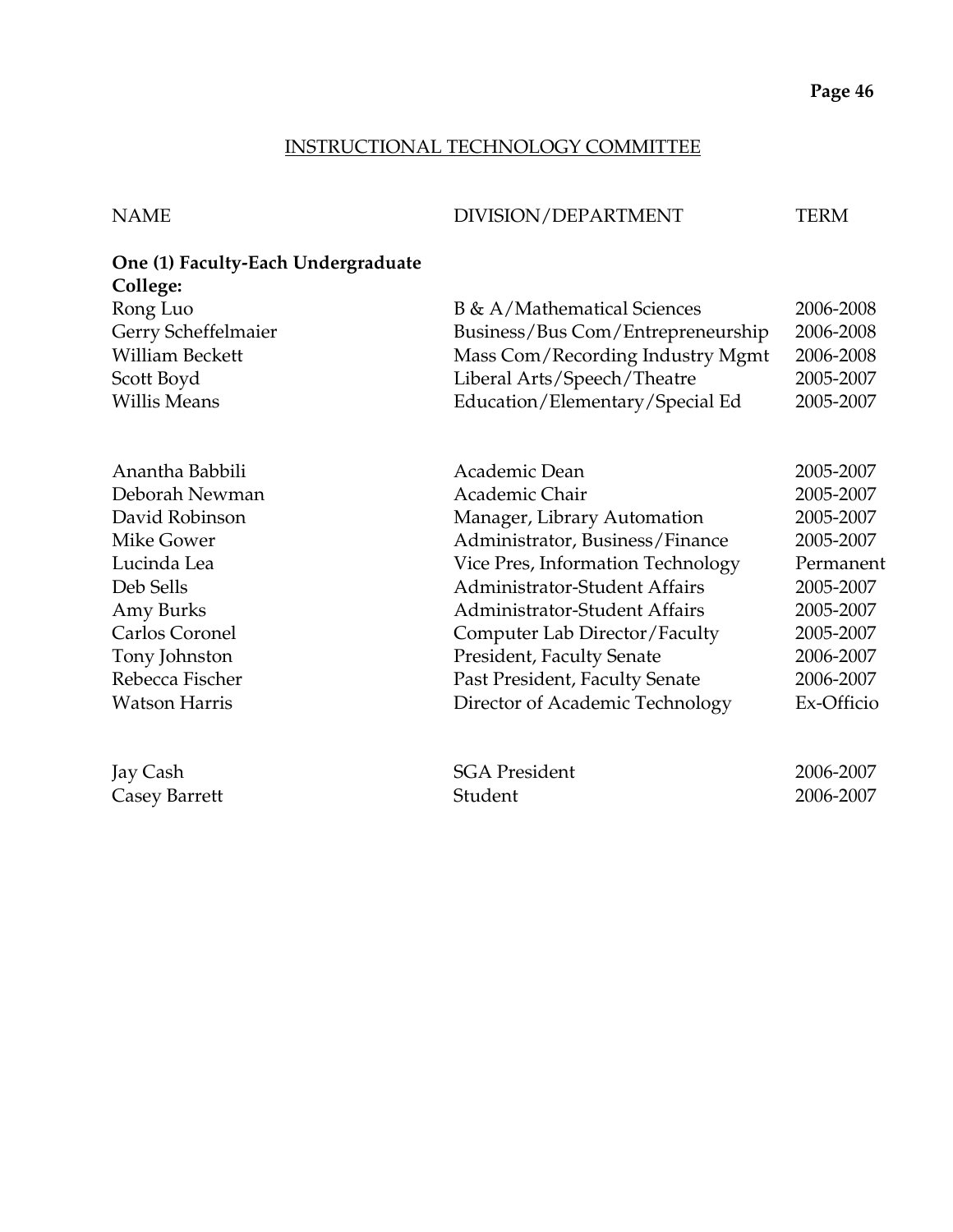## ADMINISTRATIVE COMPUTING COMMITTEE

| <b>NAME</b>                         | DIVISION/DEPARTMENT                         | <b>TERM</b> |
|-------------------------------------|---------------------------------------------|-------------|
| One (1) Administrator-Each VP Area: |                                             |             |
| Joe Hugh                            | Business/Finance                            | 2005-2007   |
| <b>Betsy Williams</b>               | Development/University Relations            | 2005-2007   |
| <b>Bill Badley</b>                  | <b>Academic Affairs</b>                     | 2005-2007   |
| Debra Sells                         | <b>Student Affairs/Student Support Serv</b> | 2006-2008   |
| Lucinda Lea                         | <b>Information Technology</b>               | Permanent   |
| David Hays                          | President's Division                        | 2005-2007   |
| Two (2) At-Large Administrators:    |                                             |             |
| Sherian Huddleston                  | <b>Student Affairs/Enrollment Services</b>  | 2006-2008   |
| Mike Gower                          | Business/Finance                            | 2006-2008   |
| Lisa Rogers                         | <b>Adm Information System Services</b>      | Ex-Officio  |
| Greg Schaffer                       | <b>Network Services</b>                     | Ex-Officio  |
| One (1) Student:                    |                                             |             |
| Jay Cash                            | Student                                     | 2006-2007   |